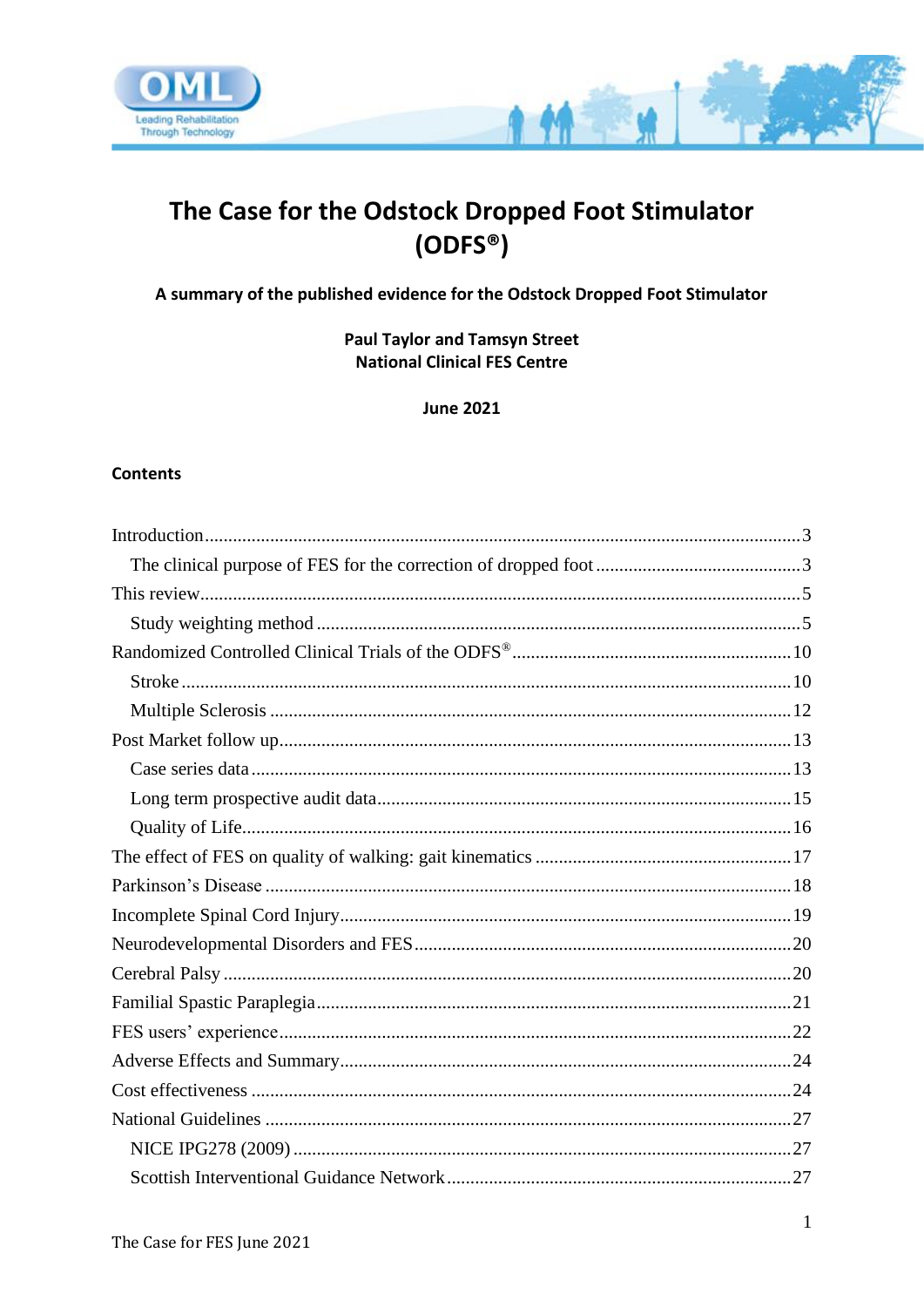

| Intercollegiate working party for stroke, (2012) National clinical guidelines for stroke                                                                        |  |
|-----------------------------------------------------------------------------------------------------------------------------------------------------------------|--|
| Multiple sclerosis: Management of multiple sclerosis in primary and secondary care.                                                                             |  |
|                                                                                                                                                                 |  |
| Paediatric FES Guidance (Association of Chartered Paediatric Physiotherapists Chartered                                                                         |  |
|                                                                                                                                                                 |  |
| Academy of Neurologic Physical Therapy A Clinical Practice Guideline for the Use of<br>Ankle-Foot Orthoses and Functional Electrical Stimulation Post-Stroke 28 |  |
|                                                                                                                                                                 |  |
|                                                                                                                                                                 |  |
|                                                                                                                                                                 |  |
|                                                                                                                                                                 |  |
|                                                                                                                                                                 |  |

111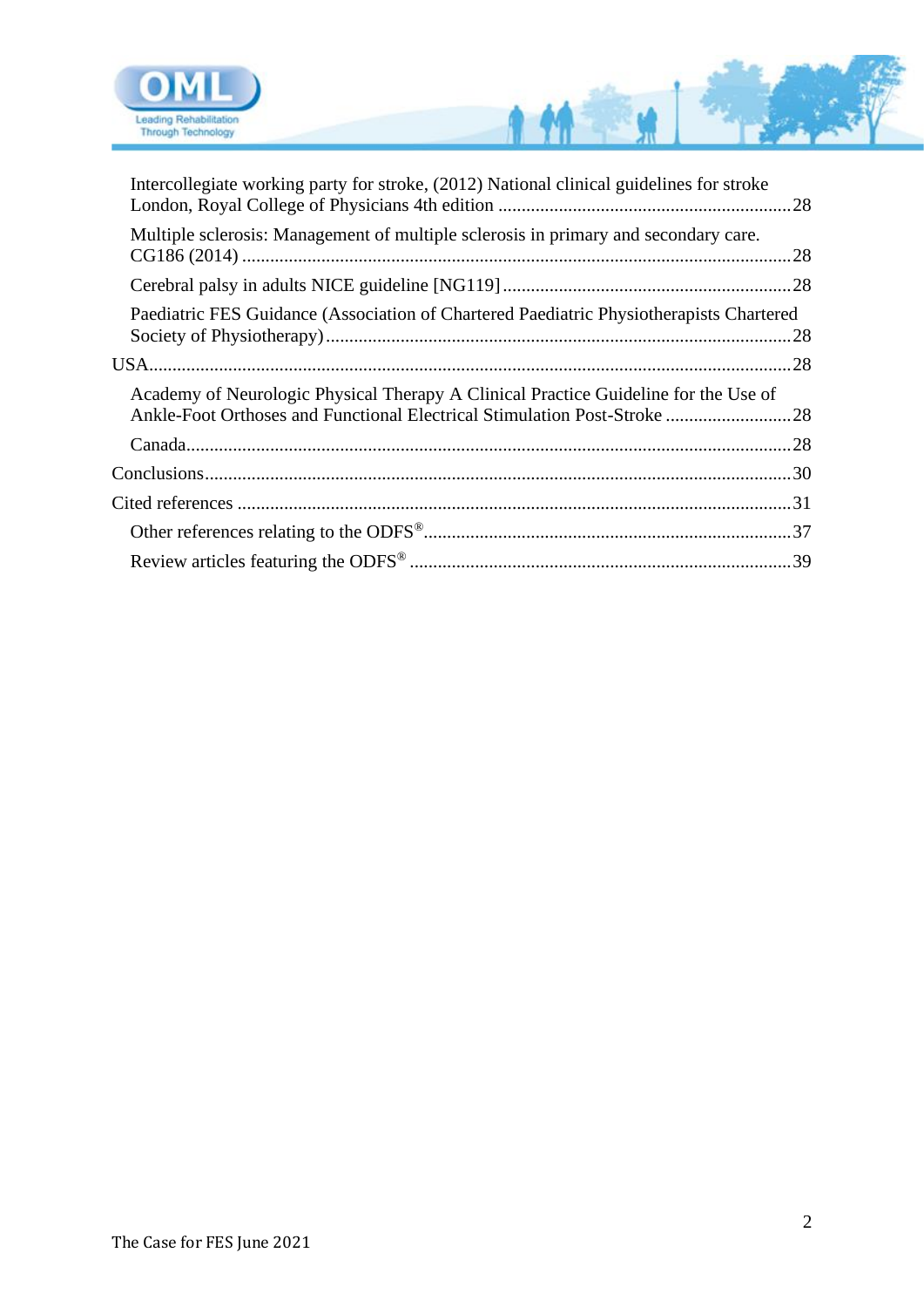

#### **The Case for the Odstock Dropped Foot Stimulator (ODFS®)**

# <span id="page-2-0"></span>**Introduction**

Dropped foot is a common problem resulting from a range of neurological conditions, in particular multiple sclerosis (MS) and stroke. It is characterised by a deficit in dorsiflexion and eversion in the swing phase of gait, leading to the foot catching on the ground as it is brought forward which can lead to energy wasting compensatory movements to avoid the foot catching. Additionally, poor placement of the foot on the ground at initial contact often places the ankle in an unstable position. The combined effect reduces the safety of walking, increasing falls or resulting in behaviour to avoid falls that restrict mobility and participation. In a survey by Peterson<sup>1</sup> of people who had MS, 63% reported that they had a fear of falling and of these, 83% reported curtailing activity due to this fear. The established intervention for dropped foot is an ankle foot orthosis (AFO), a splint that fits within the shoe, rigidly or semi-rigidly fixing the ankle. While AFOs can be effective, there is little published evidence to support their effectiveness or cost utility. Many people reject AFOs because they can be uncomfortable, heavy, restricting of voluntary movement or sometimes ineffective, leading to a high rate of abandonment<sup>48, 67</sup>. Clinicians are sometimes reluctant to issue AFOs because it is believed that the restriction of movement may discourage recovery of function and lead to increased spasticity and soft tissue shortening. In a study investigating the use of FES for the correction of dropped foot in MS, only 23% of participants were current AFO users at the start of the trial, 30% had rejected AFOs and 47% had never used an AFO<sup>2</sup>.

Functional Electrical Stimulation (FES) is a means of producing useful movement in paralysed muscles. Small electrical pulses are applied to the nerves that supply the effected muscles using self-adhesive electrodes placed on the skin. The stimulus induces a nerve impulse that is propagated to the muscle causing the muscle to contract in a manner very similar to a natural contraction. Cocurrently with the motor stimulation sensory Ia afferent nerve fibres are also excited and may, through reciprocal inhibition, inhibit spasticity in the antagonist muscle and hence enable a greater range of motion. For correction of dropped foot the common peroneal nerve is stimulated at its most superficial point, just below the head of the fibula bone. The resulting contraction of the anterior tibialis, toe extensors and peroneus muscles produce dorsiflexion with some eversion. When this is timed to gait cycle using a low profile pressure switch placed in the shoe under the heel, the foot is lifted through the swing phase, correcting the dropped foot. The technique was first used by Liberson<sup>3</sup> who noted that there was both an orthotic effect assisting mobility and a training effect resulting in improved gait after using FES. While initial experience was promising, the technique did not achieve significant use in the UK until introduction of the Odstock Dropped Foot Stimulator (ODFS®) in the 1990's.

#### <span id="page-2-1"></span>**The clinical purpose of FES for the correction of dropped foot**

The intervention is intended to provide a practical assistive device enabling daily mobility for people who have dropped foot due to upper motor neurone neurological conditions. Specifically, electrical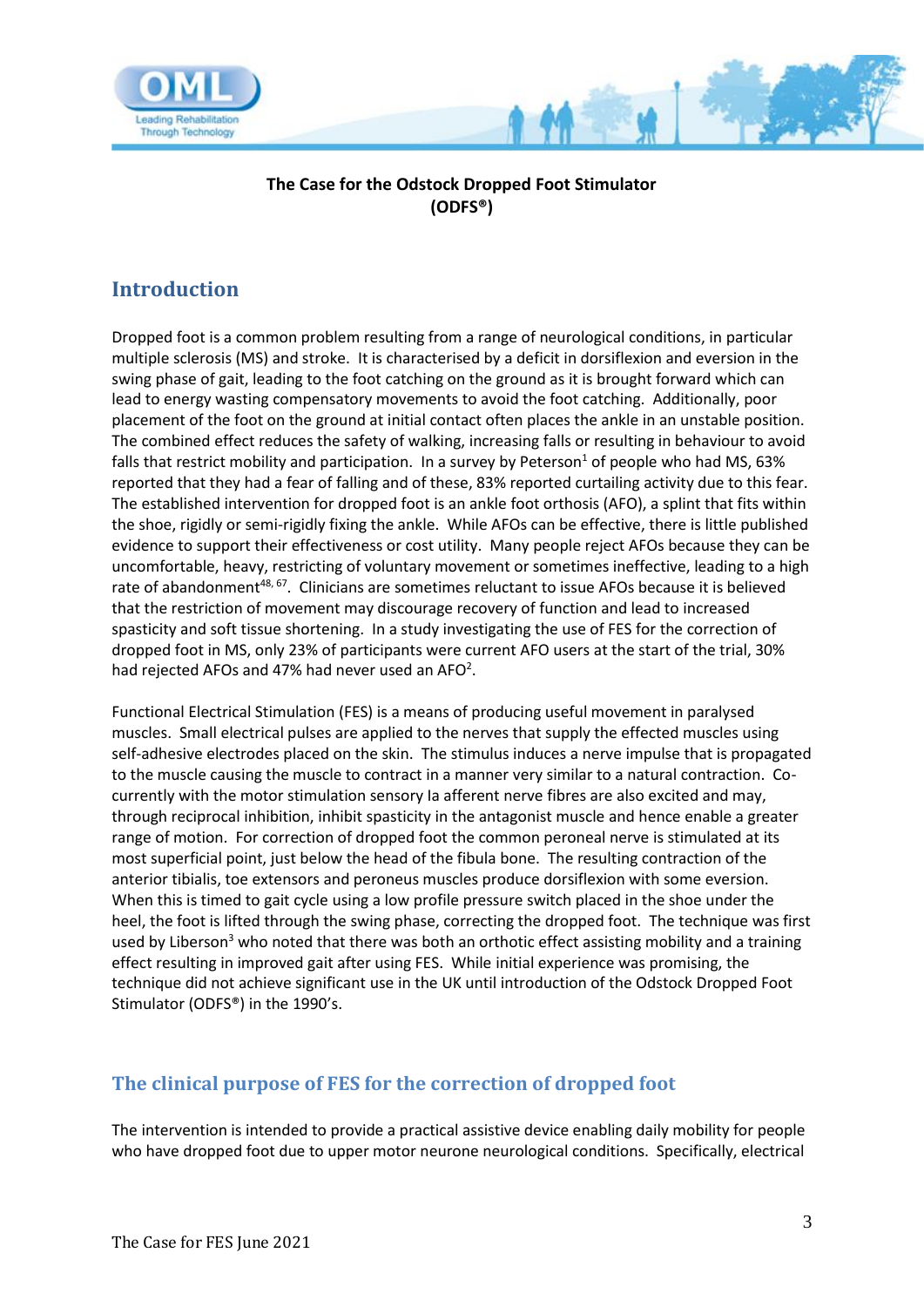

stimulation of the common peroneal nerve causes dorsiflexion and eversion of the foot through the swing phase of gait.

By convention, the effects on the user are described in two ways. The orthotic effect is the direct effect of using the FES when the device is used (FES switched on). The second effect is the training or therapeutic effect and relates to changes in walking ability when not using FES (FES switched off) that can be attributed to using FES for a period of time. This is sometimes also referred to as carryover effect, which is the short term improvement in walking immediately following use of FES.

The ODFS has the following practical orthotic effects:

- The foot is prevented from catching the ground as it is brought forward. This improves the safety of gait.
- The foot contacts the ground at the end of the swing phase with the heel and with slight eversion. This ensures weight bearing through the centre or slightly medially to the centre line of the foot leading to greater ankle stability in stance improving the safety of weight bearing.
- Walking speed is increased
- The effort of walking is reduced.
- The walking range (distance) is increased
- The above affects lead to a greater confidence when walking, greater independence and participation and an overall improvement in quality of life.

In addition to the direct orthotic effect of using the device as an orthosis there can also be therapeutic effects.

- Most FES users with dropped foot due to stroke and spinal cord injury and 1/3 of people with MS improve their walking without the device after using the device for several months.
- The effect of electrical stimulation on improving muscle strength, fatigue resistance, muscle bulk, local blood supply and skin condition are well established.

While the therapeutic effects of FES are of benefit to many FES users, the primary use of the device is as an orthosis, providing practical and effective gait assistance in everyday life.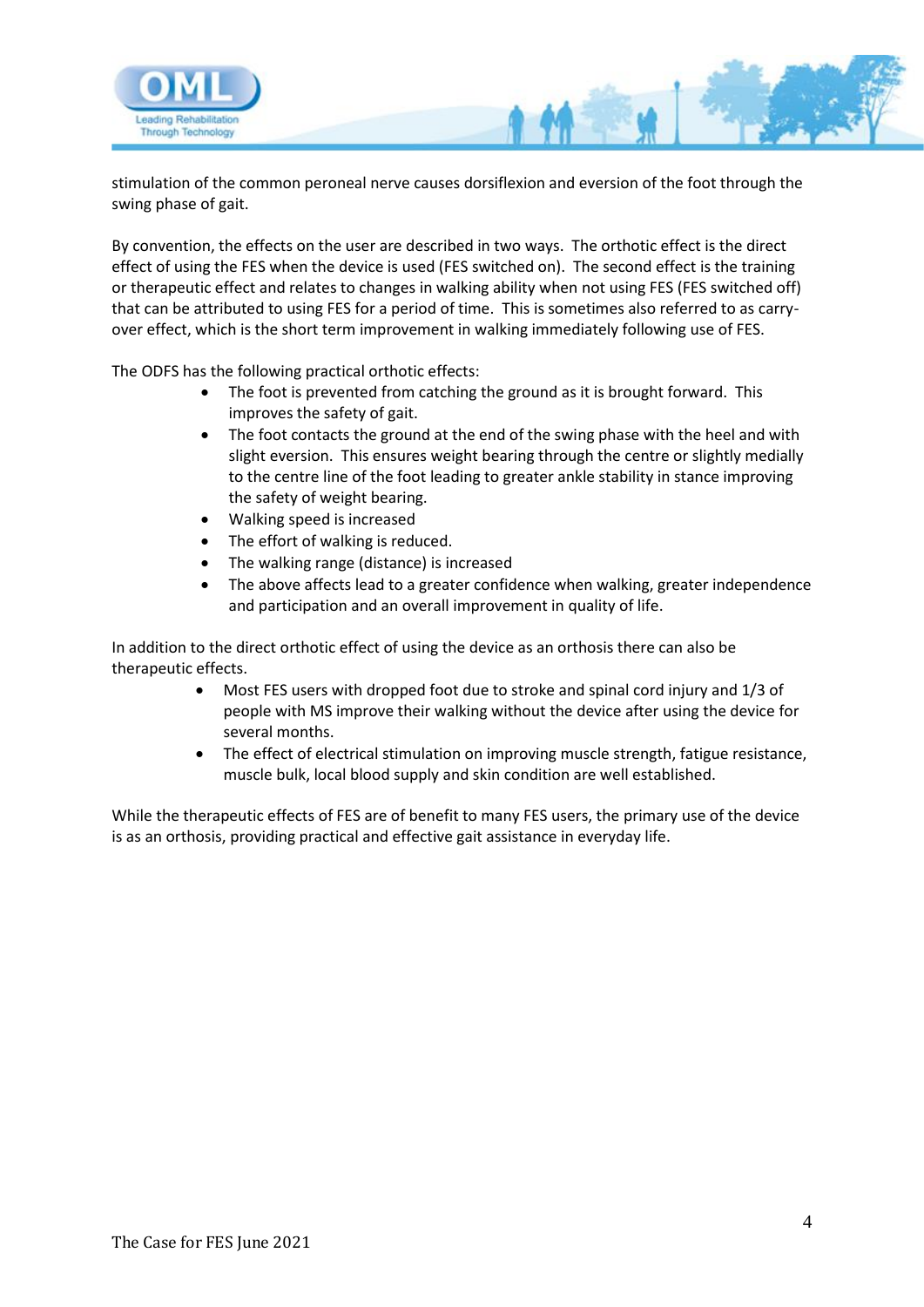

<span id="page-4-0"></span>

Functional Electrical Stimulation (FES) for correction of dropped foot due to an upper motor neuron lesion was first evaluated by Liberson3. Salisbury District Hospital developed the Odstock Dropped Foot Stimulator (ODFS®) based upon the device first used and described by Liberson. To date (2017), around 20,000 ODFS<sup>®</sup> units have been produced and the ODFS<sup>®</sup> has been the subject of multiple clinical investigations. There are over fifty published peer reviewed journal articles relating to the ODFS® and many additional reports, articles and abstracts. A summary of the primary clinical trials, case series and retrospective studies relating to the ODFS® are presented here. While there is a growing body of literature relating to other FES devices, this is not included in this review except where directly relevant.

 $M -$ 

### <span id="page-4-1"></span>**Study weighting method**

The selected studies were rated using the following methods. First they were scored using the van Tuldar assessment method<sup>61</sup>. This method is primarily intended to rate randomised control trials (RCTs). Hence the van Tuldar score is almost always higher for RCTs than for case-series or post-market clinical follow-up. This can give an impression that the latter studies are of poorer quality than the RCTs and hence should be considered less important. However, this fails to take into account that the studies are designed for different purposes and provide different information. It is increasingly accepted that the once afforded status of RCT's as the "gold standard" is limited by the context of the reserach<sup>62, 63, 64, 65</sup>. RCTs, in an effort to control confounding variables to ensure scientific rigour, can sometimes be performed in an artificial environment, perhaps providing considerably more clinical input than would be available in standard clinical practice or use a comparator that is not standard care. This can limit their relevance to standard clinical practice. Well-designed post market clinical follow-up studies can often provide much more realistic information, reporting the "real life" effect, and hence can be considered more ecologically valid. This is particularly the case where the underlying condition is either stable (stroke, spinal cord injury, cerebral palsy) or declining (multiple sclerosis, Parkinson's Disease or hereditary spastic paraparesis) enabling the assumption that any treatment effect observed is very likely to be due to the intervention and not spontaneous recovery. To address these concerns the studies were therefore given an ecological validity score 1 to 4, where 1 indicated a laboratory based design, 2 indicated a clinical procedure substantially modified by experimental design and / or nonstandard care comparator, 3 indicated standard clinical practice with some modification by experimental design and 4 indicated a standard clinical practice. To address the issue that evidence is not available for various aspects of the clinical effect of FES from the ODFS Pace, a relevance score was also devised as follows: ODFS Pace 5, ODFSIII 4, Other footswitch controlled dropped foot stimulators 3, Tilt sensor controlled dropped foot stimulators 2, Other dropped foot stimulator 1. Where sufficient evidence is available directly from ODFS devices alone, only this evidence is provided. Where there is insufficient evidence from ODFS devices, evidence from similar devices is presented. The assessment form is presented below.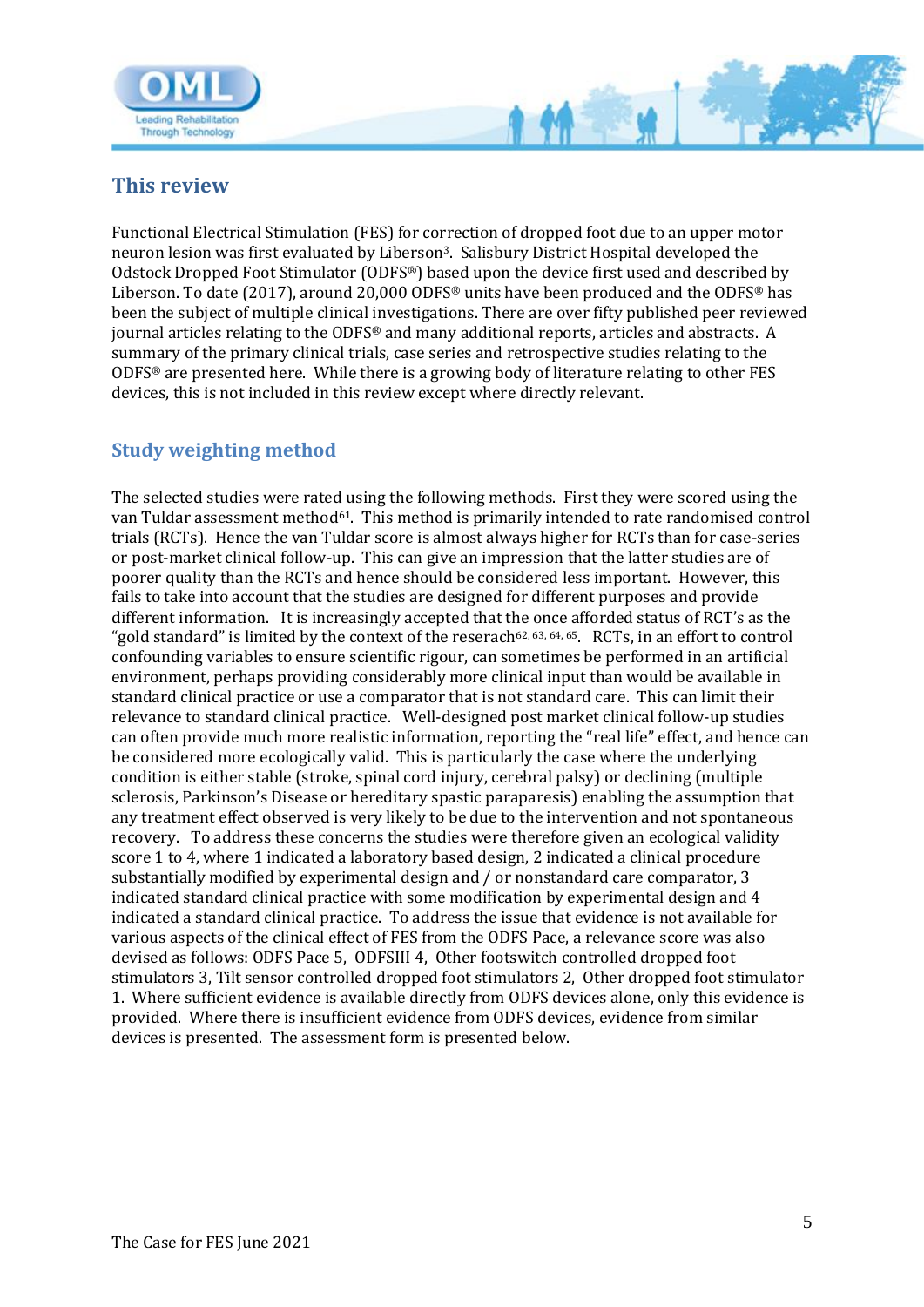

*Table 18 Study assessment form*

| Ref no.             | <b>Study</b>                                                                          |                 |
|---------------------|---------------------------------------------------------------------------------------|-----------------|
|                     |                                                                                       |                 |
| Van Tuldar Criteria |                                                                                       | Yes =1 $No = 0$ |
|                     | 1. Were the eligibility criteria specified?                                           |                 |
|                     |                                                                                       |                 |
|                     | 2. Was a method of randomization performed?<br>3. Was treatment allocation concealed? |                 |
|                     | 4. Were prognostic indicators similar for groups at baseline?                         |                 |
|                     | 5. Were the index and control interventions explicitly described?                     |                 |
|                     | 6. Was the care provider blinded to the intervention?                                 |                 |
|                     | 7. Were co-interventions avoided or comparable?                                       |                 |
|                     | 8. Was the compliance reported in all groups?                                         |                 |
|                     | 9. Was the patient blinded to the intervention?                                       |                 |
|                     | 10. Was the outcome assessor blinded to the intervention?                             |                 |
|                     | 11. Were the outcome measures relevant?                                               |                 |
|                     | 12. Were adverse effects described?                                                   |                 |
|                     | 13. Was the withdrawal/dropout rate described?                                        |                 |
|                     | 14. Was a short-term follow-up measurement performed? (<1year)                        |                 |
|                     | 15. Was a long-term follow-up measurement performed? (>1year)                         |                 |
|                     | 16. Was timing comparable for outcome assessment in both groups?                      |                 |
|                     | 17. Was the sample size for each group described?                                     |                 |
|                     | 18. Did the analysis include an intention to treat analysis?                          |                 |
|                     | 19. Was the variability given for primary outcome measures?                           |                 |
| Total               |                                                                                       |                 |
|                     | Relevance score: ODFS Pace 5, ODFSIII 4, Footswitch controlled DFS 3,                 |                 |
|                     | Tilt sensor controlled FES 2, Other dropped foot stimulator 1                         |                 |
|                     | <b>Ecological validity score.</b>                                                     |                 |
|                     | 1. Lab based design                                                                   |                 |
| 2.                  | Clinical procedure substantially modified by experimental                             |                 |
|                     | design and / or nonstandard care comparator                                           |                 |
|                     | 3. Standard clinical practice with some modification by                               |                 |
|                     | experimental design                                                                   |                 |
| 4.                  | Standard clinical practice.                                                           |                 |
| <b>Size</b>         |                                                                                       |                 |
| (total n)           |                                                                                       |                 |
| <b>Condition</b>    |                                                                                       |                 |
|                     | Design (RCT, Case series, Case-control, PMCF)                                         |                 |
|                     |                                                                                       |                 |

111

a<br>Barat

The following table summarises the scoring of the studied used in this review. Additionally the study size, design and main findings are also presented. Main findings are presented as orthotic effects (OE) where outcome measures are recorded while using the device and therapeutic effects (TE) where outcome measures are recorded without FES being used. The latter indicates the training effect from FES.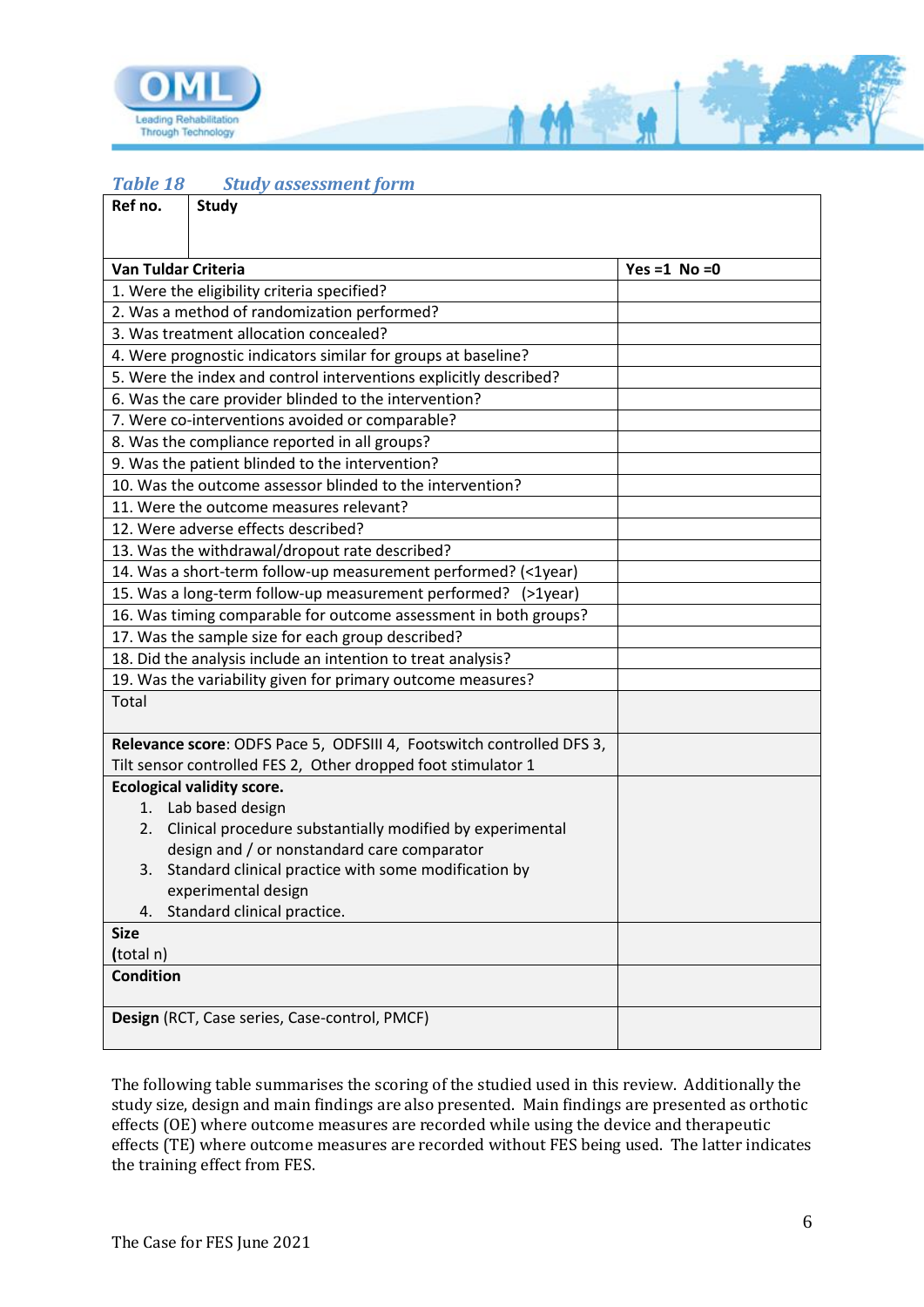

#### *Table 19 Summary of reviewed studies scores*

| Ref                        | $1st$ Author +    | Van           | Relevance               | <b>Ecological</b> | <b>Number of</b> | <b>Condition</b> | <b>Design</b> | <b>Main findings</b>                                                                                     |
|----------------------------|-------------------|---------------|-------------------------|-------------------|------------------|------------------|---------------|----------------------------------------------------------------------------------------------------------|
| No.                        | date              | <b>Tuldar</b> | score                   | validity          | participants     |                  |               |                                                                                                          |
|                            |                   | score         |                         | score             |                  |                  |               |                                                                                                          |
| $1^\ast$                   | Esnouf 2010       | 13            | 4                       | 3                 | 54               | <b>MS</b>        | <b>RCT</b>    | OE-TE 72% fewer falls, improved ADL                                                                      |
| 3                          | Liberson 1961     | 6             | $\overline{\mathbf{3}}$ | 1                 | $\overline{7}$   | <b>CVA</b>       | <b>CS</b>     | Improved muscle activity TE                                                                              |
| $4*$                       | Burridge 1997     | 11            | 4                       | 3                 | 32               | <b>CVA</b>       | <b>RCT</b>    | Increased OE speed, reduced PCI                                                                          |
| $5*$                       | Burridge 1997     | 11            | 4                       | 3                 | 32               | <b>CVA</b>       | <b>RCT</b>    | Reduced TE Quadriceps spasticity                                                                         |
| $6*$                       | Wright 2004       | 12            | $\overline{3}$          | 3                 | 22               | CVA acute        | <b>RCT</b>    | Faster improvement in TE speed. Same as AFO for OE                                                       |
| $7*$                       | Johnson 2004      | 13            | 4                       | 3                 | 21               | <b>CVA</b>       | <b>RCT</b>    | Improved TE + OE speed, PCI and Rivermead motor<br>assessment                                            |
| $8+$                       | Sheffler 2013     | 13            | 4                       | $\overline{2}$    | 110              | CVA acute        | <b>RCT</b>    | Improved TE mEFAP, SSQOL improved but no dif with<br>AFO. No effects on FMA                              |
| $9^{\scriptscriptstyle +}$ | Sheffler 2015     | 13            | $\overline{4}$          | $\overline{2}$    | 110              | CVA acute        | <b>RCT</b>    | TE improved speed, cadence, stride length, hip and<br>ankle power and hip flexion. No dif with AFO group |
| $10*$                      | Barrett 2009      | 10            | $\pmb{4}$               | 3                 | 53               | <b>MS</b>        | <b>RCT</b>    | OE speed and distance, no TE Control group had TE                                                        |
| $11*$                      | Taylor 2013       | 12            | $\overline{3}$          | $\overline{2}$    | 28               | <b>MS</b>        | <b>RCT</b>    | FES TE and OE improvements in ROGA, Speed and<br>MSIS29 Compared to Exercise                             |
| $12*$                      | Taylor 1999       | 8             | $\overline{4}$          | 4                 | 160              | CVA, MS,<br>SCI  | <b>PMCF</b>   | TE and OE increase in Speed and PCI                                                                      |
| $13*$                      | Taylor 2002       | 5             | 4                       | 4                 | 47               | CVA, MS          | <b>PMCF</b>   | OE speed maintained long term both groups, TE speed<br>CVA only. FES cost-effective                      |
| $14*$                      | <b>Swain 2004</b> | 7             | $\overline{4}$          | 4                 | 158              | CVA, MS          | <b>PMCF</b>   | OE speed maintained long term both groups, TE speed<br>CVA only                                          |
| $15*$                      | Taylor 2013       | 10            | $\pmb{4}$               | 4                 | 127              | CVA, MS,<br>SCI  | <b>PMCF</b>   | Mean time of FES use 4.9years. FES cost effective.                                                       |
| $16*$                      | Street 2015       | 8             | 5                       | 4                 | 187              | <b>MS</b>        | <b>PMCF</b>   | OE speed increase                                                                                        |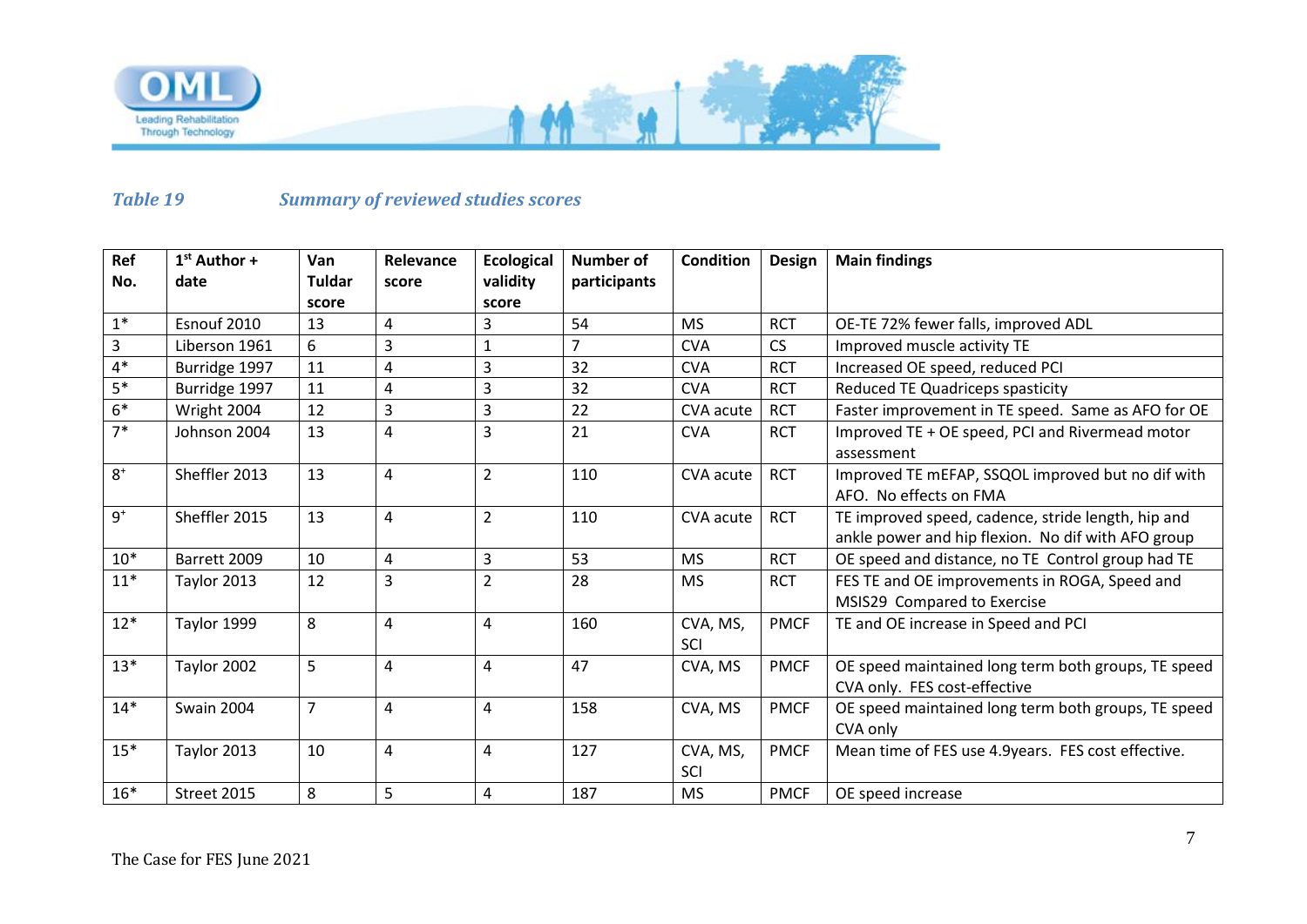

| $17*$        | Barrett 2010      | 8              | $\overline{\mathbf{4}}$ | 4                       | 41  | CVA, MS    | <b>PMCF</b> | Improved QoL                                           |
|--------------|-------------------|----------------|-------------------------|-------------------------|-----|------------|-------------|--------------------------------------------------------|
| $18*$        | Burridge 2007     | 6              | 4                       | 4                       | 20  | CVA, MS    | <b>PMCF</b> | OE Increased reduction of effort walking on uneven     |
|              |                   |                |                         |                         |     |            |             | surfaces                                               |
| $19+$        | Paul 2008         | 6              | 4                       | 3                       | 12  | <b>MS</b>  | <b>PMCF</b> | OE Reduce $O^2$ consumption with FES                   |
| $20+$        | Scott 2013        | $\overline{7}$ | $\overline{4}$          | $\mathbf{1}$            | 12  | <b>MS</b>  | CS          | OE Improved dorsiflexion and knee flexion. Reduce      |
|              |                   |                |                         |                         |     |            |             | knee hyperextension. Increased speed                   |
| $21^{+}$     | Van Der Linden    | 6              | $\overline{4}$          | $\mathbf{1}$            | 22  | <b>MS</b>  | $CS-C$      | OE FES improved gait kinematics, except push off       |
|              | 2014              |                |                         |                         |     |            |             |                                                        |
| $22*$        | <b>Mann 2008</b>  | 8              | $\overline{\mathbf{4}}$ | $\overline{2}$          | 10  | <b>PD</b>  | CS          | TE+OE FES improved speed, step length, distance and    |
|              |                   |                |                         |                         |     |            |             | freezing. OE only reduced falls                        |
| $23*$        | Popa 2013         | 9              | 5                       | 3                       | 11  | <b>PD</b>  | CS          | TE Increase speed, step length and QoL. Reduced PD     |
|              |                   |                |                         |                         |     |            |             | symptoms.                                              |
| $24*$        | Taylor 1999       | 9              | $\overline{4}$          | 4                       | 121 | CVA, MS,   | <b>PMCF</b> | FES improved confidence, reduces falls and effort.     |
|              |                   |                |                         |                         |     | SCI        |             | Device used full time by 50%, and part tome by         |
|              |                   |                |                         |                         |     |            |             | remainder.                                             |
| $25*$        | Taylor 2004       | 8              | $\overline{4}$          | 4                       | 211 | MS, CVA    | <b>PMCF</b> | FES improves, Independence, confidence and QoL,        |
|              |                   |                |                         |                         |     |            |             | and reduces effort.                                    |
| $26*$        | Malone 2002       | 5              | $\overline{\mathbf{4}}$ | $\overline{\mathbf{4}}$ | 12  | CVA, MS    | <b>PMCF</b> | FES has a big impact on device users and their carers. |
| $27+$        | <b>Bully 2001</b> | $\overline{7}$ | $\overline{4}$          | $\overline{\mathbf{4}}$ | 9   | <b>CVA</b> | <b>PMCF</b> | 8/9 users preferred FES to AFO. Ankle freer, walking   |
|              |                   |                |                         |                         |     |            |             | more normal, safer and more independent. FES more      |
|              |                   |                |                         |                         |     |            |             | comfortable.                                           |
| $28^{\circ}$ | Wilkie 2011       | 5              | $\overline{\mathbf{4}}$ | 4                       | 13  | <b>CVA</b> | <b>PMCF</b> | See ref 27.                                            |
| 29*          | Street 2015       | $\overline{7}$ | 5                       | 4                       | 31  | <b>MS</b>  | <b>PMCF</b> | FES users less concerned about falling and achieved    |
|              |                   |                |                         |                         |     |            |             | more ADL                                               |
| $31*$        | <b>Swain 1996</b> | 12             | $\overline{\mathbf{4}}$ | 4                       | 32  | <b>CVA</b> | <b>RCT</b>  | FES is cost effective.                                 |
| $32*$        | Taylor 2007       | 12             | $\overline{4}$          | 4                       | 32  | <b>CVA</b> | <b>RCT</b>  | FES cost effective over 5 years                        |
| $33*$        | Street 2015       | 6              | 5                       | 4                       | 27  | <b>MS</b>  | <b>PMCF</b> | EQ-5D-5L value for QALY gain = 0.114                   |
| 42*          | Street 2014       | 5              | 5                       | 4                       | 40  | <b>MS</b>  | <b>PMCF</b> | Improved walking speed with FES compared to AFO.       |
| $43*$        | Salisbury 2013    | 12             | $\overline{\mathbf{4}}$ | $\overline{3}$          | 16  | CVA acute  | <b>RCT</b>  | FES is feasible with sub-acute stroke patients.        |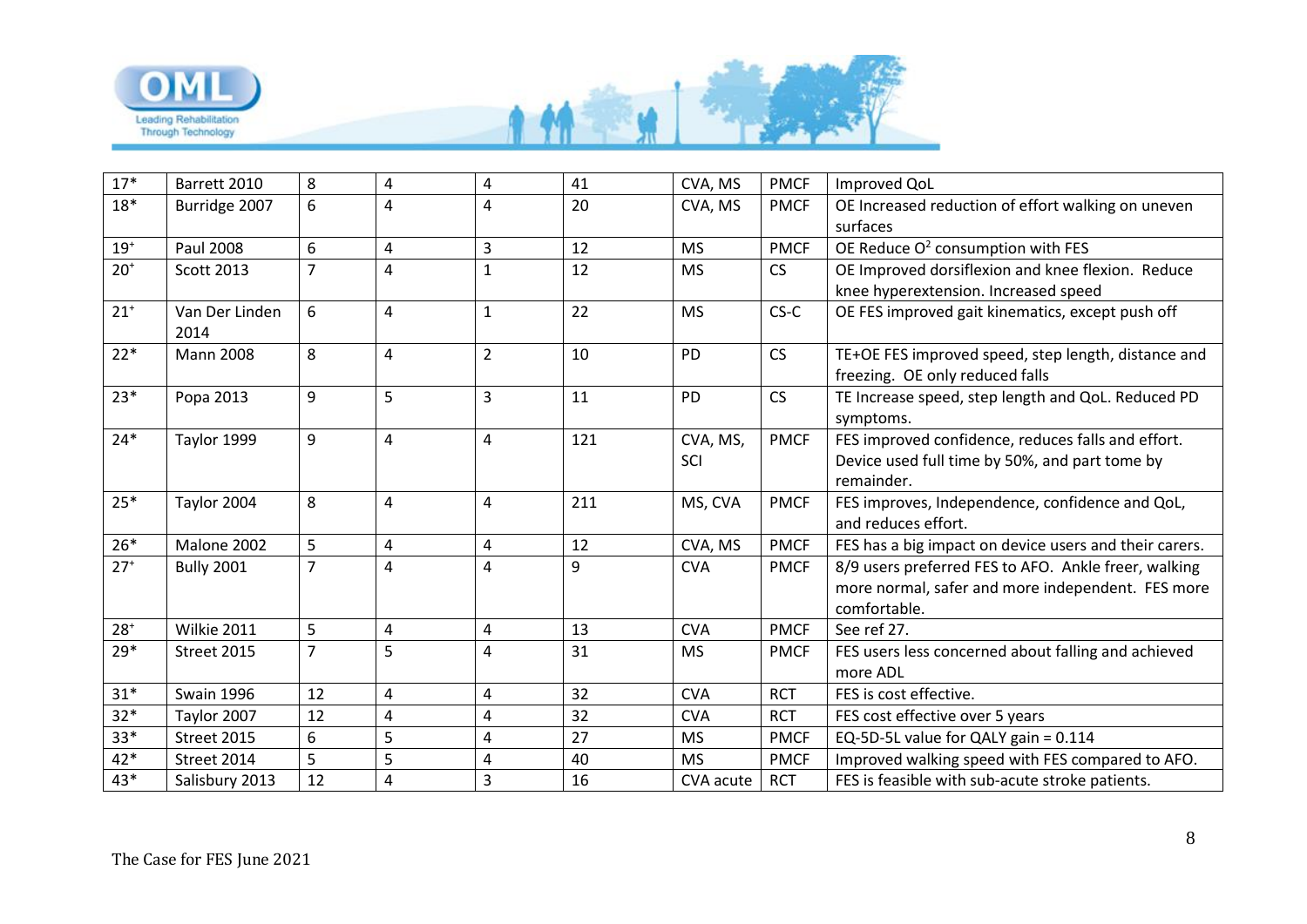

| 44*   | Wilkinson 2014 | 13 | 4              | 3              | 20  | CVA acute  | <b>RCT</b>  | FES is feasible with sub-acute stroke patients. OE |
|-------|----------------|----|----------------|----------------|-----|------------|-------------|----------------------------------------------------|
|       |                |    |                |                |     |            |             | speed increase.                                    |
| 45*   | Van der Linden | 8  | 4              | $\overline{3}$ | 9   | <b>MS</b>  | <b>CS</b>   | FES improved OE kinematics.                        |
|       | 2014           |    |                |                |     |            |             |                                                    |
| $47*$ | Taylor 2014    | 10 | 4              | 4              | 39  | <b>MS</b>  | <b>PMCF</b> | Mean FES use 5.5 years and cost effective          |
| $51+$ | Singleton 2015 | 5  | 5              | 4              | 257 | <b>MS</b>  | <b>PMCF</b> | OE speed at 18 weeks and 4 years. No TE            |
| 52    | Khurana 2013   | 4  | $\mathbf{1}$   | 1              | 20  | <b>MS</b>  | <b>RCT</b>  | FES OE reduces energy expenditure compared to AFO. |
| $54*$ | Taylor 2017    | 5  | 5              | 4              | 71  | MS, CVA    | <b>PMCF</b> | EQ-5D-5L value for QALY gain = 0.114. FES V cost   |
|       |                |    |                |                |     |            |             | effective                                          |
| $55*$ | Durham 2004    | 9  | 4              | 3              | 12  | <b>CP</b>  | <b>CS</b>   | OE improved gait kinematics.                       |
| 56    | Bailes 2016    | 8  | 3              | $\overline{2}$ | 12  | <b>CP</b>  | <b>CS</b>   | OE improved speed and 6m distance. TE improvement  |
|       |                |    |                |                |     |            |             | in obstacle avoidance.                             |
| 57    | Pool 2016      | 13 | $\overline{2}$ | 3              | 32  | <b>CP</b>  | <b>RCT</b>  | OE on dorsiflexion, stance time and step length.   |
| 58    | Pool 2016      | 13 | $\overline{2}$ | 3              | 32  | <b>CP</b>  | <b>RCT</b>  | Improved ADL with FES use                          |
| 59    | El-Shamy 2016  | 9  | $\overline{2}$ | 3              | 34  | <b>CP</b>  | <b>RCT</b>  | OE improved general gait parameters                |
| $60+$ | Marsden 2012   | 6  | $\overline{4}$ | 4              | 11  | <b>HSP</b> | $CS-C$      | OE improved speed, ground clearance and            |
|       |                |    |                |                |     |            |             | dorsiflexion.                                      |
| $66+$ | Juckes 2019    | 10 | 5              | 4              | 82  | <b>MS</b>  | $CS-C$      | Improved speed, PIADS, EQ-5D-5L cost effective.    |
| $67+$ | Renfrew 2019   | 15 | 5              | 3              | 85  | <b>MS</b>  | <b>RCT</b>  | Comparison with AFO, both groups improved speed    |
|       |                |    |                |                |     |            |             | but AFO group did not achieve MCID. FES had        |
|       |                |    |                |                |     |            |             | improved PIADS and cost effectiveness poor AFO     |
|       |                |    |                |                |     |            |             | adherence                                          |
| 68*   | Taylor 2020    | 15 | 5              | 3              | 64  | <b>PD</b>  | <b>RCT</b>  | Comparison with normal care. TE bradykinesia /     |
|       |                |    |                |                |     |            |             | walking speed.                                     |

#### **Abbreviations**

CS case series, CS-C case series with matched (non-randomised) control group, CP cerebral palsy, CVA cerebral vascular accident (stroke), HSP hereditary spastic paraparesis, MS multiple sclerosis, OE orthotic effect, PD Parkinson's disease, PMCF post market clinical follow-up (study using prospective data from standard clinical practice) RCT randomised controlled trial, TE training effect. \*Study from Salisbury, +Study using equipment and techniques developed in Salisbury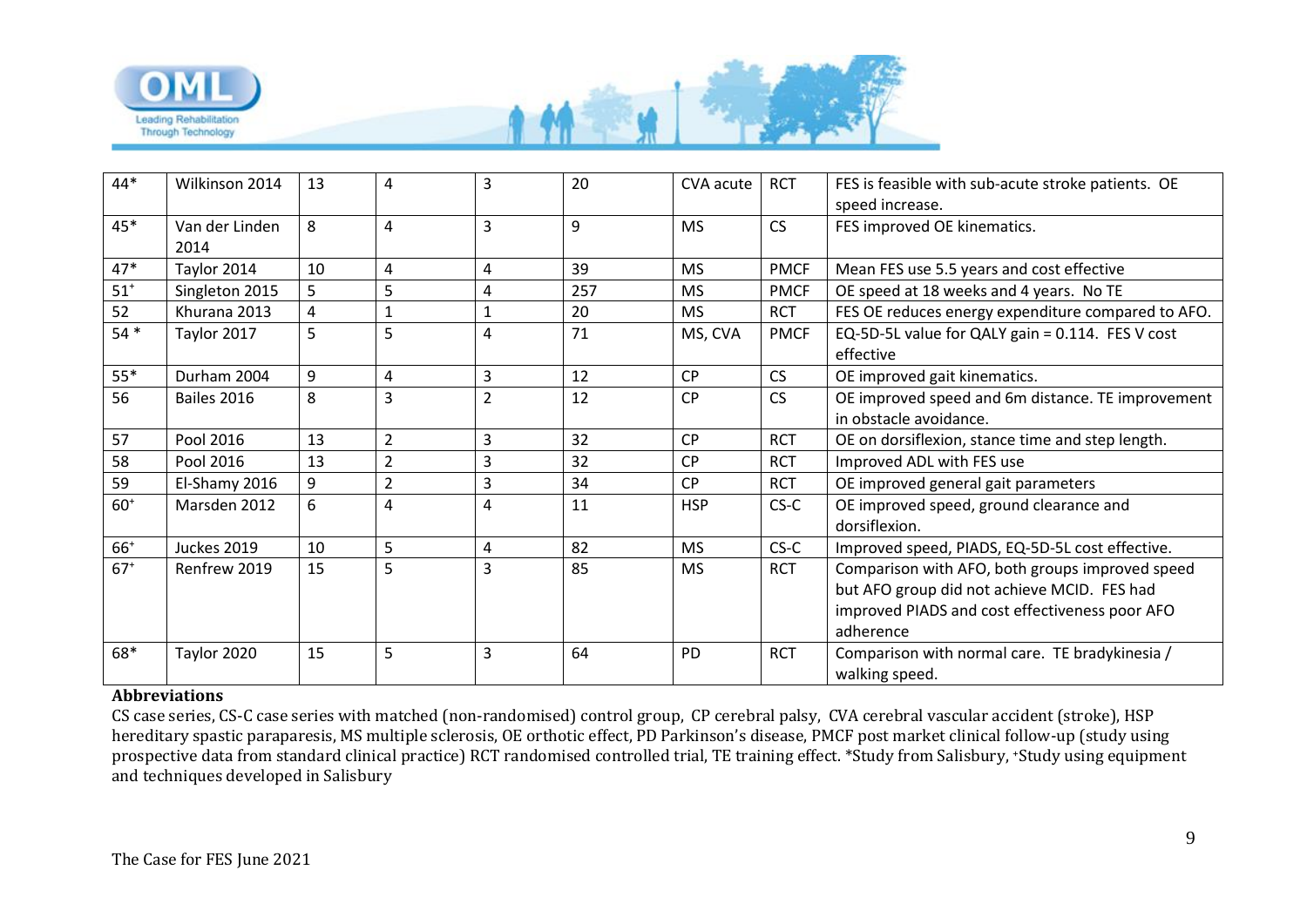

# <span id="page-9-0"></span>**Randomized Controlled Clinical Trials of the ODFS®**

#### <span id="page-9-1"></span>**Stroke**

A randomized controlled clinical trial was conducted to evaluate the effect of the Odstock Dropped Foot Stimulator (ODFS®) on effort and speed of walking in hemiplegic patients with dropped foot4, 5. Thirty- two chronic post-stroke (>6 months) subjects were randomized to either a treatment group receiving stimulation with the ODFS® and concurrent physical therapy or a control group receiving physical therapy alone. During the first month of the trial, all subjects received 10 sessions of physical therapy. Each session was approximately one hour. Measurements of walking speed over a distance of 10 metres were collected at baseline, *4*  weeks, and 12 weeks following the initial device set-up. Comparisons were made between mean walking speed at baseline and at the conclusion of the study for each group. At 12-weeks follow-up, a mean increase in walking speed of 20.5% was observed for the treatment group (when the stimulator was in use) and 5.2% in the control group. The Physiological Cost Index (PCI), a measure of walking efficiency, was also evaluated in this study. Improvement was demonstrated via a reduction in PCI at the conclusion of the study compared to baseline. The treatment group had a 24.9% reduction of PCI (when the stimulator was in use) whereas the control group had a 1% reduction. During the course of this trial, no significant carryover effect of stimulation with the ODFS® device was observed since there were no significant improvements in walking speed in the treatment group without the use of stimulation.

M

Wright et al. compared the use of FES or AFO on the gait of 22 participants who were in the recovery stage following a stroke within the last 6 months<sup>6</sup>. They were randomly assigned to use either an Orthomerica Supra-Lite AFO or an Odstock Dropped Foot Stimulator (ODFS®) to manage their dropped foot and followed over a 24 week period. Both groups demonstrated significant improvements in walking speed and physiological cost index (t-test, *p*<0.05). Both groups showed significantly increased endurance in their walking range (t-test, *p*<0. 05). This general recovery was also demonstrated by significant improvements in the Rivermead Mobility Index (t-test, *p*<0.05). No significant changes in spasticity were observed measured using the Ashworth scale. No significant differences between the groups were observed by ANCOVA on any of these measurements. However, further analysis of the original data examining the change in walking speed over the first 12 weeks, the period that common peroneal stimulation alone was used, showed that the FES improved unassisted walking speed by a mean of 0.14ms-1 compared with an increase of 0.09 ms-1 in the AFO group a statistically significant difference (p =0.004) shown using a Mann Whitney U test, suggesting that FES had a better training effect than AFO use. This study can be criticised for the relatively small sample size in a population that was changing through natural recovery.

In an RCT, Johnson et al. investigated the effect of combined botulinum toxin type A (BTX) with functional electric stimulation (FES) treatment on spastic drop foot in stroke and compared it with a control group receiving physiotherapy? 21 ambulant adults who were within 1 year of stroke with a spastic drop foot were randomly assigned to the two groups. 18 research volunteers completed the study. The treatment group received BTX injections (Dysport) on 1 occasion into the medial and lateral heads of the gastrocnemius (200U each) and tibialis posterior (400U each) muscles and FES, used on a daily basis for 16 weeks to assist walking. Both groups continued with physiotherapy at the same rate. Outcome measures were walking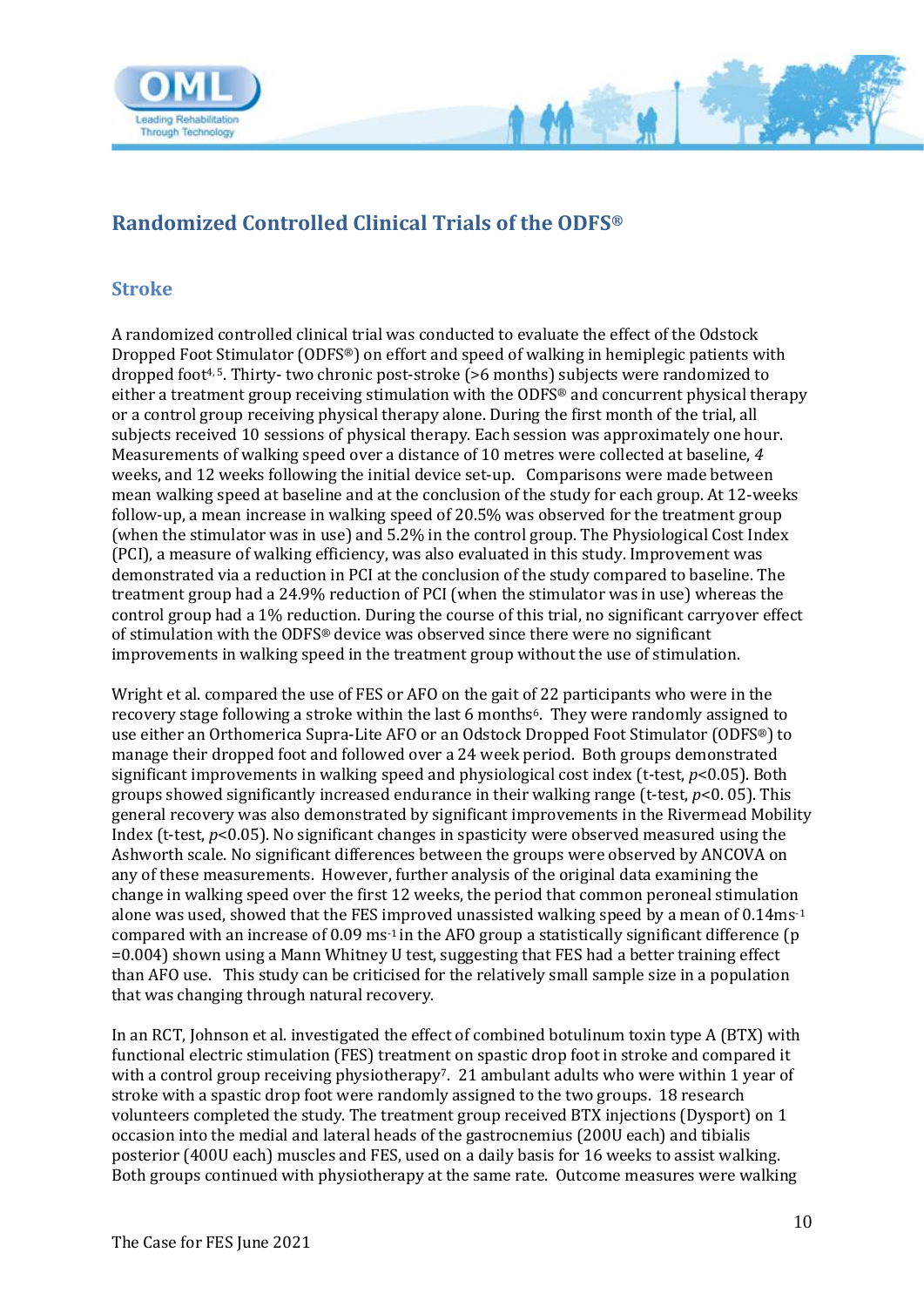

speed over 10m, Physiological Cost Index (PCI) and Rivermead Motor Assessment (RMA). It was shown that walking speed increased over 12 weeks in both control (*P*\_.020) and treatment groups (without stimulation, *p*=.004; with stimulation, *p=*.042). The baseline corrected (analysis of covariance) increase in mean walking speed at 12 weeks, relative to controls, was .04m/s (95% confidence interval [CI], .003–.090) without stimulation, and .09m/s (95% CI, .031– .150) with stimulation. Statistically significant improvements in PCI and RMA were found in the treatment group but were not seen in the control group. It was concluded that the combined treatment effectively improved walking and function. BTX is a useful adjunct to FES where high calf tone may reduce effective range of movement.

 $\sqrt{2}$ 

Sheffler et al. performed a randomised controlled trial to investigate the effect on neuroplasticity by comparing the training effect between AFO (ankle foot orthosis) and FES users<sup>8,9</sup>. 110 stroke survivors were randomly allocated to either a group who use the ODFS<sup>®</sup> or a group who used a custom made AFO. Subjects were treated for 12 weeks and followed up for 6 months post treatment. Both groups received 2 sessions per week of physiotherapy gait training over the first 5 weeks of the study reducing to 1 session a week in the following weeks. After the intervention period the participants returned to using an AFO if they had used one prior to the study. The principal outcome measure was the Fugl-Meyer Assessment (FMA), an impairment level test designed to detect change in motor function. Secondary measures were the modified Emory Functional Ambulation Profile (a test that derives a score based on measurement of walking speed in 5 different scenarios) recorded without FES (training effect only) and the Stroke Specific Quality of Life (SSQOL) scale. Overall there was no significant change in FMA in either group over the course of the study. However, significant improvements in both mEFAP and SSQOL both at 12 and 24 weeks were seen in both groups. The improvement in walking speed (mEFAP) is consistent with the previous RCTs and suggests that there was a reduction in impairment that the FMA was insufficiently sensitive to measure. Only one of the 16 items in the lower limb section of the FMA relates to ankle dorsiflexion and the three level scoring system allows only fully (2) partial (1) or absent (0) for each tested movement. It was noted that participants in the FES group who had no active dorsiflexion prior to treatment had some active movement after the intervention. This was not seen in the AFO group. The study concluded that there was no evidence of a motor relearning effect on lower limb motor impairment in either FES or AFO groups. However, both the FES and usual-care groups demonstrated significant improvements in functional mobility and quality of life during the treatment period, which were maintained at 6-month follow-up. The study design can also be criticised for being somewhat removed from standard clinical practice as participants received considerably more physiotherapy gait training than is common.

Two small RCTs have investigated the feasibility of using the ODFS® in early gait training following stroke43, 44. While neither was adequately powered to give statistically meaningful between group results, both demonstrated that it was feasible to use FES in sub-acute stroke. In the study by Wilkinson et al. both FES and control groups showed significant improvements (FES turned off) in 10m walking speed, 6 minute walking distance, Rivermead Mobility Index and Canadian Occupational Performance Measure with no difference between groups. The FES group had improved Rivermead Observational Gait Analysis scores, a measure of the quality of gait indicating fewer deviations from normal gait which was not seen in the control group. The FES group walked faster when FES was used. For an adequately powered study 125 participants would be required.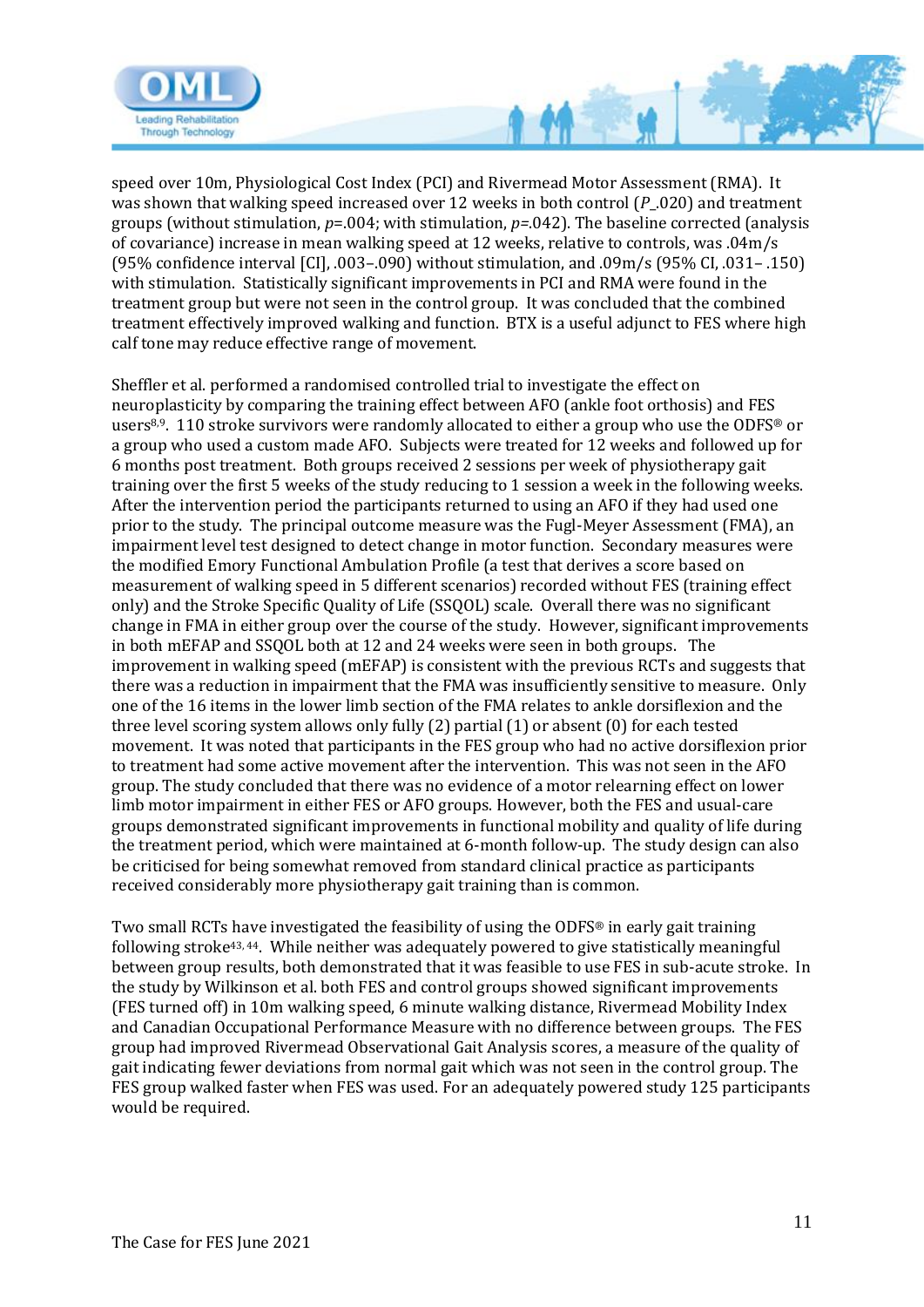

### <span id="page-11-0"></span>**Multiple Sclerosis**

A randomised controlled clinical trial was conducted with people who have a dropped foot due to secondary progressive multiple sclerosis (SPMS)<sup>2, 10</sup>. A group of 54 people with SPMS were randomly allocated to a treatment group who received the ODFS® for daily use to correct dropped foot or a control group who received a home based self-administered, physiotherapy exercise programme. Both groups used the intervention for 18 weeks and attended the clinic for follow up support and assessment once every 6 weeks. Uses of the ODFS® walked faster at each assessment after week 0 when the device was used, measured over 10m (percentage mean difference at 18 weeks of 10 % *p*=0.001). However, there was no training effect from the device. The physiotherapy group did show a training effect over 18 weeks (percentage mean difference at 18 weeks of 13 % p=0.001). Walking distance over 3 minutes was also consistently greater when the device was used (percentage mean difference at 18 weeks of 12 % *p*=0.004) but again no training effect was seen. In the control group a training effect was seen over 18 weeks (percentage mean difference at 18 weeks of 15 % *p*=0.005) but this was less than the overall benefit seen by the FES walkers who were able to walk 25% further in 3 minutes when FES was used at the end of the trial compared to the beginning unaided. The effect of using the ODFS® on activities of daily living (ADL) measured using the Canadian Outcome Performance Measure (COMP). At the end of the study it was found that there was no significant effect of ADL in the group who received physiotherapy (Median change = 0 for performance and 0 for satisfaction) while significant improvements in ADL were seen in the ODFS® group (Median change = 1.1 for performance *p*=0.038 and 1.7 for satisfaction p=0.001). Significant improvements seen were a reduction of tripping and falls and an increase in the distance that could be walked. In the same study the ODFS® users also reported 72% fewer falls than a control group (p=0.035), recorded using a falls diary.

 $M -$ 

While the above trial showed that FES had a beneficial orthotic effect in terms of improved walking speed and reduced incidence of falls, physiotherapy exercises were demonstrated to have a beneficial training effect, while FES did not have this effect. It is common in MS that dropped foot does not present in isolation but is often associated with more proximal weakness in the hip, lower back, and abdominal muscles. The authors suggested that an improved effect may be obtained if FES for dropped foot was combined with core stability exercises. This was tested in a following study where twenty-eight people with secondary progressive multiple sclerosis and unilateral dropped foot participated in a randomized crossover trial<sup>11</sup>. Group1 received FES for correction of dropped foot for six weeks with the addition of hip extension for a further six weeks. In weeks 12–18, FES was continued with the addition of eight sessions of core stability physiotherapy with home-based exercise. FES and home-based exercise were continued until weeks 19–24. Group 2 received the same physiotherapy intervention over the first 12 weeks, adding FES in the second 12 weeks. It was found that FES for dropped foot correction alone improved walking speed and Rivermead Observational Gait Analysis (ROGA) score, whereas physiotherapy had no effect. Adding gluteal stimulation further improved ROGA score. Both interventions reduced falls (72% for FES alone), but adding FES to physiotherapy reduced them further. FES had greater impact on the Multiple Sclerosis Impact Scale (MSIS-29), indicating improved quality of life. The change in MSIS-29 was equivalent to 1 point fall in EDSS score, suggesting mobility may be returned to the level experienced by a participant on average 3 to 4 years earlier. The study concluded that adding gluteal stimulation to common peroneal stimulation was feasible and that FES for dropped foot can improve mobility and quality of life and reduce falls. Adding gluteal stimulation further improved gait quality. Adding physiotherapy may have enhanced the effect of FES, but FES had the dominant effect.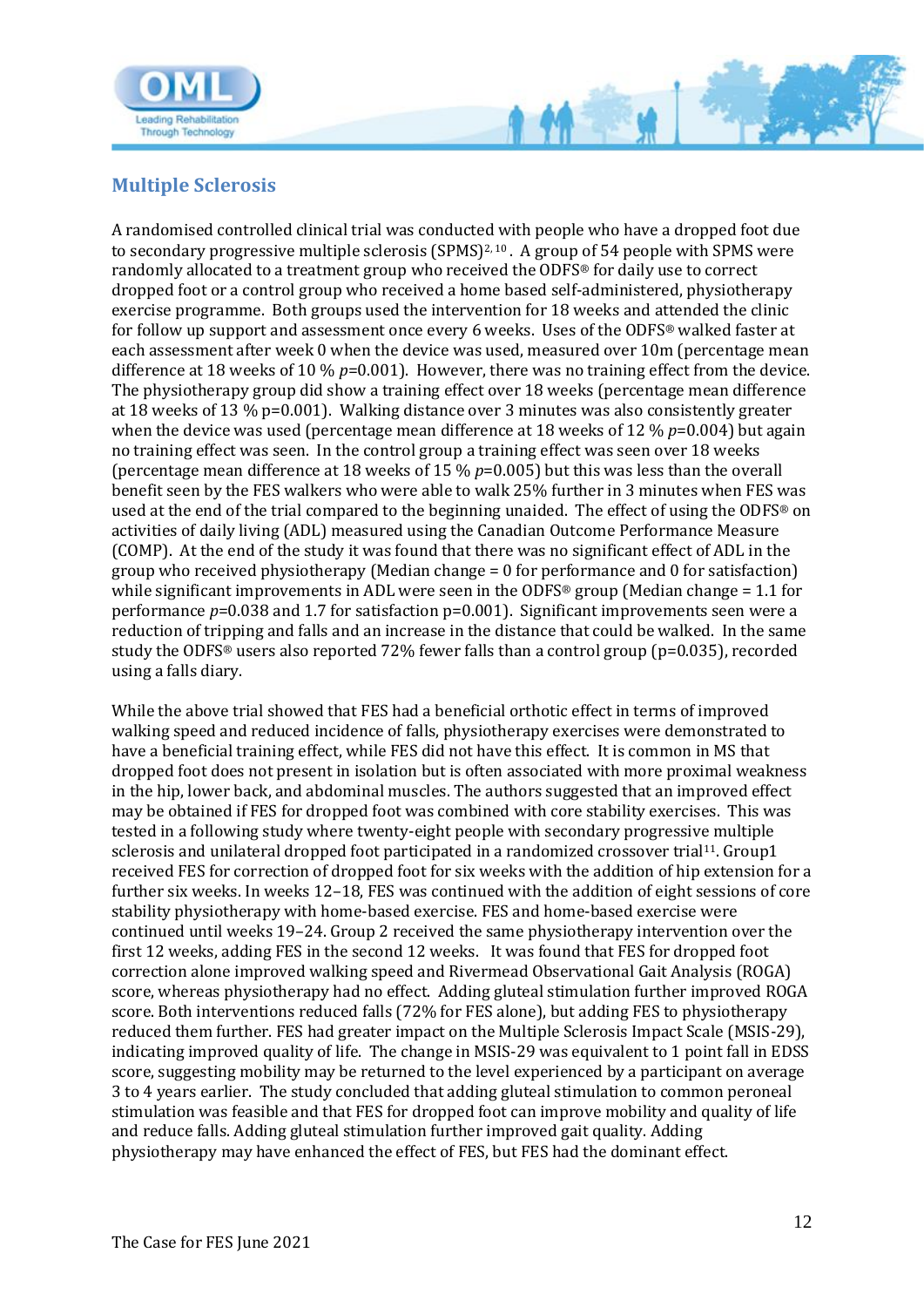

### <span id="page-12-0"></span>**Post Market follow up**

#### <span id="page-12-1"></span>**Case series data**

Outcome measures used in the original RCT continued to be collected after the ODFS® was introduced into clinical service at Salisbury District Hospital in 1996. A prospective audit study reported on 151 patients with a dropped foot who had been using the device for 18 weeks<sup>12</sup>. All subjects had a dropped foot resulting from an upper motor neuron lesion, including stroke, MS, or incomplete spinal cord injury. Changes in walking speed and walking effort over a 10-metre distance, as measured by the Physiological Cost Index (PCI), were reviewed and collected from patient charts. Comparisons were made between the walking speed and PCI at the initial device set-up and after the device had been in use for 4.5 months (both with and without stimulation). In a subset of 111 stroke patients, a mean increase in walking speed of 27% ( $p<0.01$ ) and a 31% reduction in PCI ( $p<0.01$ ) was observed with the ODFS<sup>®</sup> stimulator in use. These results were based upon a comparison of baseline data without stimulation against 4.5 month follow-up data using the ODFS® device. Without stimulation at the 4.5 month follow-up visit, stroke subjects had 14% increase (p<0.01) in walking speed and a 19% reduction in PCI (p<0.01) compared to their baseline measures without stimulation. These results suggest some carryover effect of stimulation. A smaller subset of multiple sclerosis patients had a similar orthotic benefit but demonstrated no carry-over effect of stimulation. In a subgroup of 27 ODFS® users who had had a stroke, walking speed both with and without the device was observed to improve over the first 18 weeks and thereafter remain unchanged<sup>7</sup>. As the ODFS<sup>®</sup> users were an average of 5.4 years post stroke this supports the hypothesis that the carryover observed was due to use of the stimulator rather than natural recovery following the stroke.

M

In a study published in 2008 Paul et al measured the oxygen consumption of 12 people with MS while walking with and without the ODFS<sup>®19</sup>. It was found that the oxygen consumption fell from 0.46 mL min<sup>-1</sup> kg<sup>-1</sup> m-1 to 0.41 mL min<sup>-1</sup> kg<sup>-1</sup> m<sup>-1</sup> indicating a statistically significant increase in gait efficiency when the  $ODFS^{\circledast}$  was used. This result is in line with a questionnaire survey of 43 ODFS® users who had MS, 88% of whom reported that walking was less effort when walking with the ODFS®11. It is also in line with the 1999 audit paper that showed that the physiological cost index, an index derived from the change in heart rate and walking speed indicating the effort used in walking, was reduced by 24%12.

A number of smaller studies have supported the findings of the larger study12. In a group of 78 MS subjects, users walked 20% faster when using the device. Although no overall carryover effect was observed, one third showed an improvement in unaided walking speed of more than 10%13. In a subgroup of 20 MS users, this improved walking speed with the device was shown to also peak at 18 weeks with no significant change from initial values after that time. 18 MS users of the bilateral dropped foot stimulator showed a 48% increase in walking speed at 18 weeks but again no significant carryover effect although a strong trend was observed. In an audit study by Swain and Taylor 2004 it was shown that in a cohort of 113 people who have had a stroke walking speed increased over the first 18 weeks of FES use and then was maintained at that level over the next 12 months14. In a group of 41 MS users, walking speed also increased over the first 18 weeks of FES use. While overall walking speed declined over the next 12 months, the difference between speed with and without was maintained indicating continued orthotic benefit from FES (Figure 1). A sub group of 44 people with a dropped foot due to stroke were followed over an extended period. It was demonstrated that the improvement in walking speed due to FES was maintained 42 months after first using the device<sup>14</sup>.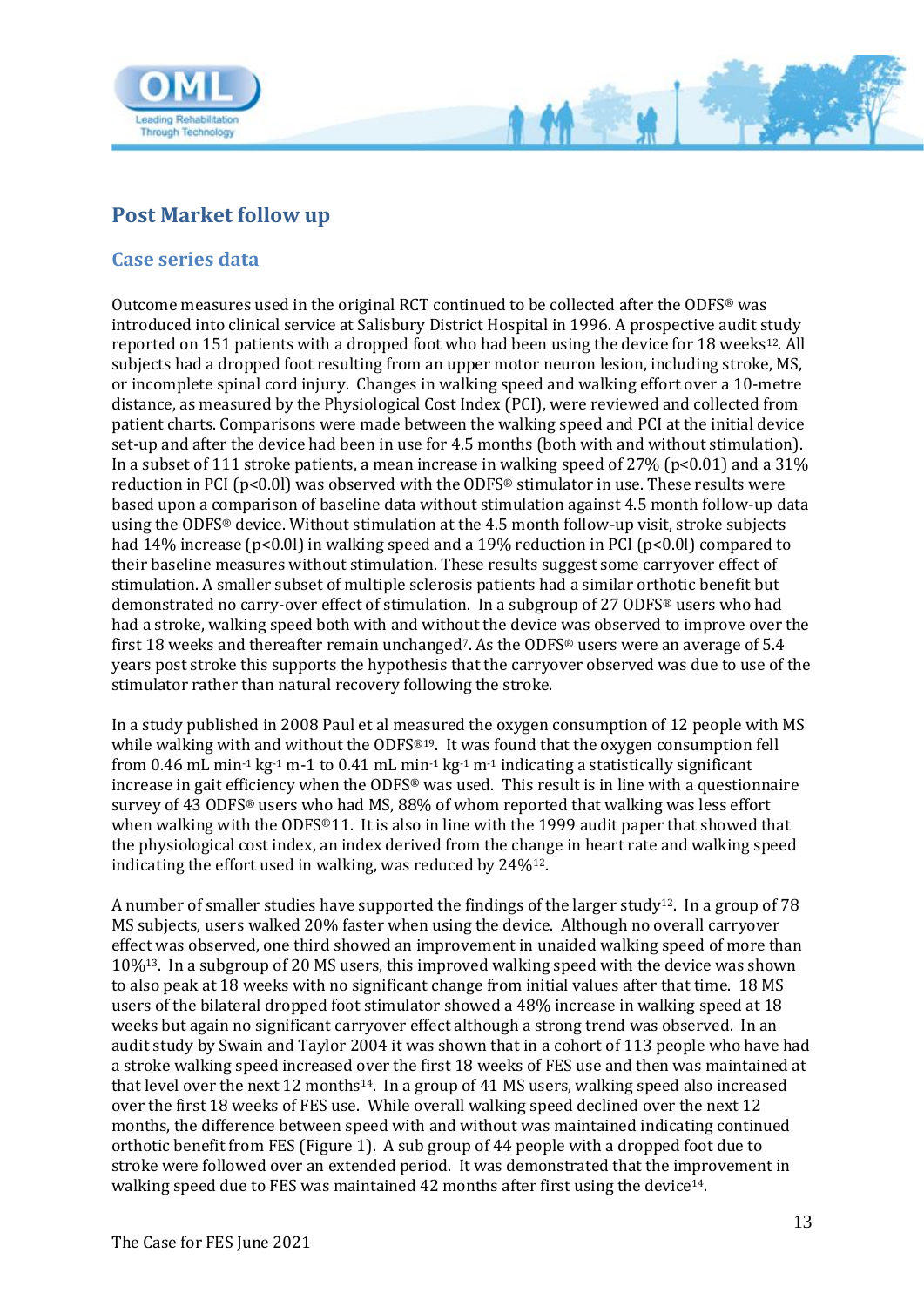

Figure 1



A recently published study by Street et al. also examined the effect of FES use on FWC and clinically meaningful changes in walking speed for people with multiple sclerosis (pwMS) who have dropped foot<sup>16</sup>. Perry et al. related walking speed to functional independence defining people with a walking speed of less than 0.4ms-1 as household walkers, between 0.4 and 0.58 ms-1 as most restricted community walkers, between 0.58 and 0.8 ms-1 as least limited community walkers and over 0.8ms<sup>-1</sup> as non-limited community walkers<sup>49</sup> This case series used a consecutive sample of patients collected between 2008 and 2013 at Salisbury District Hospital. One hundred and eighty seven (117 females, 70 males, mean number of years since diagnosis 11.7, median 9, range 1 - 56 years, age range 27-80, average 55 years) pwMS with dropped foot received FES of the common peroneal nerve (178 unilateral, 9 bilateral patients). One hundred and sixty-six pwMS (89%) continued to use FES after 20 weeks with 153 pwMS completing the follow up measures. A minimal clinical meaningful change was defined as a change in walking speed of between  $\geq 0.05$  and 0.1ms<sup>-1</sup> and a substantial meaningful change defined as  $0.1$ ms<sup>-1</sup> or greater<sup>50</sup>. The study found that walking speed was increased by a mean of 0.07ms<sup>-1</sup> ( $p$ <0.001), on the first day FES was used increasing to 0.11ms<sup>-1</sup> ( $p$ <0.001) after 20 weeks, which is a mean average increase of 27% and a substantial clinically meaningful change. 71% of pwMS achieved a clinical meaningful change in walking speed at 20 weeks. Overall 90 pwMS were in the lower groups for FWC at the start of treatment with 49 (54%) improving their FWC after 20 weeks while 8 (5%) pwMS experienced a decline in FWC. While no overall significant training effect was found, 31% did experience an increase in walking speed and 38% a decline. The number of pwMS who achieved a meaningful change in walking speed is summarized in figure 2. The authors concluded that despite the likely deterioration in walking performance over the study period due to the progression of MS, FES is highly effective as an orthotic aid for improving or maintaining mobility.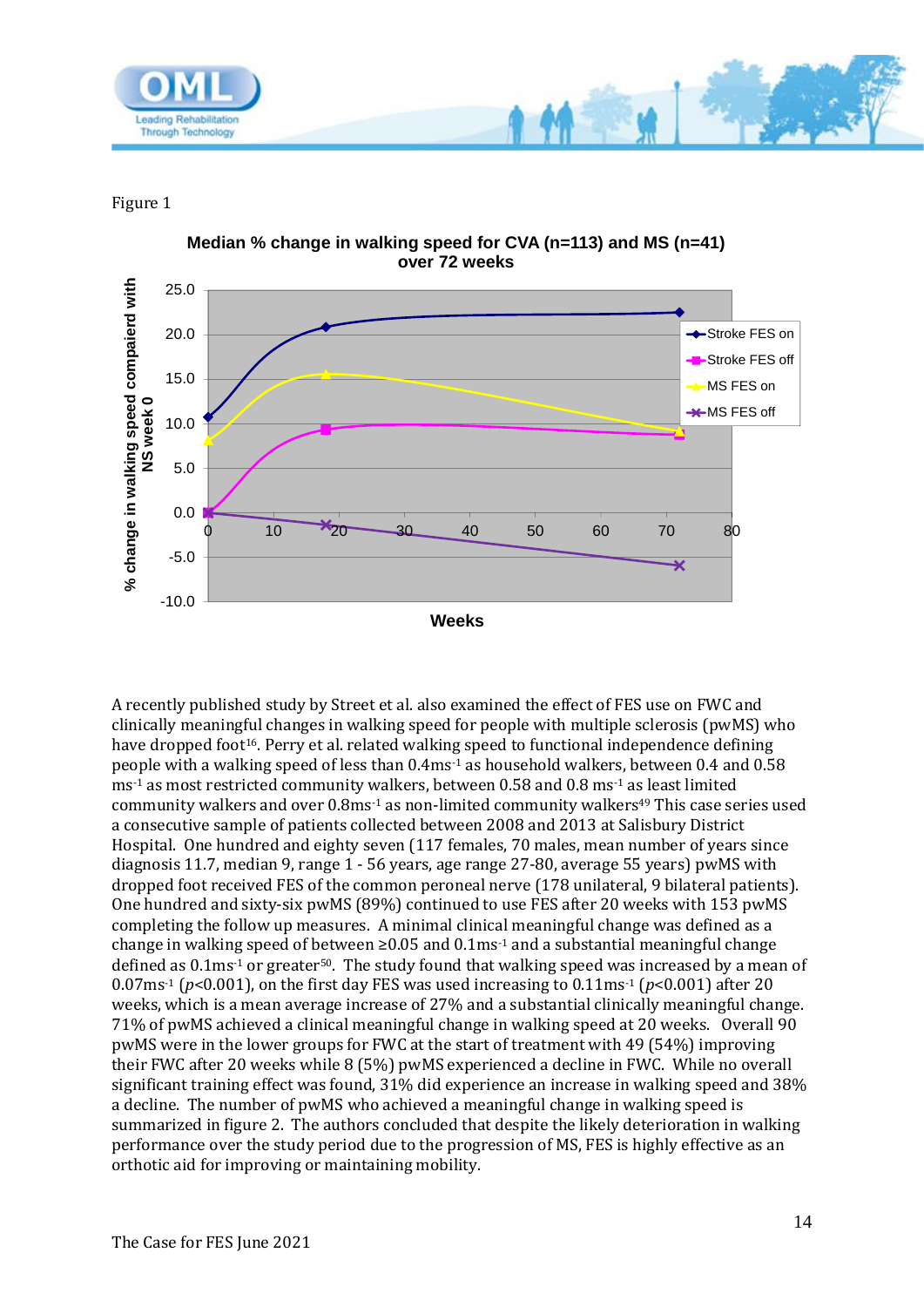



#### Figure 2

In the same clinical audit, 67 people with multiple sclerosis (pwMS) were asked about their use of an AFO immediately prior to starting FES use<sup>26, 42</sup>. Twenty five were using AFOs while 27 had used and rejected AFOs and 15 had never used an AFO. Walking speed was measured, both with and without the AFO and FES at the beginning of treatment for 20 of the 25 who were using an AFO27. No significant difference was found in walking speed between wearing an AFO and walking unassisted However, walking was 0.08 ms-1 (*p*<0.001) faster with FES. It is likely that in the majority of cases the motivation for referral for FES was to improve walking more effectively than had been possible using a splint. Hence while this may result in selection bias in this data, it also indicates that there is a significant number of people with dropped foot who are dissatisfied with the gait assistance provided by AFOs.

Singleton and Street used a similar approach to one used in the above study to analyse data collected from the West Midlands Rehabilitation Centre51. 257 pwMS who used FES were followed over the first 6 months of their use of FES. A statistically significant orthotic effect in walking speed was found at base line,  $0.08$ ms<sup>-1</sup> (p<0.001) and at six months,  $0.09$ ms<sup>-1</sup> (p<0.001). No overall training effect was found  $(0.01 \text{ms}^{-1} \text{p} = 0.43)$ . 58% achieved a clinically meaningful change in walking speed when walking with FES at six months and 32% walked faster without FES, experiencing a training effect. However, 29% had a reduced walking speed without FES.

#### <span id="page-14-0"></span>**Long term prospective audit data**

The long term use of FES was examined in a study by Taylor et al (2013)<sup>15</sup>. The study aimed to determine how long the intervention is of benefit and the total cost of its provision. From a retrospective review of medical records one hundred and twenty-six people with spastic dropped foot (62 stroke, 39 multiple sclerosis, 7 spinal cord injury, 3 cerebral palsy, 15 others) who began treatment in the year 1999, were followed for the duration of the FES use. Device usage, reasons for discontinuing treatment, 10 m walking speed and Functional Walking Category (FWC) were recorded. The median time of FES use was 3.6 years (mean 4.9, standard deviation 4.1, 95% confidence interval 4.2–5.6) with 33 people still using FES after a mean of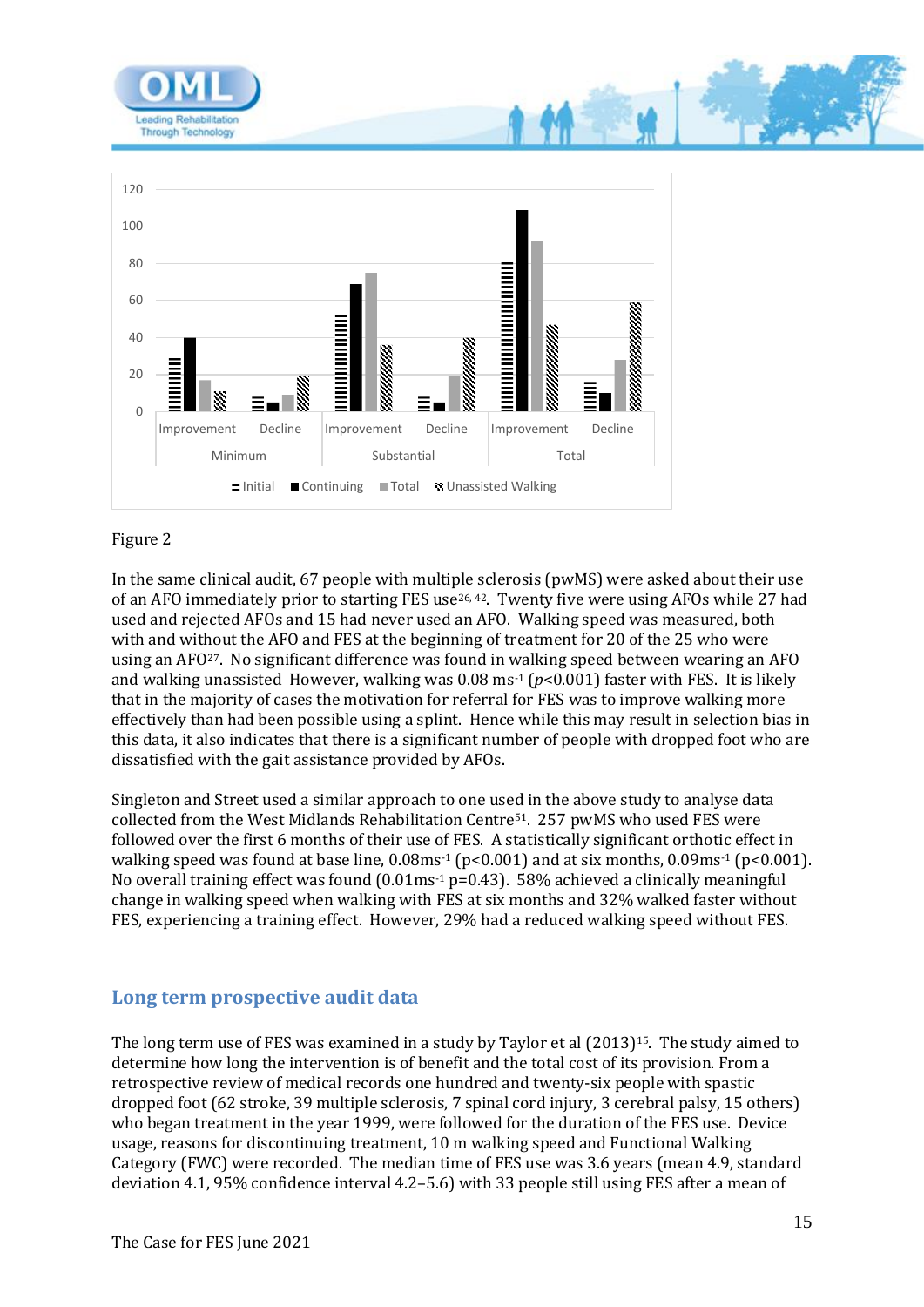

11.1 years. People with stroke walked a mean of 45% faster overall, including a 24% training effect with 52% improving their FWC. People with multiple sclerosis did not receive a consistent training effect but walked 29% faster when FES was used with 40% increasing their FWC.

Singleton and Street also conducted a long term audit on a cohort of 50 FES users who were followed for 4 years<sup>51</sup>. The mean orthotic effect at set up was  $0.10$ ms-1 (p<0.001) and at 4 years was 0.12ms-1 (p<0.001) indicating that the benefit from FES had been maintained. However, unassisted walking declined over the period from 0.59 ms-1 to 0.40ms-1 p<0.001 due to the progression of MS. Walking speed with FES at 4 years was 0.56ms-1 and not statistically different from unassisted walking speed at the start of FES use (p=0.38). The finding was similar to that found by Taylor et al. in their 10 year audit of ODFS® users and indicates, in terms of walking speed, FES had provided a means of achieving the mobility experienced before 4 years of deterioration due to the progression of MS, therefore adding 4 years of improved mobility to their lives.

### <span id="page-15-0"></span>**Quality of Life**

The main outcome measure used to indicate the effect of FES for dropped foot has traditionally been walking speed. It has been seen as a proxy measure for change in gait quality. However, Barrett and Taylor described a study that measured the effect of the ODFS® use on device related quality of life measured using the Psychosocial Impact of Assistive Devices Scale (PIADS) in a group of 20 people who had MS and 21 who had had a stroke17. The PIADS score was taken after 18 weeks of ODFS® use. Additionally, walking speed was measured both at the beginning of treatment and at 18 weeks. A statistically significant improvement was recorded in PIADS score in both MS and stroke groups with no statistically significant difference between the groups tested using Fourier's Analyses (*F*-tests). A similar effect on walking speed was seen as previously shown in published papers<sup>12, 13, 14, 15</sup>. However, it was found that there was no correlation between change in walking speed and the quality of life measure. This indicates that walking speed while indicating an overall improvement in gait does not necessarily reflect the perceived benefit to the user of FES. In a study by Burridge et al. it was shown that the improvement in walking speed and PCI was greater when walking with FES over uneven ground than over smooth surfaces<sup>18</sup>. Study participants completed a 7 item questionnaire about their perception of the effect of the ODFS®. It was found that there was a significant correlation between the reduction in PCI when walking on uneven surfaces and the perception score, with a weaker association when walking over smooth surfaces. No relationship was found between change in speed and perception score.

Recent research on 4516 people with multiple sclerosis using the EQ5D has found a large gap between quality of life for people with multiple sclerosis (mean health state score 59.7 ± 22.4) and the general population (86).<sup>53</sup> Twenty-seven (mean age 53, range 44-70) people with multiple sclerosis completed the EQ5D-5L questionnaire at baseline and after 18 weeks of using FES. 33. A significant improvement in quality of life was found between baseline (51.0  $\pm$  22.3) and after using FES for 18 weeks (58.4  $\pm$  22) (p=0.02) and an improvement of 15 points on the VAS was also found ( $p<0.05$ ). The study suggests that pwMS who have mobility problems have a reduced quality of life compared to the general cohort of pwMS, which includes a wider range of disease progression and that FES improves their quality of life.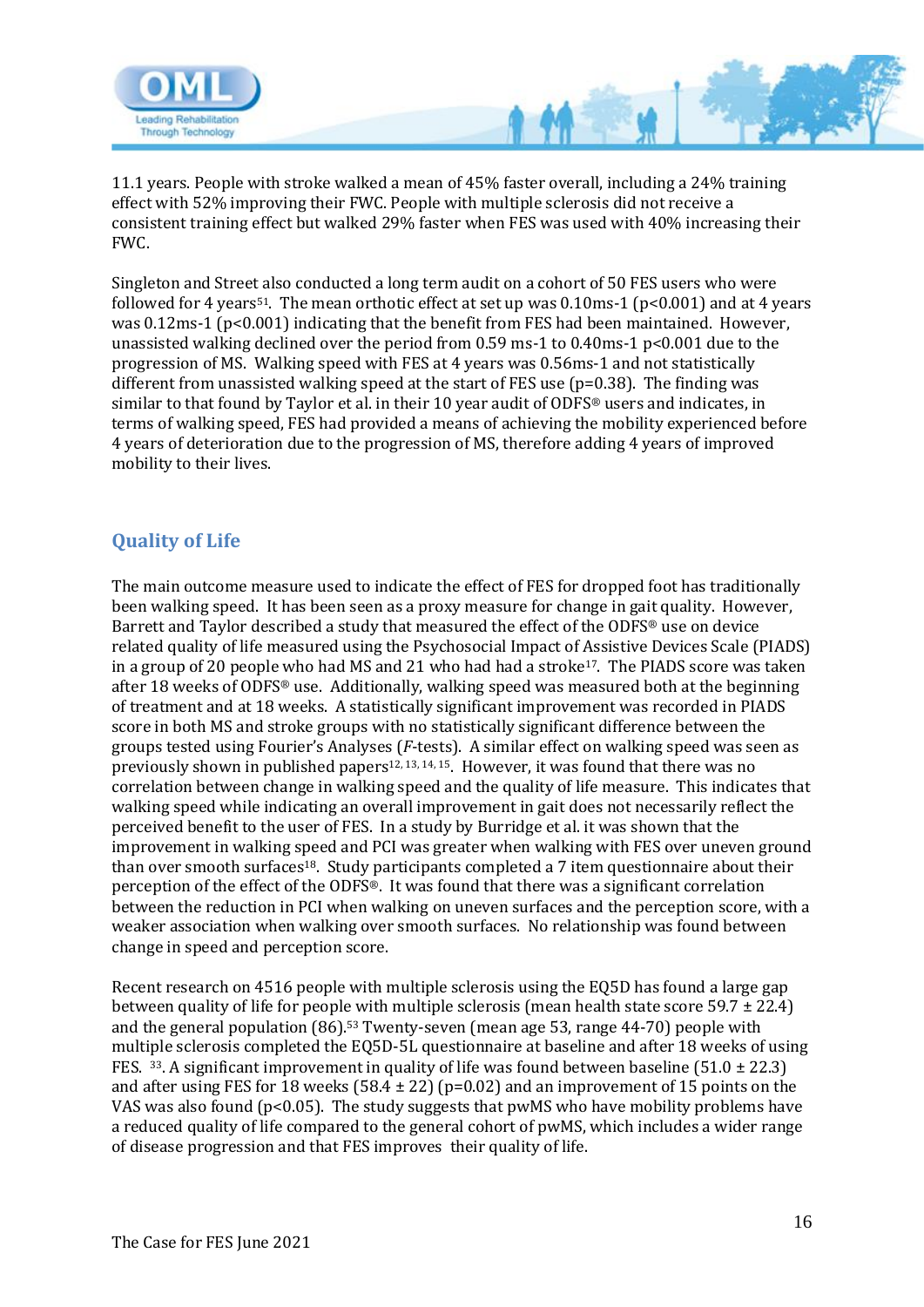

<span id="page-16-0"></span>

Scott et al investigated the kinematic effect of FES in 12 pwMS with relapsing remitting multiple sclerosis who were new users of functional electrical stimulation<sup>20</sup>. Gait kinematics were recorded using 3D gait analysis. Walking ability was assessed through the 10-metre and the 6 minute walk tests. All assessments were performed with and without the assistance of functional electrical stimulation. Ankle dorsiflexion at initial contact (*p*=0.026) increased by 5.9º reducing the risk of the toe dragging on the ground. Knee flexion was also increased at initial contact by 2.4º (*p*=0.044) reducing knee hyperextension and hence helping to protect the knee joint. The peak knee flexion during swing increase by  $8.9^{\circ}$  (p = 0.011) increasing ground clearance through swing, again reducing the risk of the toe catching the ground. The increased peak dorsiflexion in swing of nearly 4 degrees during functional electrical stimulation assisted walking approached significance ( $p=0.069$ ). The 10-m walk time was significantly improved by functional electrical stimulation (*p*=0.004) but the 6 min walk test was not. It was concluded that the acute application of functional electrical stimulation resulted in an orthotic effect through a change in ankle and knee kinematics and increased walking speed over a short distance in people with multiple sclerosis who experience foot drop.

**M** 

A study by van der Linden et al. compared the gait characteristics of people with Multiple Sclerosis (pwMS) to those of healthy controls walking at the same average speed and assessed the effects of the acute application of FES for dropped foot correction<sup>21</sup>. Twenty-two pwMS (mean age 49 years), who were new FES users, and 11 age matched healthy controls participated. Three dimensional gait kinematics were assessed whilst pwMS and healthy controls walked at self-selected walking speeds (SSWS). Healthy controls also walked at the average walking speed of the pwMS group and pwMS also walked using FES. Compared to healthy controls walking at their SSWS, pwMS walked slower and showed differences in nearly all gait characteristics (*p*<0.001). Compared to healthy controls walking at the same average speed, pwMS still exhibited significantly shorter stride length (*p*=0.007), reduced dorsiflexion at initial contact (*p*=0.002), reduced plantar flexion at terminal stance (*p*=0.008) and reduced knee flexion in swing (*p*=0.002). However, no significant differences were seen between groups in double support duration (*p*=0.617), or hip range of motion (*p*=0.291). Acute application of FES resulted in a shift towards more normal gait characteristics, except for plantar flexion at terminal stance which decreased. In conclusion, compared to healthy controls, pwMS exhibit impairment of several characteristics that appear to be independent of the slower walking speed of pwMS. The acute application of FES improved most impaired gait kinematics.

In a second study by van der Linden et al nine pwMS were assessed on four occasions; four weeks before baseline, at baseline and after six weeks and twelve weeks of ODFS® use45. Joint kinematics and performance on the 10 meter and 2 minute walk tests (10WT, 2 minWT) were assessed with and without FES. Participants also completed the MS walking Scale (MSWS10), MS impact scale (MSIS29), Fatigue Severity Score (FSS) and wore an activity monitor for seven days after each assessment. Compared to unassisted walking, FES resulted in statistically significant improvements in peak dorsiflexion in swing ( $p = 0.006$ ), 10MWT ( $p = 0.006$ ) and 2 minWT ( $p = 0.002$ ). Effect sizes for the training effect, defined as the change from unassisted walking at baseline to that at 12 weeks, indicated improved ankle angle at initial contact (2.6º, 95% CI 21<sup>o</sup> to 4<sup>o</sup>, d = 0.78), and a decrease in perceived exertion over the 2 min walking tests (21.2 points, 95% CI 25.7 to 3.4, d =20.86). Five participants exceeded the Minimally Detectable Change (MDC) for a training effect on the 10mWT, but only two did so for the 2 minWT. While the MSWS12 improved at 6 weeks, no effects of the use of FES were found for MSWS, MSIS29, FSS or step count at 12 weeks. .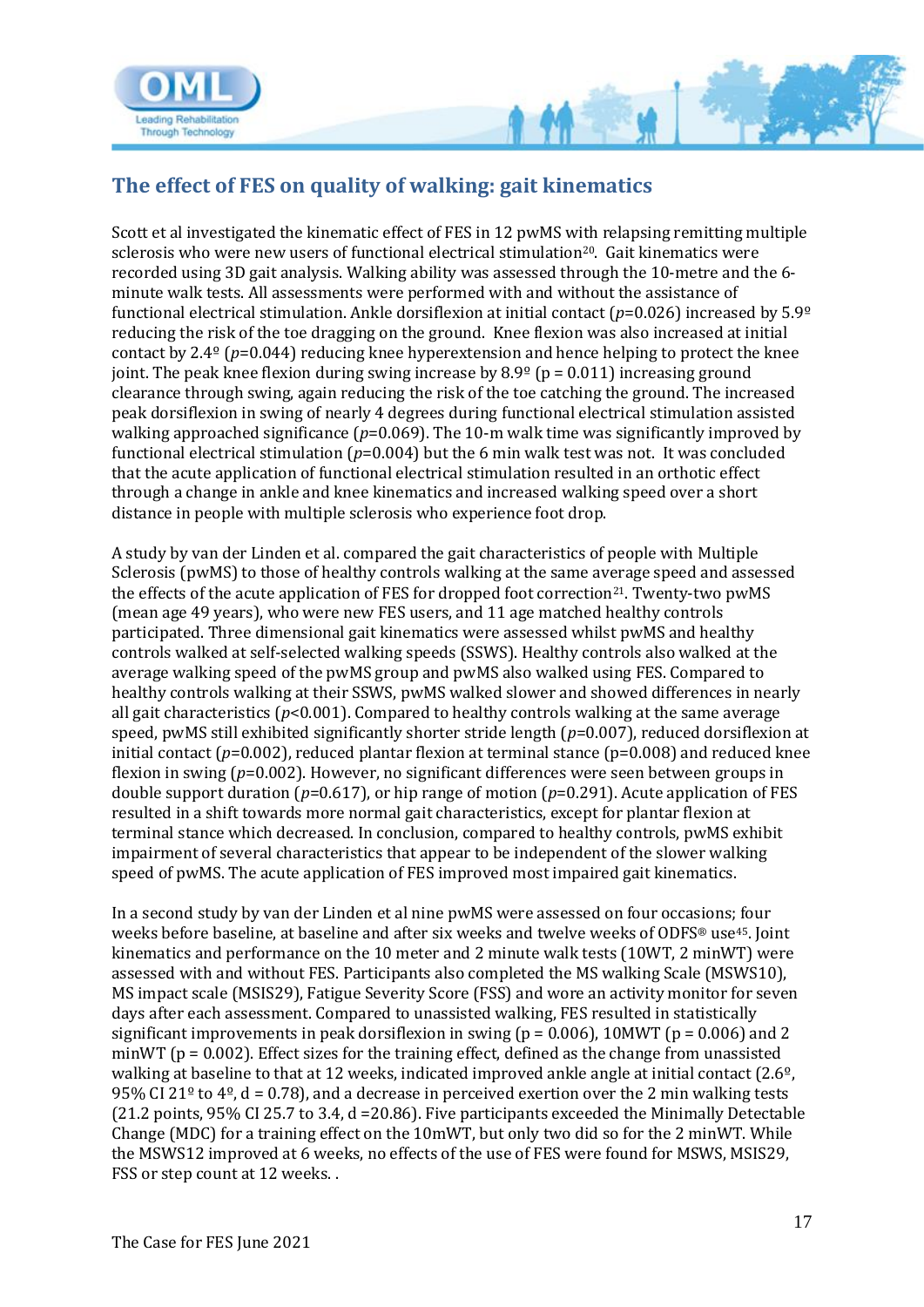

Shefler et al. investigated the training effect of FES use on the kinematic parameters of gait in a group of 110 stroke survivors who used the ODFS® or an AFO for a period of 12 weeks9. Both groups received physiotherapy. Kinematic gait analysis was performed at the beginning and end of treatment and 12 and 24 weeks after the intervention was removed. All measurements were taken without FES. Both groups demonstrated a significant improvement in cadence, stride length, walking speed which were found to be associated with increased peak hip and ankle push off power at terminal stance and increased hip flexion at heel strike. Improvements were maintained at follow up. The study indicates that gait training with either FES or AFO is effective at improving the kinematic parameters of gait in chronic stroke.

 $M^2$ 

## <span id="page-17-0"></span>**Parkinson's Disease**

Mann et al. investigated the use of the ODFS® for prevention of freezing of gait in Parkinson's Disease22. Seven subjects with idiopathic Parkinson's Disease received single channel electrical stimulation for 8 weeks to the common peroneal nerve to improve heel strike and provide sensory stimulus during the swing phase of gait. Stride length, time and number of steps to complete a 20 metre walk and distance completed in 3 minutes were assessed. Episodes of freezing and incidence of falls were recorded. Walking tests showed an immediate orthotic effect on distance and average stride length at some assessments during the treatment period but not on number of steps and walking speed. A training effect was observed for all parameters of gait measured. Fewer falls (72% fewer) and episodes of freezing occurred during the treatment period. The number of falls returned to pre-treatment levels when treatment was stopped.

In a second observational study in Parkinson's disease, Popa and Taylor investigated the effect of combined upper and lower limb Functional Electrical Stimulation (FES) to improve hand function and gait23. Eleven people with Parkinson's and Hoehn and Yahr score 2-3 used FES to assist dorsiflexion while walking and hand opening or fine hand movements for 2 weeks. The outcome measures were; the 9-Hole Peg Test, the box and block test, 10m Walking Test, the Tinetti Balance scale, the Modified Parkinson's Disease Quality of Life questionnaire (PDQL), SPES/SCOPA scale (Short Parkinson's Evaluation Scale/Scales for Outcomes in Parkinson's disease) and adherence to treatment. All tests were carried out without FES. Nine participants completed the protocol with two dropping out of the study due to difficulty in using the equipment. A mean increase in walking speed of  $0.29$ ms<sup>-1</sup> (p = 0.002), step length of 0.09 m  $(p=0.007)$  and cadence of 19.8 steps min<sup>-1</sup> (p = 0.045) were recorded using the 10m walking test. There was an improvement in balance demonstrated by an increased by 2.9 ( $p = 0.006$  in the Tinetti Balance score. There was an increase in the number of blocks moved in the Box and Block Test of 5.1 *(p*=0.025) indicating a clinically meaningful change in hand function. A significant change in the Parkinson's symptoms score of the PDOL of  $4.9$  ( $p = 0.013$ ) and a reduction in the SPES/SCOPA score of -5.7 (*p*=0.005) indicating a reduction in the impact of Parkinson's. Overall it was concluded that FES produced significant improvements in gait and upper limb function after a relatively short treatment period, indicating that FES may be a practical therapeutic intervention for bradykinesia.

In a small RCT by Taylor et al., 64 pwPD were randomly allocated 1:1 to receive either usual care or FES with usual care for 18 weeks, followed by 4 weeks of FES withdrawal68. Outcome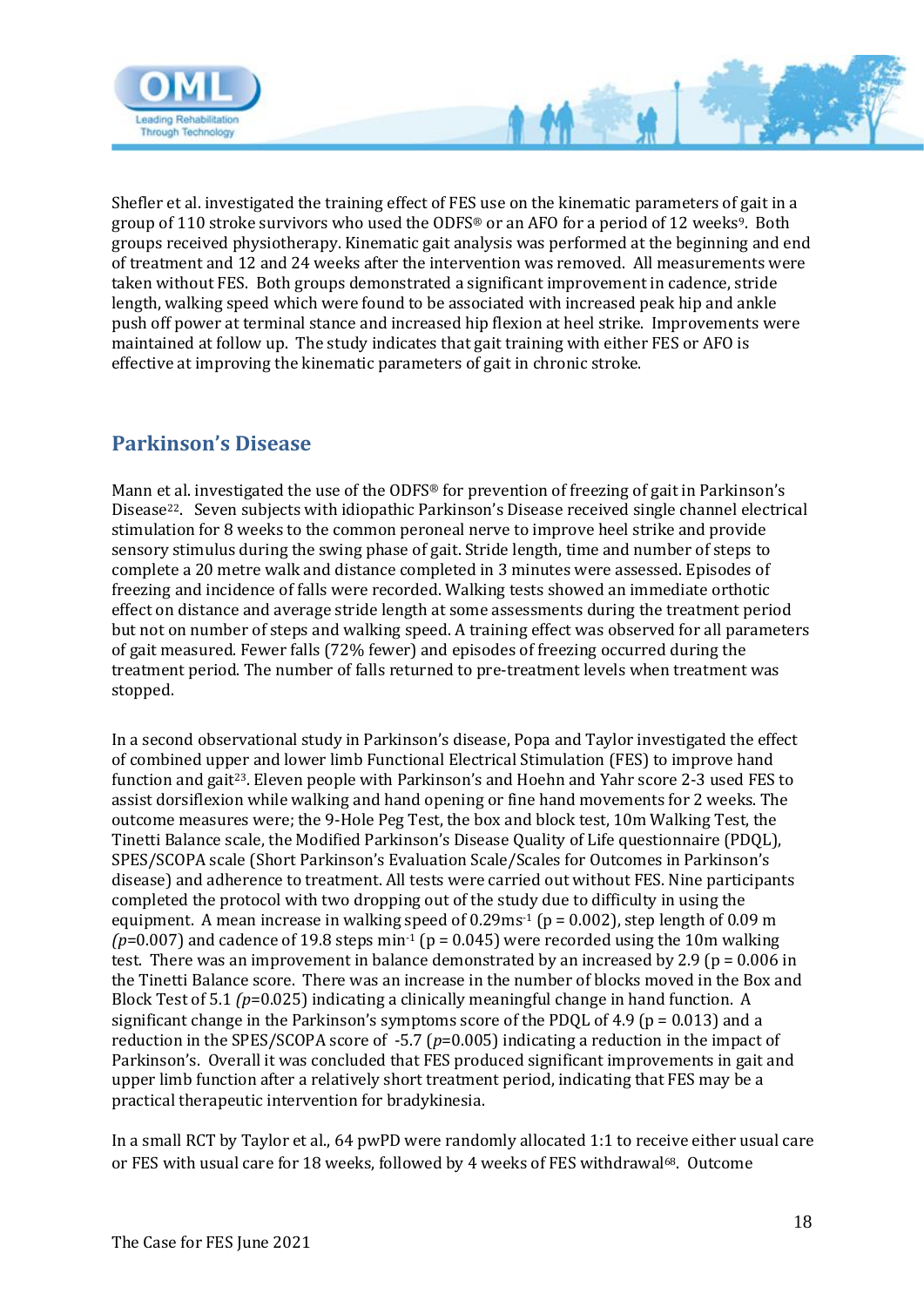

measures were recorded by blinded assessors at baseline, weeks 6, 18 and 22, while intervention participants were not wearing the FES device; assessments were made in the 'on' phase of PD (when medication is effective) and at the same time in relation to the participants' daily medication schedule. Blinding of assessors was maintained for 80% of participants. The mean between-group difference in walking speed was 0.14ms-1 (95% CI: 0.03 to 0.26) at week 18 in favour of the treatment group, which was slightly reduced at week 22, 0.10ms-1 (95% CI: - 0.05 to 0.25). There was a clinically meaningful difference in the Unified Parkinson's Disease Rating Scale (UPDRS) motor score of -3.65 (95% CI: -4.35 to 0.54) at week 18 in favour of the treatment group, which was lost at week 22 (mean difference -0.91 (95% CI: -2.19 to 2.26).

Twenty-five participants in the functional electrical stimulation group completed the "change questionnaire" at week 18. This purpose designed questionnaire assessed participants opinion of what aspects of PD had changed since using FES. The most frequently identified factor moderately or considerable improved was walking speed (n=11 participants). The opinion on what was the most important factor was split across 9 factors, the most frequently identified being confidence that walks can be completed. Discussion held with a group of participants confirmed that confidence was the most important factor. Confidence is not well aligned with the outcome measures used in the study. However, change in self-reported confidence was found to be strongly correlated with self-reported change in walking speed  $r_s$ =0.874, which also correlated with self-reported change in overall walking ability  $r_s$  = 0.904, indicating that walking speed is an appropriate surrogate measure. Qualitative data from participant interviews suggested increased speed was often associated with an increase in confidence in mobility and a reduced fear of falling. This appeared to have an impact on participation in activities of daily living, social events and perceived confidence when engaging in these activities. The FES group experienced fewer falls that resulted in an injury than the normal care group.

# <span id="page-18-0"></span>**Incomplete Spinal Cord Injury**

Two case series studies from independent centres have reported the effect of using the ODFS® with people who have incomplete spinal cord injury (ISCI) and found similar effects for the orthotic and training effects of FES. Taylor et al. followed a group of 8 people with ISCI over 18 weeks of FES use12. A substantial clinical increase in walking speed was achieved with FES at week 18 in comparison to walking without FES at the beginning of treatment, 0.1ms<sup>-1</sup> (p < 0.05), an increase of 19%. There was also a trend towards a significant training effect of  $0.06$ ms<sup>-1</sup> (p= 0.09), an increase of 12%. The second case series study was performed by Street and Singleton. 22 people with ISCI were followed over 6 months of FES use. The orthotic effect on walking speed at 6 months was found to be  $0.12 \text{ms}^{-1}$  (p=0.004), a mean change of 18%. A training effect of  $12\%$  or  $0.08$ ms<sup>-1</sup> (p=0.04) was also found.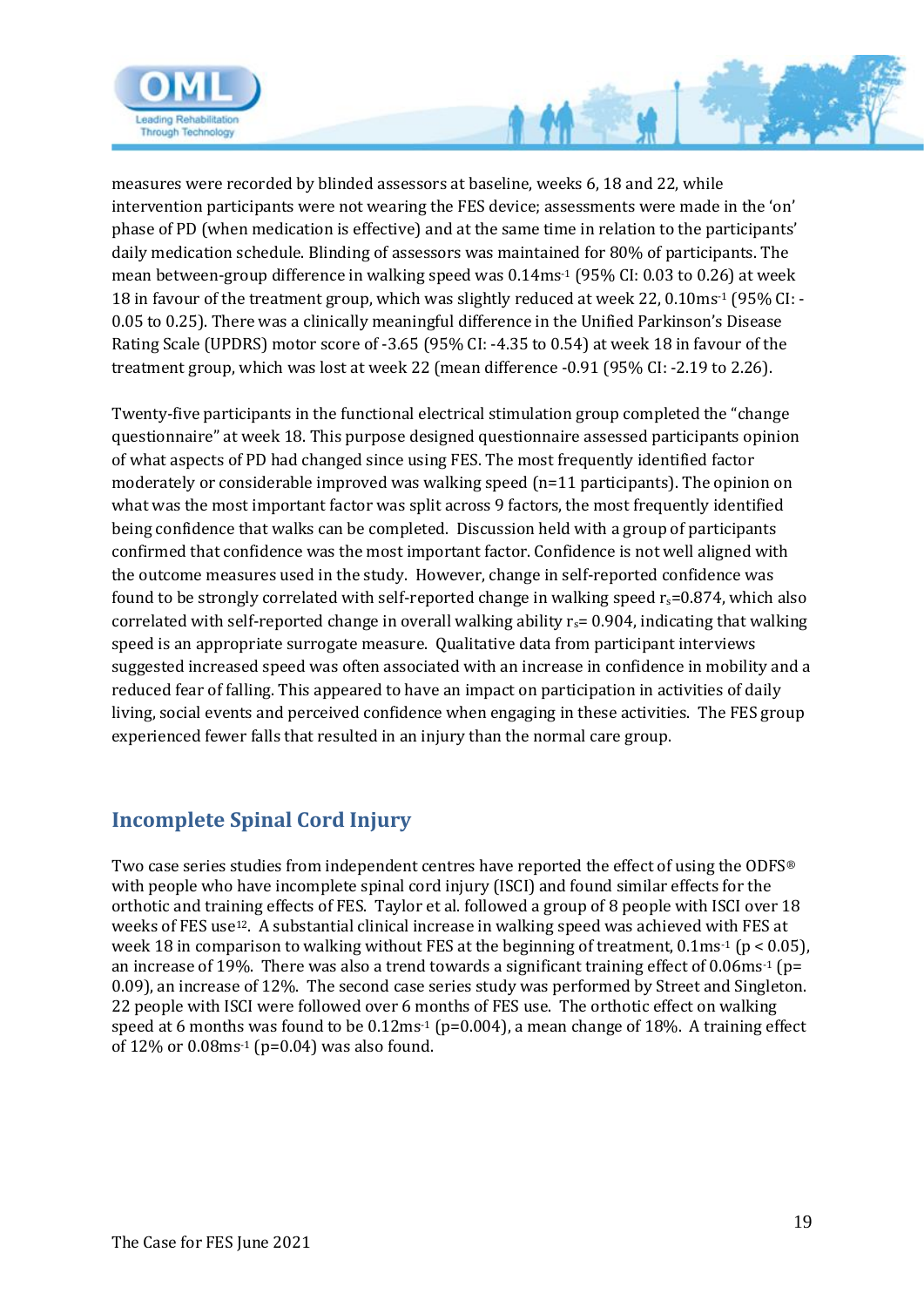

### <span id="page-19-0"></span>**Neurodevelopmental Disorders and FES**

There is less research for the use of FES for the lower limb in neurodevelopmental disorders, however the available research has been largely supportive of the effectiveness, acceptability and safety of using FES with neurodevelopmental disorders such as cerebral palsy (CP) and Hereditary and spontaneous spastic paraparesis (HSP).

## <span id="page-19-1"></span>**Cerebral Palsy**

The term cerebral palsy (CP) is used to describe a group of disorders caused by non-progressive brain damage. CP is often accompanied by secondary musculoskeletal impairments which are characterised by a combination of gastrocnemius muscle spasticity, contracture, ankle dorsiflexion, weakness and poor ankle selective motor control. There are few studies that have been conducted on the effectiveness of FES for the lower limb in CP. One of the first studies examined the effect of FES applied to the anterior tibial muscles in a group of 10 children with CP who walked with a toe stepping gait (mean age 9.1 years). The main outcome measure was heel-toe interval measured using gait analysis. Outcome measures were taken at set-up, after three months of using the device and three months after discontinuing. A significant benefit in heel-toe interval and immediate significant orthotic effect in walking speed was found at set-up. No training or therapeutic effect was found. The sample size for the study was small and the design did not allow comparison with alternative treatments. No adverse events or other complications were reported from the study. The study suggests that the ODFS® III is effective for children with CP and provides support for further work. (Durham et al., 2004, physiotherapy)

The study by Durham et al., 2004 conducted using the ODFS® III can be used to support the acceptability of using the device with CP, however, due to the lack of studies examining the ODFS® III, further studies using other commercially available devices are included here to further assess effectiveness, acceptability and any residual risks associated with the device. The *Ness L300* works in a very similar way to the ODFS® Pace using a footswitch to trigger stimulation timed to the swing phase of the gait. A recent case series including 11 children with CP (mean age 9 years 11 months) required participants to use the device during an accommodation period of 4 weeks followed by 12 weeks of treatment. Interestingly, no significant initial orthotic effect was found in this study but a total orthotic effect was found for walking speed, six minute walk test. A significant therapeutic or training effect was only found on a Standardized Walking Obstacle Course (SWOC). The authors suggest that children with CP should be provided with a period of time to accommodate to using FES before deciding on the long term benefits (Bailes et al., 2016). Although there are a lack of studies conducted with CP using an ODFS® III or ODFS® Pace, there have been some recent randomised controlled trials examining the effectiveness of FES with this population using the *Walkaide* FES system. Electrical stimulation from the *Walkaide* FES device is triggered using a tilt sensor rather than a footswitch which the ODFS® Pace uses, therefore the results from these studies should be interpreted with caution.

One randomised controlled trial (Pool et al., 2015) included 32 children with CP (average age 10 yrs 3 months). The intervention group received eight weeks of daily FES with the *Walkaide system* (four hours per day, six days per week), while the control received standard care. The participants were assessed at baseline and after eight weeks of treatment followed by six weeks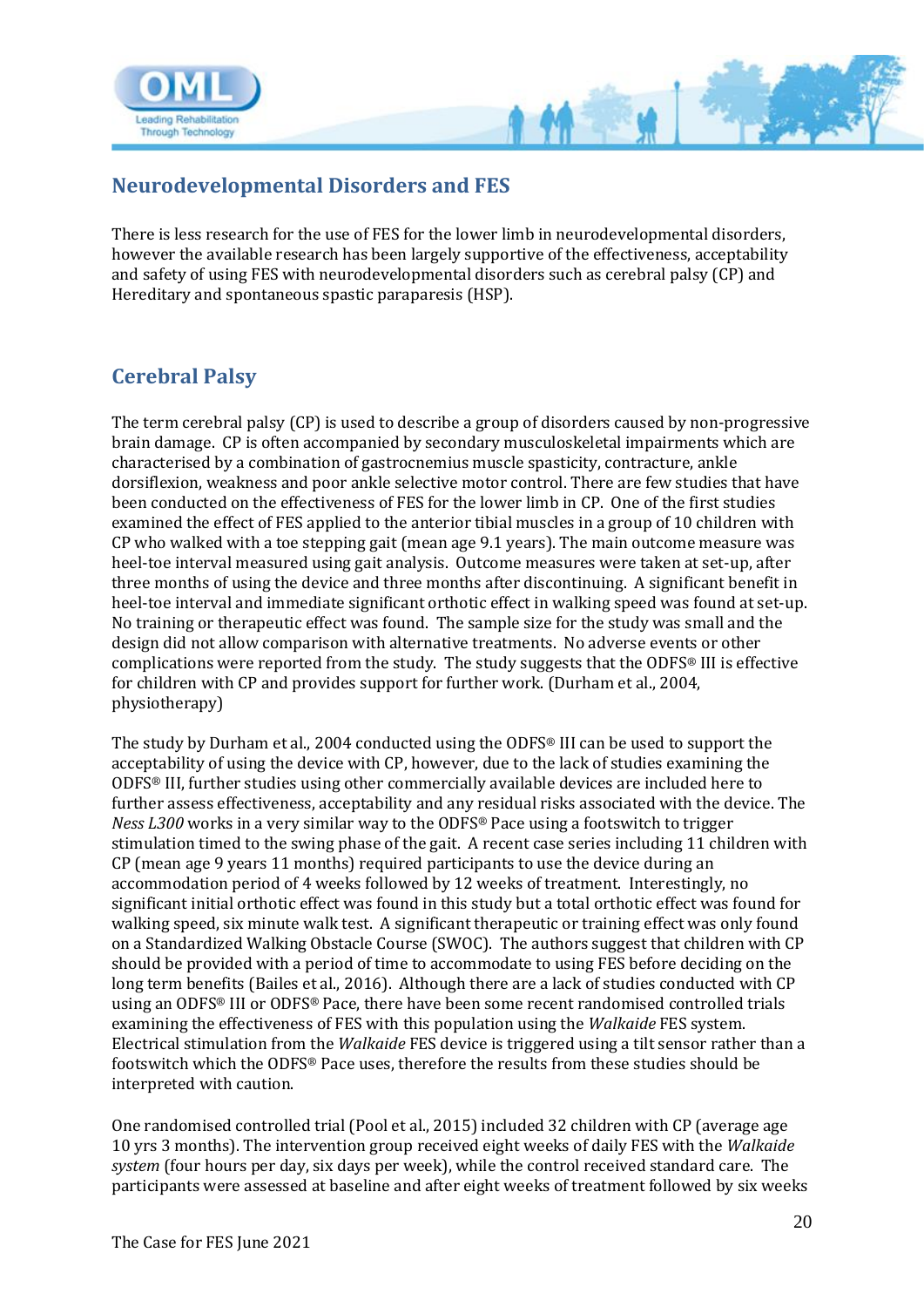

of follow-up without FES. The treatment group had an increased ankle angle at initial contact (mean difference 11.9°, 95 % CI 6.8° to 17.1°; *p* < 0.001; *d* = 0.6), increased ankle angle in maximum dorsiflexion in swing (mean difference 8.1°, 95 % CI 1.8 to 14.4°;  $p = 0.007$ ;  $d = 0.4$ ), increased normalized time in stance (mean difference 0.27, 95 % CI 0.05 to 0.49;  $p = 0.011$ ;  $d = 0.4$ ) and increased normalized step length on the affected side (mean difference 0.06, 95 % CI 0.003 to 0.126;  $p = 0.035$ ;  $d = 0.4$ ) post treatment compared to the control group while using FES. No significant therapeutic effect was found for any of the above measures apart from a borderline significant effect for increased normalized time in stance (mean difference 0.23, 95 % CI − 0.001 to 0.47; *p* = 0.050; *d* = 0.4). Potentially, the study intervention period of eight weeks was too short to see the full benefits of FES. Further randomised controlled trials should consider providing a period of several weeks as the case series by Bailes et al., (2016) suggests to accommodate to using the device and have a longer intervention period. In terms of risk there were no reported unintended effects or adverse events from using the device in this study.

 $M^3$ 

Another recent randomised controlled trial (n=34) examined the effects of FES on gait pattern and energy expenditure over a period of three months. The intervention group received functional electrical stimulation for two hours a day three days a week, while the control group participated in physiotherapy for the duration of the study. The Gaitrite system was used to evaluate gait parameters and an indirect calorimeter was used to assess energy expenditure. Researchers found an overall significant improvement in gait parameters (p<0.005) (El Shamy e and Abdelaal, 2016, abstract only accessed 12/04/2017, full text requested).

There has also been some qualitative work using the Canadian Occupational Performance Measure (COPM) examining whether FES is effective in improving self-perceptions of individually identified mobility performance problems. The study included 32 children with CP (average age: 10 years, 8 months). Participants were randomly assigned to the intervention group which consisted of daily FES, or the control which was standard care. After eight weeks of intervention or control, participants were again assessed after a six week follow-up during which they received no treatment. The results found significantly higher performance scores (mean difference 1.6, 95 % CI 0.1 to 3.2,  $p = 0.034$ ) and satisfaction scores post treatment (mean difference 2.4, 95 % CI 0.5 to 4.2,  $p = 0.004$  compared to the control group. However no significant difference was found between groups after the six week follow up for performance but there was a small but significant difference for satisfaction (mean difference 1.9, 95 % CI 0.1 to 3.8, p = 0.03). In terms of risk, there were no reported adverse effects from using the FES device in this study. The study suggests that FES is useful for improving self-perceptions of individually identified mobility performance problems.

## <span id="page-20-0"></span>**Familial Spastic Paraplegia**

HSP is a heterogeneous degenerative condition associated with a dying back axonal degeneration affecting the corticospinal tracts, dorsal columns and spinocerebellar tracts. HSP is characterised by weakness, spasticity and stiffness predominantly experienced in the lower limbs which result in difficulties with walking and balance. Similarly to other causes of foot drop people with HSP are at a greater risk of tripping and falling due to impaired dorsiflexion. There is only one study which has examined the effectiveness of FES in people with HSP which compared 11 long term users (average 2.6 years  $+/-1.6$ ) of FES with healthy controls (n=11). Researchers examined ankle muscle strength, stiffness and walking speed along with lower limb kinematics. FES resulted in a small but significant increase in walking speed p<0.05), a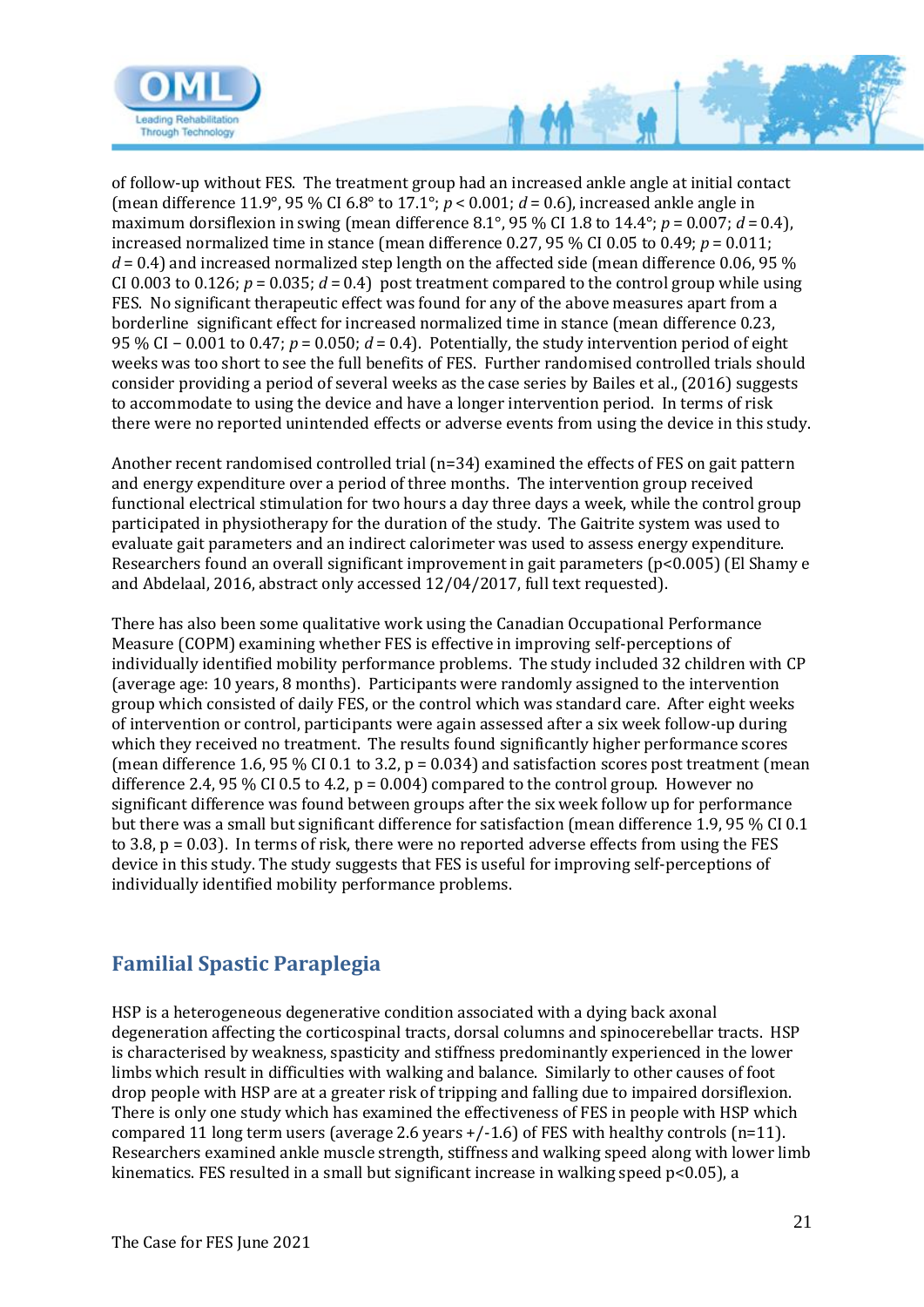

significant difference was also found for improved toe clearance and maximal dorsiflexion. The study design was limited in only examining the orthotic effect following the use of FES in a group of people with HSP who had used FES in the past. Therefore, the study design did not allow the examination of a training or therapeutic effect and the size of the orthotic effect may have been masked by not using a true baseline. The study was also potentially underpowered due to the small sample size (Marsden et al., 2012). In terms of risk the study did not report on any adverse events or complications following the use of FES.

# <span id="page-21-0"></span>**FES users' experience**

There is also published literature on the patient's experience of using FES. Taylor et al. (1999) reported the results of a questionnaire survey sent out to 291 users of the FES service in Salisbury<sup>24</sup>. The questionnaire was returned by 64% of devices users. The mean time of use was 19.5 months. The mean time since CVA was 5.5 years while for those who had MS the mean time since diagnosis was 12 ½ years. The most commonly reported reasons for using the device were:

| • Increased confidence while walking     | 78.5% |
|------------------------------------------|-------|
| • Reduced effort of walking              | 77.6% |
| • Increased walking distance             | 70.1% |
| • Reduced risk of tripping while walking | 69.2% |
| • Increased walking speed                | 61.7% |
| • Increased independence                 | 51.4% |

Of those who used a wheelchair prior to using FES, 32% had reduced their use of the chair while 18% had stopped using it altogether. Of those who required assistance from a carer while walking 46% had reduced their requirement for assistance while 14% no longer required assistance.

A second questionnaire survey was sent to 286 FES users from which 211 replies were received. The survey found similar results to the above study for how and why the ODFS® was use<sup>25</sup>. Additionally questions were asked about the users attitudes to FES use. The questionnaire gave a series of statements and the respondent was asked if they agreed or disagreed with the statement. 92% of CVA and 98% of MS were glad that they had the ODFS® and 91% of CVA and 90% of MS would recommend it to another person. 70% of CVA and 73% of MS agreed that its use increased their independence and 85% of CVA and 83% of MS agreed that they were more confident when using the ODFS®. 69% of CVA and 71% of MS agreed that it improved their quality of life.

In a study by Malone et al., structured interviews were conducted with 12 users of the ODFS®, six were people with MS and 6 had experienced a stroke26. Their partners / carers were also interviewed. They were asked to describe their lives before and after receiving FES. The users reported that the ODFS® had changed their lives. The users were more socially confident with the device, as it reduced the risk of tripping and / or falling. Partners felt more confident leaving the ODFS® user alone at home. Overall, the participants wished more people were aware of the device and able to get access to it.

A second qualitative study, Bulley et al. also explored the experiences, preferences and choices relating to the use of functional electrical stimulation (FES) for foot-drop and compared it with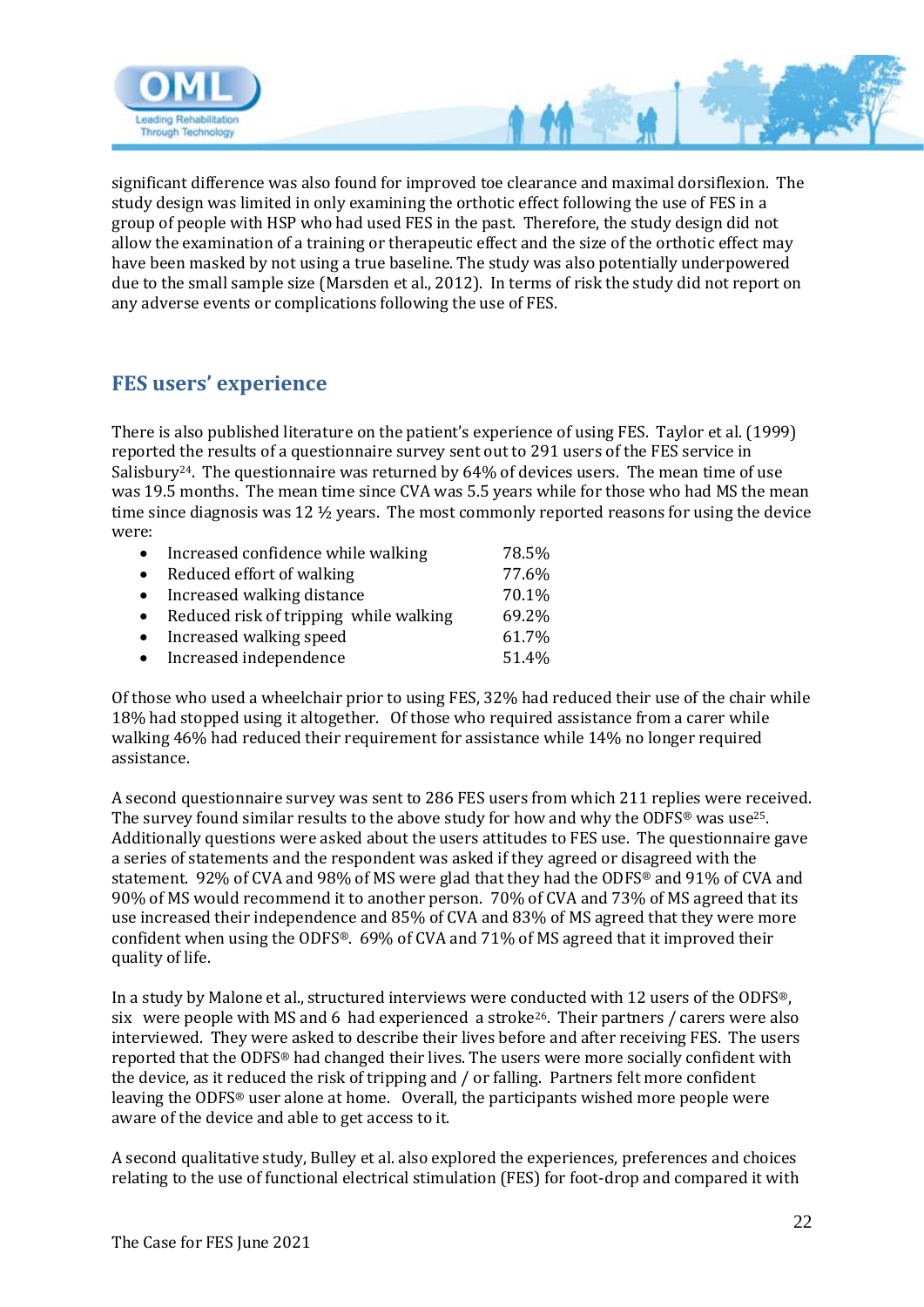

the experience of ankle foot orthoses (AFOs) by people who have suffered a stroke and their carers27, 28. Semi-structured interviews were used to explore individual experiences using interpretative Phenomenological Analysis (IPA).Nine participants who had used both FES and several types of AFO were recruited from a single FES clinic. Participants described experiences, preferences and choices relating to AFO and FES use. All but one person expressed a preference for FES, relating FES use to being able to move the ankle more freely; walk more normally, safely and independently; and experience greater comfort. Several people used AFOs when the FES equipment failed, when travelling and near water. One person rationed their use of FES on a daily basis due to allergic reactions.

 $\gamma$ 

The above studies have frequently found that the safety of gait is an important factor in why people chose to use FES. To explore this further, Street et al. used the Falls Efficacy Scale-International (FES-I) to explore the effect on fear of falling29. The FES-I asks how concerned a person is about falling in 16 different activities/situations and asks to rate their concern on a 4 point scale where  $1 = not$  concerned and  $4 =$  very concerned. If an activity is not done by the person, for example if someone else does their shopping for them, they are asked to imagine how concerned they would be if they did that activity. As an addition to the questionnaire, they were asked to say if they did participate in each activity on the FES-I and rate their participation on a 4 point scale where  $1 =$  regularly,  $2 =$  sometimes, 3 occasionally and  $4 =$  never. The responses to each question were summed (range 16 to 64) and the change in the 2 scores calculated. 31 pwMS complete the questionnaires before starting FES and after 18 weeks of FES use. The median reduction in FES-I score was 6, IQR 1-10 (p<0.001) indicating a reduced fear of falling. The participation score also fell by 4.5, IOR 1-9 ( $p<0.001$ ) indicating that FES lead to an increase in participation in activities of daily living. The activities that were most commonly improved by FES were cleaning the house, walking around the neighbourhood, using stairs, shopping, answering the telephone and visiting friends or relatives.

Street et al. examined the effect of FES on patients centres outcome measures using the Goal Attainment Scale (GAS) and perceived level of effort using the Borg scale<sup>42+ unpublished data</sup>. 56 pwMS and 21 stroke survivors used the ODFS® Pace for a period of 18 weeks. Three GAS goals were set at the start of FES use through discussion between the treating clinician and the FES user. The achievement of the goals was reassessed at the second follow up clinic appointment; 18 week after FES was started. Stroke survivors achieved or exceeded 86% of their chosen goal. The most frequently chosen goal areas were Increasing walking distance (n=15), reduced fear of falling (n=11), increased level of independence (n=6), improved quality of walking (n=5) and reduced effort of walking (n=4). In the MS group, 67% of goals were achieved or exceeded. The most frequently chosen gaol areas for pwMS were increasing walking distance (n=37), improvement in social / functional activities (n=24), reduced fear of falling (n=18), increased level of confidence while walking (n=18) and reduced effort of walking (n=18). The Borg rate of perceived effort scale consist of an 11 point scale were 0 indicates compete rest, 1 very easy, 2 easy, 3 moderate, 4 somewhat hard, 5 hard , 7 very hard and 10 extremely hard. The test is administered at the same time as the 10m walking test with the FES user asked to rate the effort of walking after each 10m walk. The median score reduced from 4 (IQR 3 to 5) to 3 (IQR 2 to 3) when FES was first used. The reduction in effort was maintained at 18 weeks. The perception of reduced effort while walking is in line with the observation of reduced oxygen consumption<sup>19,</sup>  $52$  and physiological cost index<sup>4, 12</sup> both reduce when FES is used.

Singleton and Street used Visual Analogue Scales (VAS) with a range of 0 to 10 to assess the perceived impact of FES on various aspects of walking and quality of life51. 50 pwMS who used FES for 4 years recorded VAS outcome measures at set up and each follow up clinic appointment. In all but two cases the VAS score change recorded at 6 months was maintained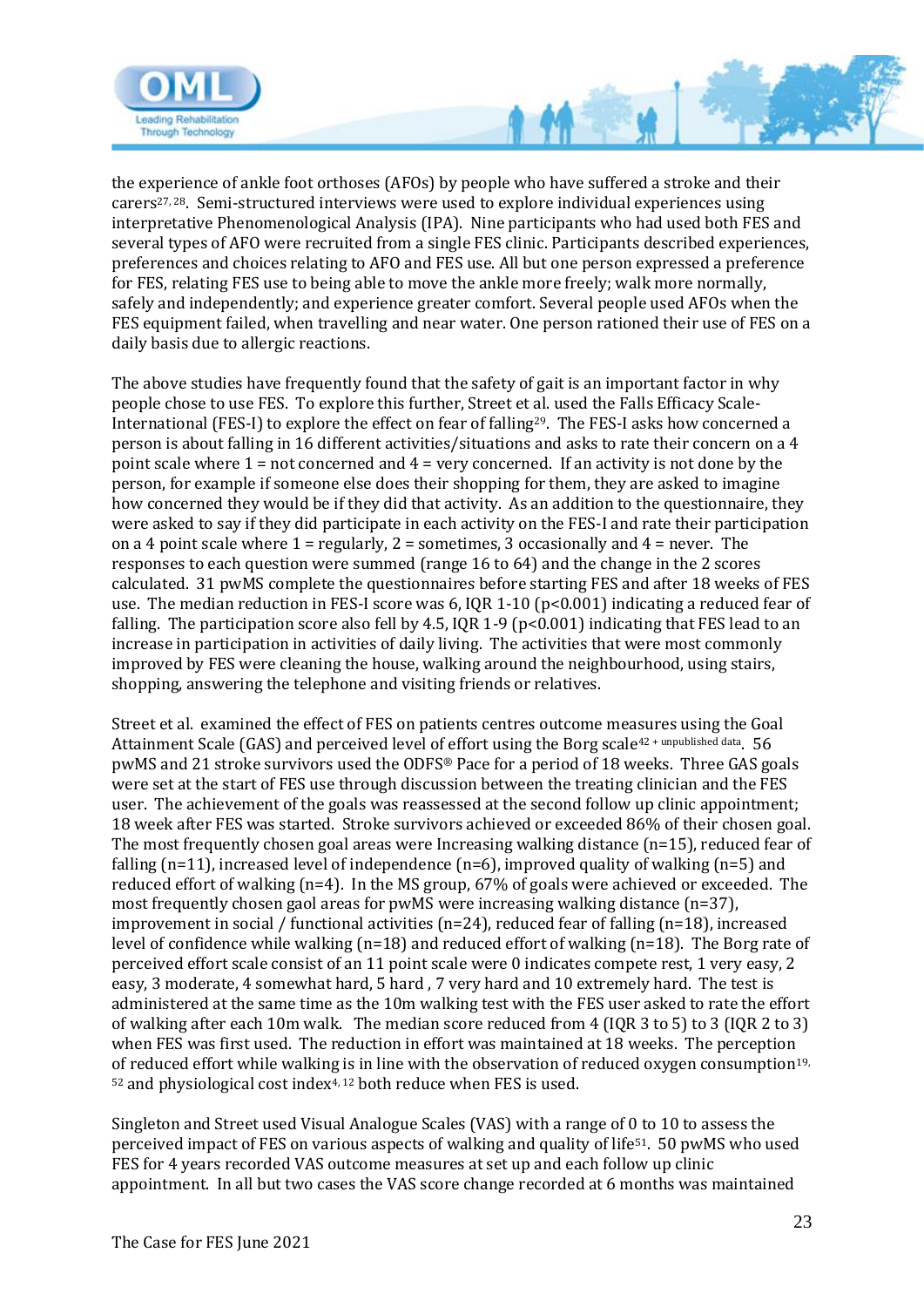

at 4 years. The perceived frequency of trips and falls changed from a VAS of 8 to 2, confidence while walking from a VAS of 4 to 8, the effort of walking from a VAS 8 to 5 and quality of life from a VAS of 7 to 8. The other two VAS assessments continued to improve between 6 months and 4 years. The Perceived level of Spasticity VAS reduced from 7 to 5 at six months and reduced further to 3 at 4 years. The level of perceived pain reduced from 5 to 3 at six months and reduced to 1 at 4 years. The study indicates that the perceived benefit from FES is maintained throughout its use, despite the progressive nature of MS.

## <span id="page-23-0"></span>**Adverse Effects and Summary**

Only minor adverse effects have been reported from use of the ODFS system, and they are common adverse effects associated with any powered muscle stimulator. In a survey of 107 device users, 22% had experienced some skin irritation from electrodes on some occasion over an average of 19.5 months<sup>24</sup>. However, these problems had been overcome enabling continued use of the device. Since the survey the Salisbury clinic has changed the type of electrodes used and reduced the maximum period for which electrodes are used for. In a six month period from June 2005 every occurrence of skin irritation occurring in the Salisbury FES clinic was recorded<sup>30</sup>. In that time 585 individual patients were seen in the clinic. 13 cases of irritation were reported. An appeal for honesty to the clinicians working in the clinic indicated some under reporting, estimated to be about 25%. This therefore results in prevalence in the clinic of between 3 and 4%. However, 8 cases were reoccurrence and 5 first time cases, 3 of whom developed skin reaction in the first 6 months and the other 2 between 12 and 18 months of ODFS® use. This means the prevalence of new cases was around 1 to 1.5%. There were no cases of discontinued treatment due to skin irritation in this period. Further, in the randomised controlled trial of the ODFS with people who have secondary progressive MS, there were no reports of skin irritation in the period of the 18 week trial<sup>10</sup>.

Out of a survey of 56 people who had discontinued use of the ODFS®, three (3) discontinued due to skin irritation<sup>24</sup>. Five out of the 56 survey respondents discontinued use of the device due to increased spasticity. While the overwhelming majority tolerated the sensation of stimulation well, one (1) out of the 56 discontinued because they found the sensation to be painful. Other reasons for discontinuation were due to convenience and functional issues not associated with adverse effects. The most commonly cited reason for discontinuation was improvement in mobility such that the device was no longer required. In the 10 year audit of 126 FES users, only 1 person discontinued due to skin irritation $^{15}$ .

## <span id="page-23-1"></span>**Cost effectiveness**

There are 6 reports that estimate the QALY gain associated with use of FES.

The first report was from the Development and Evaluation Committee of the South and West Regional Health authority 1996<sup>31, 32</sup>. It was this report that was submitted to the NHS to justify the establishment of the first clinical service for FES drop foot. The report was reviewed and accepted by the Health Authority and is available at [http://www.salisburyfes.com/dec.htm.](http://www.salisburyfes.com/dec.htm) The report used data from the randomised controlled trial of the ODFS performed between 1993 and 1995 with 32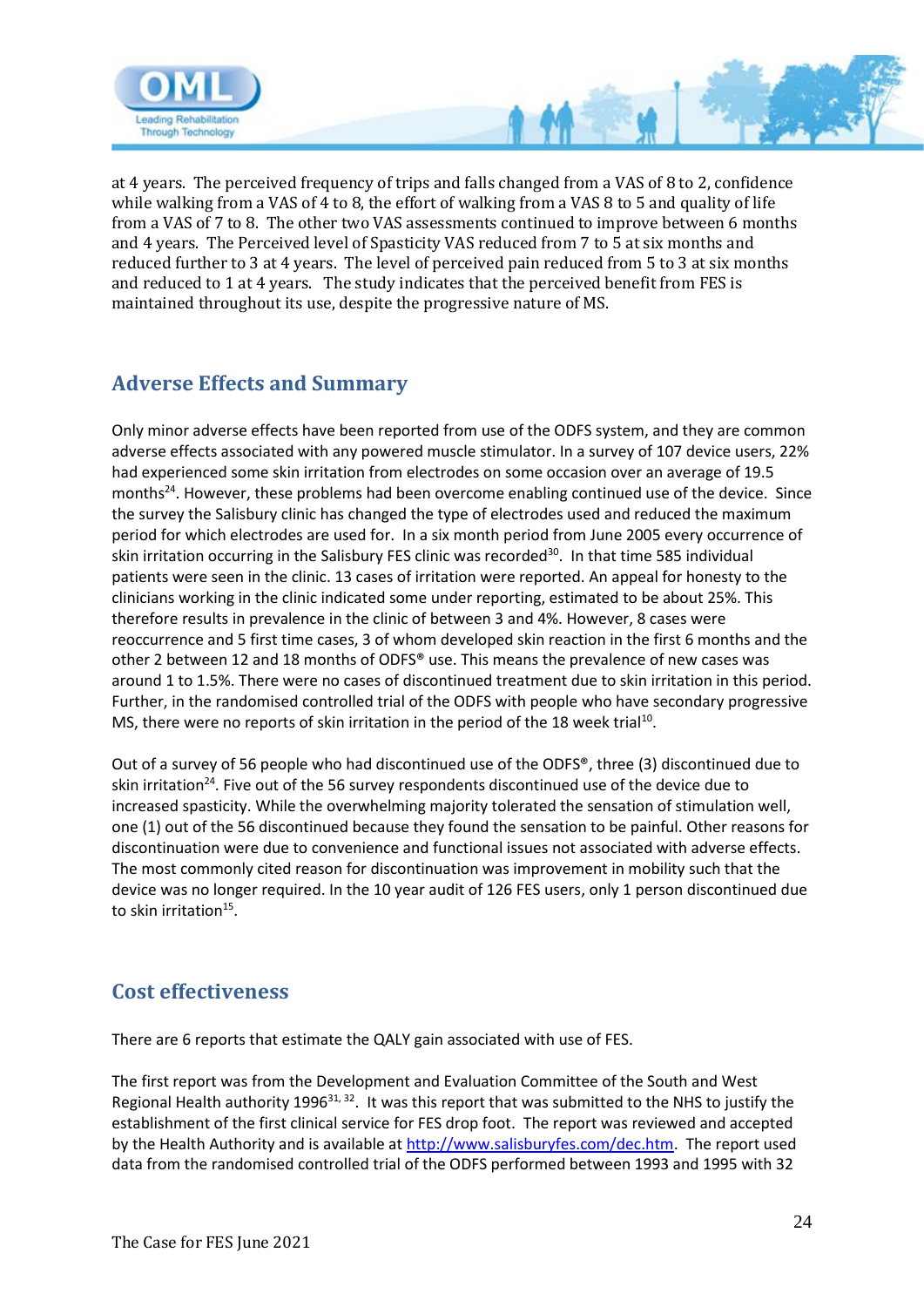

people who had had a stroke. The trial compared the effect of using the device with a standard treatment consisting of physiotherapy. The QALY gain was calculated using a combination of data including change in walking speed and physiological cost index, change in Hospital Anxiety and Depression Index (HAD) and change in a mobility score derived from a custom designed questionnaire closely aligned with the Health Related Quality of Life (IHQL). After 12 weeks of intervention it was calculated that the FES group received a QALY gain of 0.065 while the physiotherapy group had a gain of 0.023, a difference of 0.042. At 1996 prices this gave a cost per QALY of £19,821 for one year's FES use and £10,037 over 5 years. In 2007 the report was reexamined and costs per QALY calculated for current prices<sup>32</sup>. This gave a cost per QALY of £39,047 at one year and between £13,524 and £19,237 at five years depending on the number of follow up clinic appointments received. However, this analysis assumes that a comparison is made with an individual who receives physiotherapy. In clinical practice the ODFS is used as a long term aid while physiotherapy is rarely received for more than a few weeks. It may therefore be fair to attribute the whole of the QALY gain seen by FES users rather that the difference between FES and Physiotherapy interventions. This gives a cost per QALY gain of £25,230 at 1 year and between £8,738 and £12,431 at 5 years.

From an audit of patients who began FES use in 1999, it is now known that the average length of time FES was used for was 4.9 years and that the average cost per patient was £2,965 (based on an average of 10.9 hospital appointments per patient)<sup>15</sup>. It can therefore be calculated that for this cohort of 127 patients and assuming the same QALY gain calculated above, the mean cost per QALY was £9,658, well within the willingness to pay threshold of £30,000 used by NICE. It is not appropriate to apply discounting to the QALY gain as FES is a continuing intervention. This is supported by records of the difference in walking speed recorded with and without FES and VAS assessments of the impact of FES on various aspects of walking and quality of life showing it they maintained over the whole period that FES was used for<sup>15, 51</sup>.

A further economic report was produced by the Purchasing and Supply Agency in February 2010<sup>34</sup>. It took a different approach to calculating QALY gain. Its main indicator of effect was walking speed. The mean gain in walking speed due to FES was calculated by averaging the results from four published studies, two of which used the ODFS. It was found that the mean increase in walking speed was 0.18 ms<sup>-1</sup>. The change in walking speed was compared to Perry's criteria for mobility based on walking speed. Perry calculated that the mean threshold for becoming a moderate community walker was 0.58 ms<sup>-1</sup> and for becoming a functionally independent walker was 0.80 ms<sup>-1</sup>. By examining the range of walking speeds it was possible to calculate the proportion of FES users who would cross these thresholds and this could be corresponded to changes in the HUI3 (Health Utility Index v3) scale. The other input to the model was the number of FES users who received disbenefit due to skin reaction to the electrodes. This was the only reported adverse effect of FES. 22% of FES users were reported as having minor skin irritation while 3% received a major skin reaction sufficient to cause discontinued use of FES. Using this technique an overall QALY gain of 0.041 was calculated. This compares with a QALY gain of 0.042 in the earlier study. A cost per QALY was found at 1 year of £52,336 and at 5 years of £19,238.

The Purchasing and Supply Agency report which examined data on skin irritation due to electrodes from the 1999 clinical rehab paper on patient's perceptions of use of the ODFS may have been exaggerated $24$ . As described above in the section on adverse effects, the types of electrodes used and clinical procedures have since been improved since 1999 and this means the prevalence of new cases in the clinic significantly reduced to around 1 to 1.5%. Further, in the randomised controlled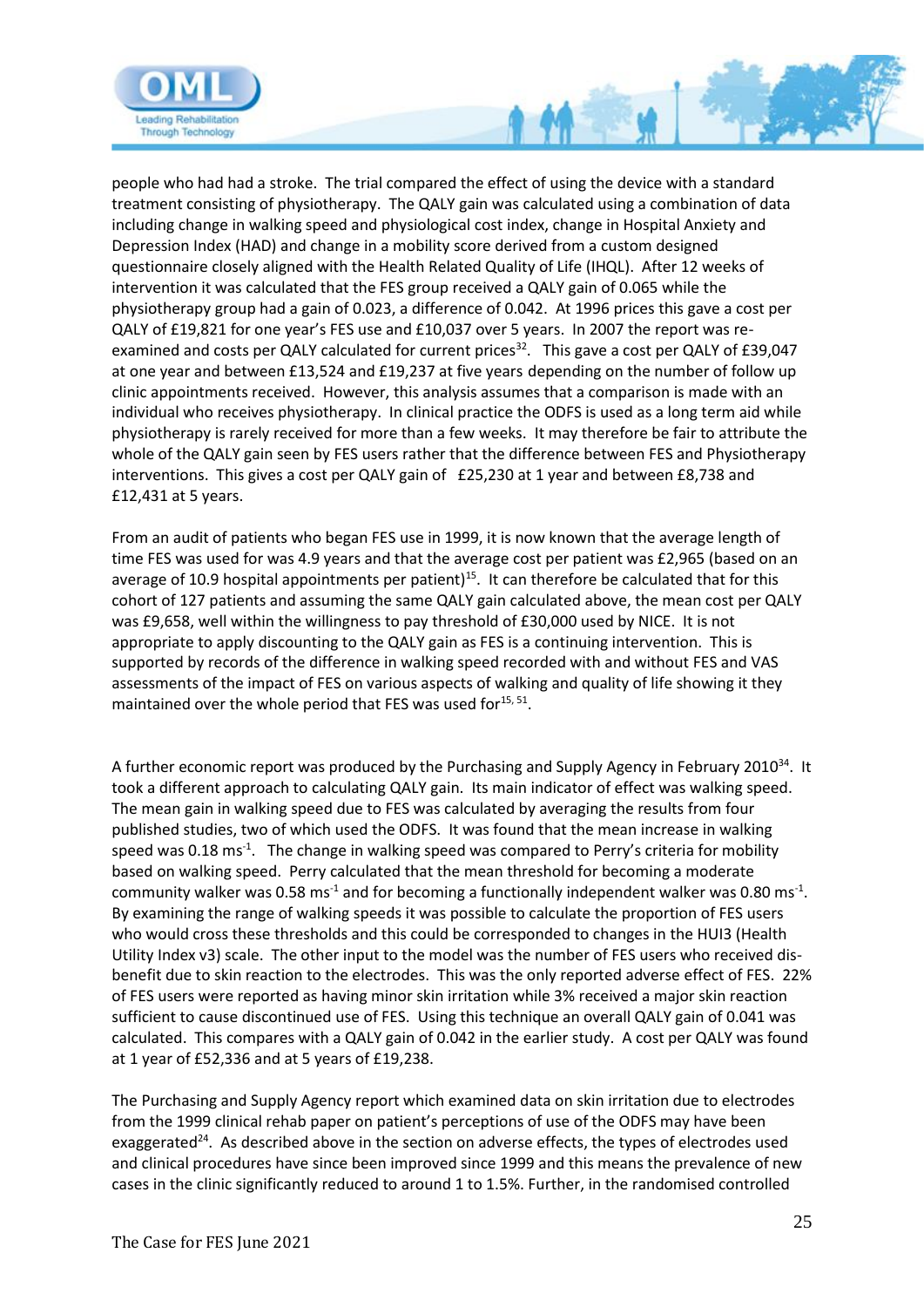

trial of the ODFS® with people who have secondary progressive MS, there were no reports of skin irritation in the period of the trial<sup>10</sup>. Also, in the audit of patients who began use of FES in 1999, only one FES user discontinued FES due to skin reactions in the whole 10 year follow up period<sup>15</sup>. These results suggest that the dis-benefit effect of skin irritation has been significantly exaggerated in the Purchasing and Supply Agency report, resulting in a smaller QALY gain than might otherwise have been expected.

Street et al. examined the cost – utility of FES using the EQ-5D-5L questionnaire, the standard health economics instrument, to estimate the health utility index from using the ODFS® Pace<sup>33</sup>. 45 pwMS and 27 pwCVA completed the questionnaire before beginning FES and again after 20 weeks use. The study showed a QALY gain of 0.114 (*p*=0.02) in both groups. Justified by the observation that the mean increase in walking speed due to FES remains steady throughout the time FES was used, the QALY gain was extrapolated over 4.9 years giving a total gain of 0.542 after discounting at 3% per year. From the long term audit the mean cost was £3095, giving a mean cost per QALY of £5,705.

In a similar study design, Juckes et al. recorded the walking speed, EQ-5D-5L and PIADS of 82 consecutive pwMS who received the ODFS Pace over 6 months<sup>66</sup>. An increase in walking speed from 0.670m/s without FES at the start of treatment to 0.768m/s with FES at 6 months was fund (p<0.001). The Utility index changed from 0.486 to 0.596 (p<0.001) over the same period giving a QALY gain of 0.110 and an estimated cost per QALY over 5 years of £6137. Statistically significant changes were also recorded in all 3 domains of the PIADS indicating improved devise related quality of life.

Renfrew et al. compared the effect of using the ODFS Pace with a custom moulded ankle foot orthosis<sup>67</sup>. 85 pwMS who had not used either FES or AFO for dropped foot correction were randomly allocated to each group and used the interventions for 12 months. While both interventions improved walking speed over 12 months twice as many participants in the AFO group (21) discontinued the intervention than the FES group (11), primarily due to discomfort from wearing the AFO. FES users reported higher PIADS score indicating a greater device related quality of life (p=0.001). Despite higher costs for the FES group, because of a greater QALY gain, there was an incremental cost-effectiveness ratio of £14,285, modelled over 2 years, indicating the FES gave better value for money than an AFO.

#### *Possible cost savings to the NHS due to reduction in falls*

Two studies have shown a 72% reduction in the incidence of falls when FES has been used<sup>2, 10</sup>. No published data on the incidence of falls requiring medical treatment for people with MS could be found. However, data does exist for a general elderly population. Nurmi and Luthje (2002) performed an audit of falls amongst the elderly in institutional care<sup>35</sup>. They reported an incidence of falls of 1398 falls per 1000 person years and that one third of falls resulted in injury. The average cost per injury was €944. The average cost per fall per year was therefore €440. If falls that resulted in injury were reduced by the same proportion as in the ODFS trial, there would be an annual saving of €329 or €1650 over five years. Allowing for an inflation rate of 44% (retail price index) between 2002 and 2014 the annual saving would be €474 (£374) or €2376 (£1877) over 5 years at 2014 prices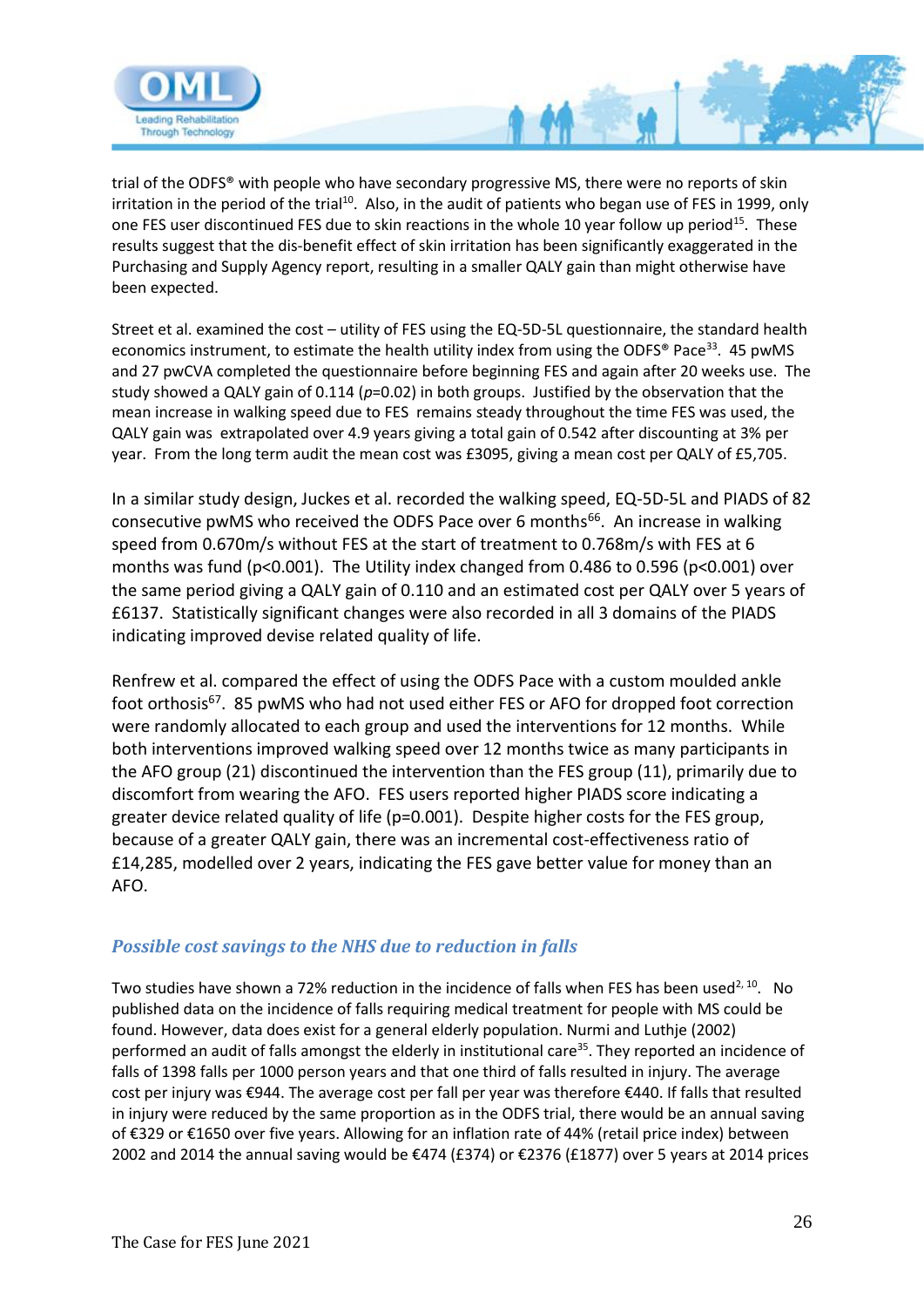

(exchange rate 14th July 2014). From an individual perspective, the mean time between injuries would increase from 2.15 years to over 7 years.

 $M$ 

# <span id="page-26-0"></span>**National Guidelines**

### <span id="page-26-1"></span>**NICE IPG278 (2009)**

The Interventional Procedure Guidelines (IPG) number 278<sup>36</sup> produced by the National Institute for Health and Clinical Excellence states:

1.1 Current evidence on the safety and efficacy (in terms of improving gait) of functional electrical stimulation (FES) for drop foot of central neurological origin appears adequate to support the use of this procedure provided that normal arrangements are in place for clinical governance, consent and audit

In the public information document that accompanies IPG278<sup>37</sup> summarises the guidelines as follows:

This procedure can be offered routinely as a treatment option for people with drop foot caused by damage to the brain or spinal cord, provided that doctors are sure that:

• The patient understands what is involved and agrees to the treatment,

*and*

• The results of the procedure are monitored.

#### <span id="page-26-2"></span>**Scottish Interventional Guidance Network**

The Scottish Interventional Guidance Network (SIGN 118) report (2010); Management of patients with stroke: Rehabilitation, prevention and management of complications, and discharge planning. A national clinical guideline38, 39, concludes:

"Functional electrical simulation may be considered as a treatment for drop-foot, where the aim of treatment is the immediate improvement of walking speed and/or efficiency,"

Evidence Note 46 - The use of functional electrical stimulation (FES) in adults with dropped foot. Quality Improvement

"There is evidence, mainly from uncontrolled observational studies, to support the use of surface-applied FES for the orthotic improvement of walking speed and reduction in walking effort in patients with dropped foot. Patient acceptability of their treatment appears to be high. There are few major safety concerns."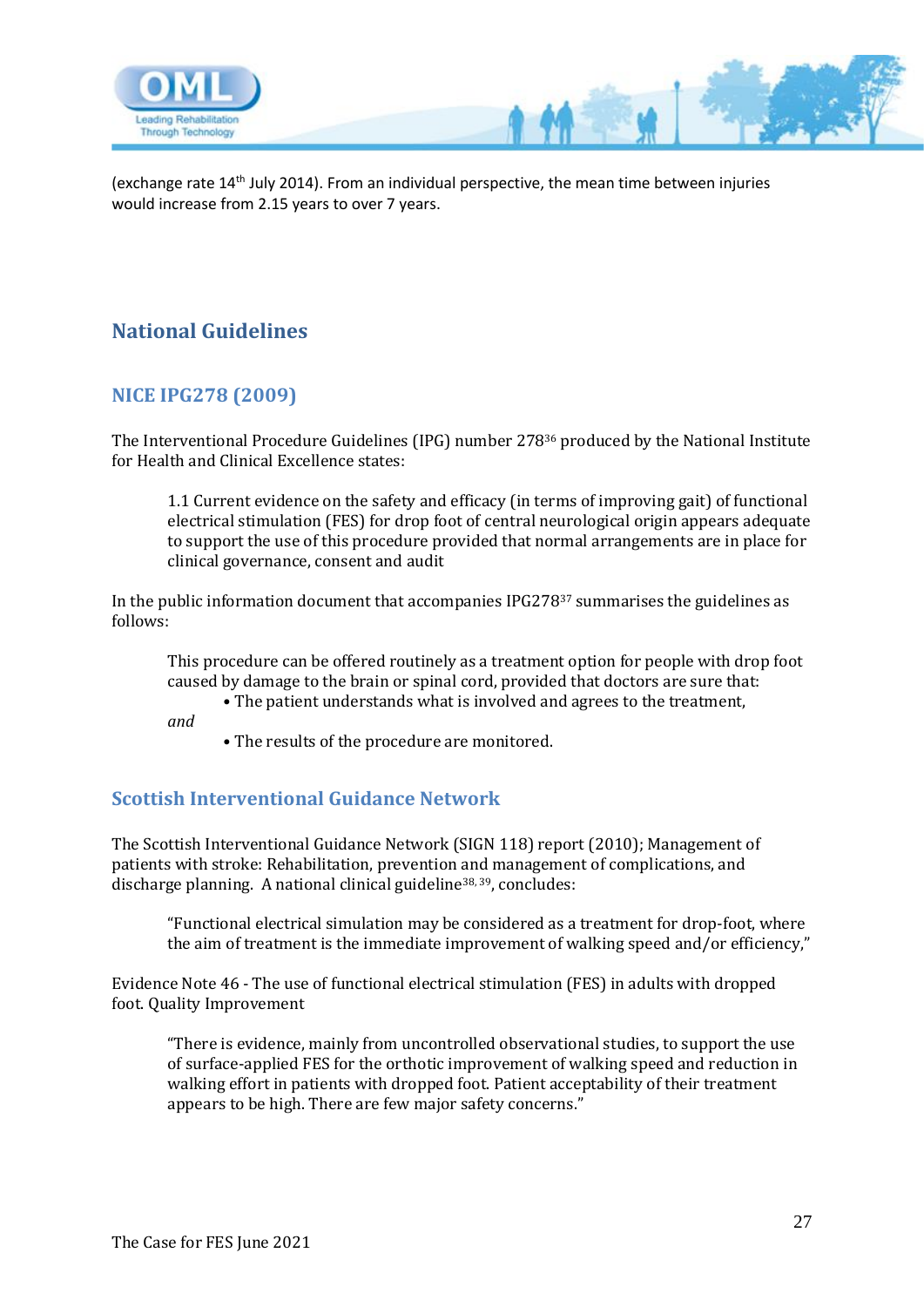

### <span id="page-27-0"></span>**Intercollegiate working party for stroke, (2012) National clinical guidelines for stroke London, Royal College of Physicians 4th edition**

Functional electrical stimulation can be used for drop foot of central neurological origin provided normal arrangements are in place for clinical governance, consent and audit40.

### <span id="page-27-1"></span>**Multiple sclerosis: Management of multiple sclerosis in primary and secondary care. CG186 (2014)**

This standard aligns itself with the IPG278 NICE guidelines<sup>41</sup>.

#### <span id="page-27-2"></span>**Cerebral palsy in adults NICE guideline [NG119]**

The guidelines recommends consideration of a referral to an FES service for mobility<sup>70</sup>

### <span id="page-27-3"></span>**Paediatric FES Guidance (Association of Chartered Paediatric Physiotherapists Chartered Society of Physiotherapy)**

Guidance in the use of FES to assist walking and other activities in children, predominantly with cerebral palsy<sup>71</sup>.

#### <span id="page-27-4"></span>**USA**

<span id="page-27-5"></span>**Academy of Neurologic Physical Therapy A Clinical Practice Guideline for the Use of Ankle-Foot Orthoses and Functional Electrical Stimulation Post-Stroke** 

These guidelines summarise the evidence for AFO and FES in a series of domains: Quality of Life, Gait Speed, Other Mobility, Dynamic Balance, Walking Endurance, Plantarflexor Spasticity, Muscle Activation and Gait Kinematics. While the guidelines conclude that there is strong evidence for both class of device, FES my have a greater therapeutic effect<sup>69</sup>.

#### <span id="page-27-6"></span>**Canada**

#### FES for dropped foot<sup>72</sup>

Foot drop stimulators for foot drop: A review of clinical-, cost-effectiveness and guidelines:- In people with foot drop caused by stroke, functional electrical stimulators (FES) seems to lead to the same functional outcome (walking speed) and Body Functions & Structures outcomes compared to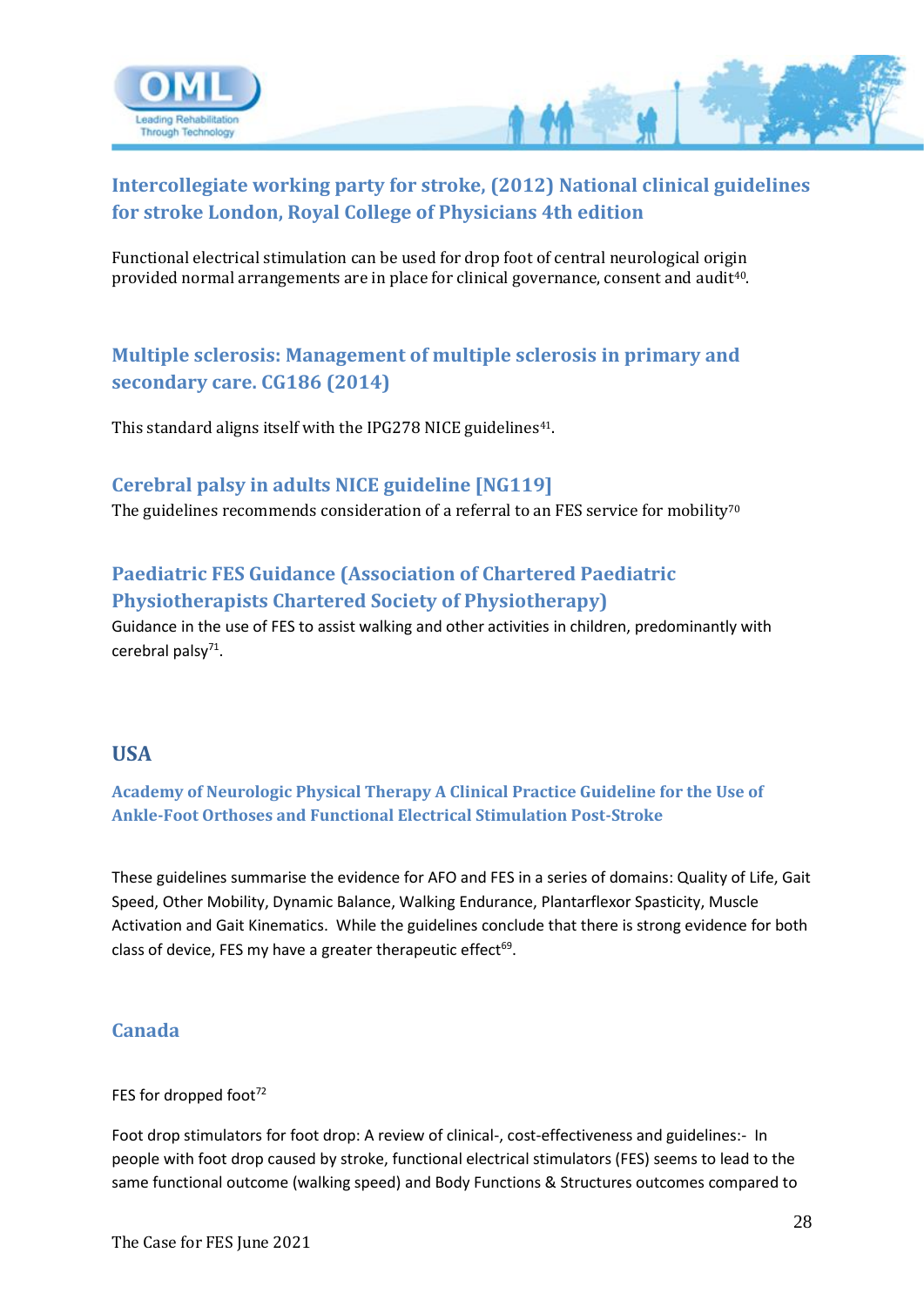

ankle and foot orthosis (AFO), and the combination of FES and rehabilitation seems to improve walking speed compared to rehabilitation alone. FES may significantly reduce the perceived exertion compared to AFO in those with multiple sclerosis-related foot drop.

Other Canadian guidelines<sup>73, 74, 75</sup>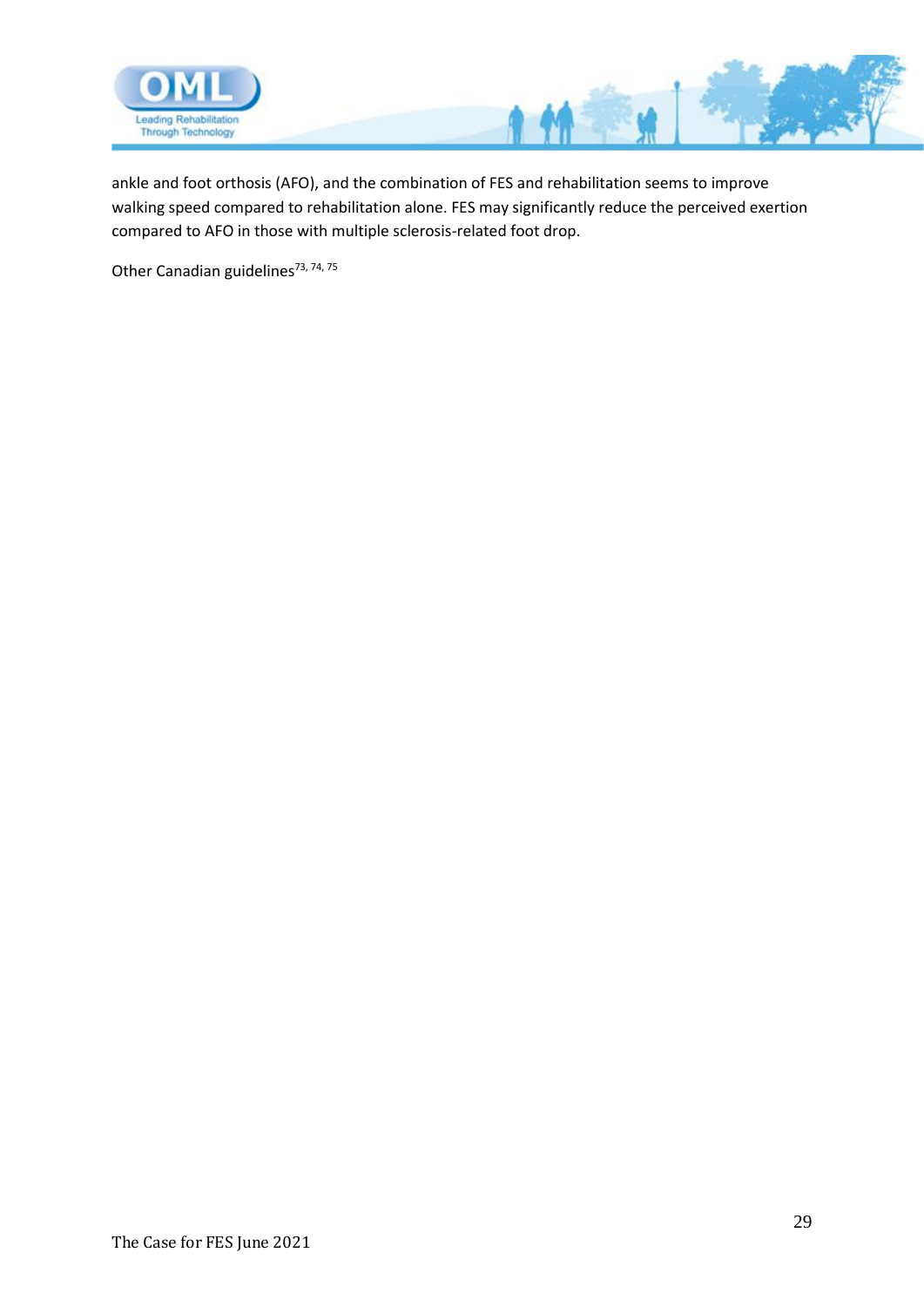

### **Conclusions**

<span id="page-29-0"></span>A review of the published evidence relating to the Odstock Dropped Foot Stimulator (ODFS®) indicates that the device is an effective orthosis for people with dropped foot due to an upper motor neurone lesion. This is shown by clinically meaningful increases in walking speed leading to improvements in functional walking category and hence indicating a positive impact on quality of life.

FES users experience a reduction in the effort of walking indicated by a reduction of the physiological cost index and oxygen consumption while walking. For people who have a stroke, a significant training effect is also observed. For pwMS, FES can provide approximately 4 years extra mobility in the context of a progressive condition. Kinematic analysis shows that FES causes improvements in ankle knee and hip movement improving efficiency, reducing knee hyperextension and enabling greater ground clearance. Three studies have reported that FES use leads to a 72% reduction in falls.

The device is well accepted with a mean time of use as an orthosis of 4.9 years for stroke and 5.5 years for MS. Users of the device report that their walking is less effort; that they are less likely to trip and fall; that they feel more confident while walking, that they can walk further and that they experience less pain and spasticity. Improvements in activities of daily living and quality of life are also demonstrated. Partners of ODFS® users report that they are less concerned for the safety of their FES using partners when left alone, resulting in an improvement in their own independence. Finally, use of the device is supported by national guidelines.

The ODFS is a clinically and cost effective long-term assistive device for people with dropped foot due to upper motor-neurone lesions.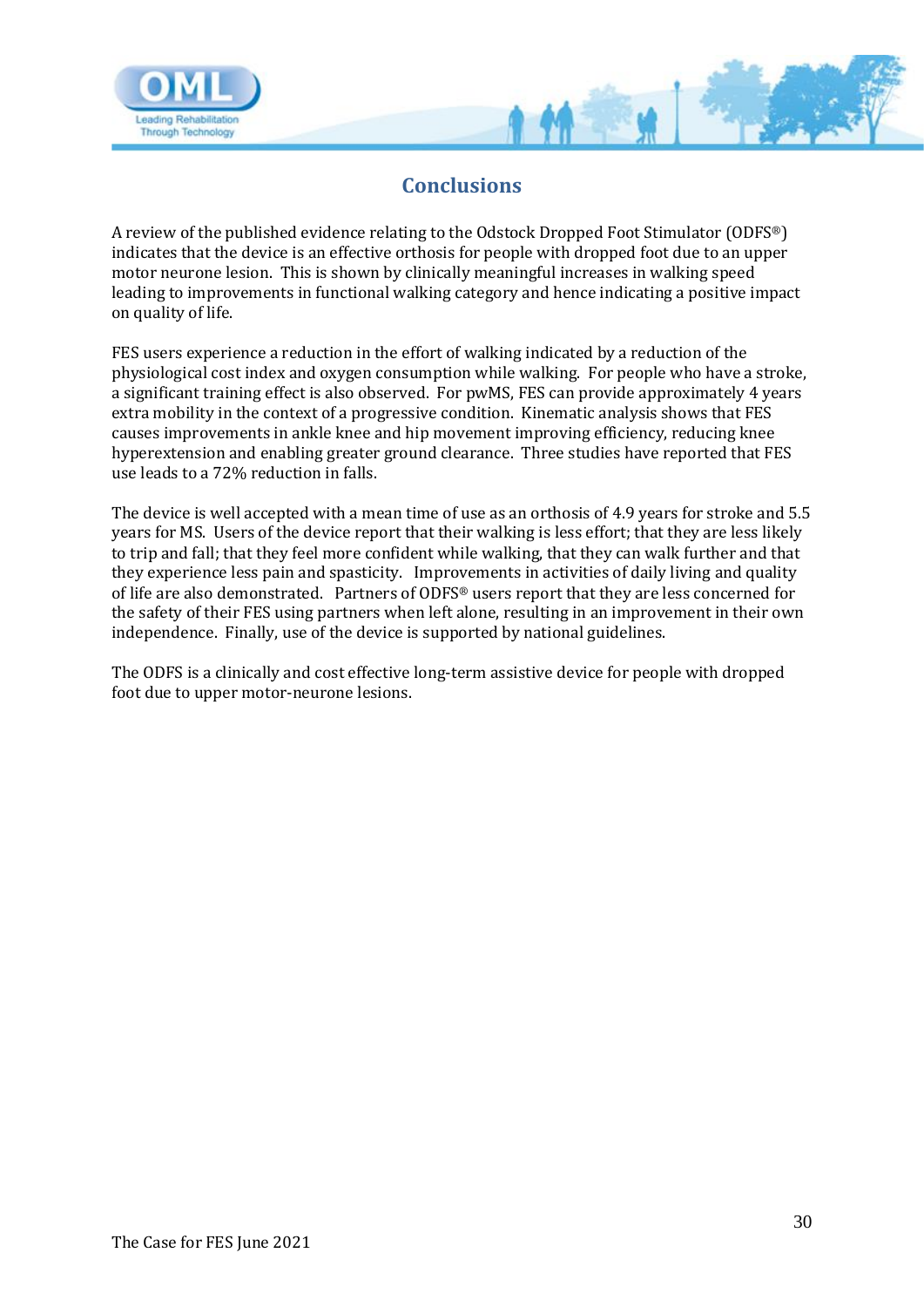

## <span id="page-30-0"></span>**Cited references**

1. Peterson EW. Fear of falling and associated activity curtailment among middle aged and older adults with multiple sclerosis. Mult Scler 2007; 13: 1168–1175.

M

2. JE Esnouf, PN Taylor, GE Mann, CL Barrett. Impact on falls and activities of daily living of use of a Functional Electrical Stimulation (FES) device for correction dropped foot in people with multiple sclerosis. Mult Scler 2010;16 1141-1147

3. Liberson W, Holmquest H, Scott M. (1961). Functional electrotherapy: Stimulation of the common peroneal nerve synchronised with the swing phase of gait of hemiplegic subjects. *Arch Phys Med Rehabil* 42. 202-205.

4. Burridge J, Taylor P, Hagan S, Wood D, Swain I. The effects of common peroneal nerve stimulation on the effort and speed of walking: A randomised controlled clinical trial with chronic hemiplegic patients. *Clin Rehabil* 11. 201-210. 1997

5. Burridge JH, Taylor PN, Hagan SA, Wood DE, Swain ID. The effect of common peroneal nerve stimulation on quadriceps spasticity in hemiplegia. *Physiotherapy*, 83(2): 82-89, 1997.

6. Wright PA, Mann GE, Swain I. A comparison of electrical stimulation and the conventional ankle foot orthosis in the correction of a dropped foot following stroke. 9th Annual Conference of the International FES Society and 2nd FESnet Conference, (ISBN 1-85899-191-9), pp. 308-310, Bournemouth, UK, September 2004.

7. Johnson CA, Strike PW, Wood DE, Swain ID, Burridge JH. A preliminary investigation into the effect of the combined use of botulinum neurotoxin type A and functional electrical stimulation, in the treatment of spastic dropped foot following stroke. Archives of Physical Medicine and Rehabilitation, 85: 902-909, 2004.

8. Sheffler LR, Taylor PN, Gunzler DD, Buurke JH, IJzerman MJ, Chae J. Randomized Controlled Trial of Surface Peroneal Nerve Stimulation for Motor Relearning in Lower Limb Hemiparesis. Archives of Physical Medicine and Rehabilitation 2013;94:1007-14

9. Sheffler LR, Taylor PN, Bailey SN, Gunzler DD, Buurke JH, IJzerman MJ, Chae J: Surface peroneal nerve stimulation in lower limb hemiparesis: effect on quantitative gait parameters. Am J Phys Med Rehabil 2015;00:00Y00.

10. CL Barrett, GE Mann, PN Taylor and P Strike. A randomized trial to investigate the effects of functional electrical stimulation and therapeutic exercise on walking performance for people with multiple sclerosis. Mult Scler. 2009 Apr;15(4):493-504

11. Taylor P., Barrett C., Mann G., Wareham W., Swain I. 2013. A Feasibility Study to Investigate the Effect of Functional Electrical Stimulation and Physiotherapy Exercise on the Quality of Gait of People With Multiple Sclerosis. Neuromodulation. 2014 Jan;17(1):75-84; discussion 84. doi: 10.1111/ner.12048. Epub 2013 Apr 19.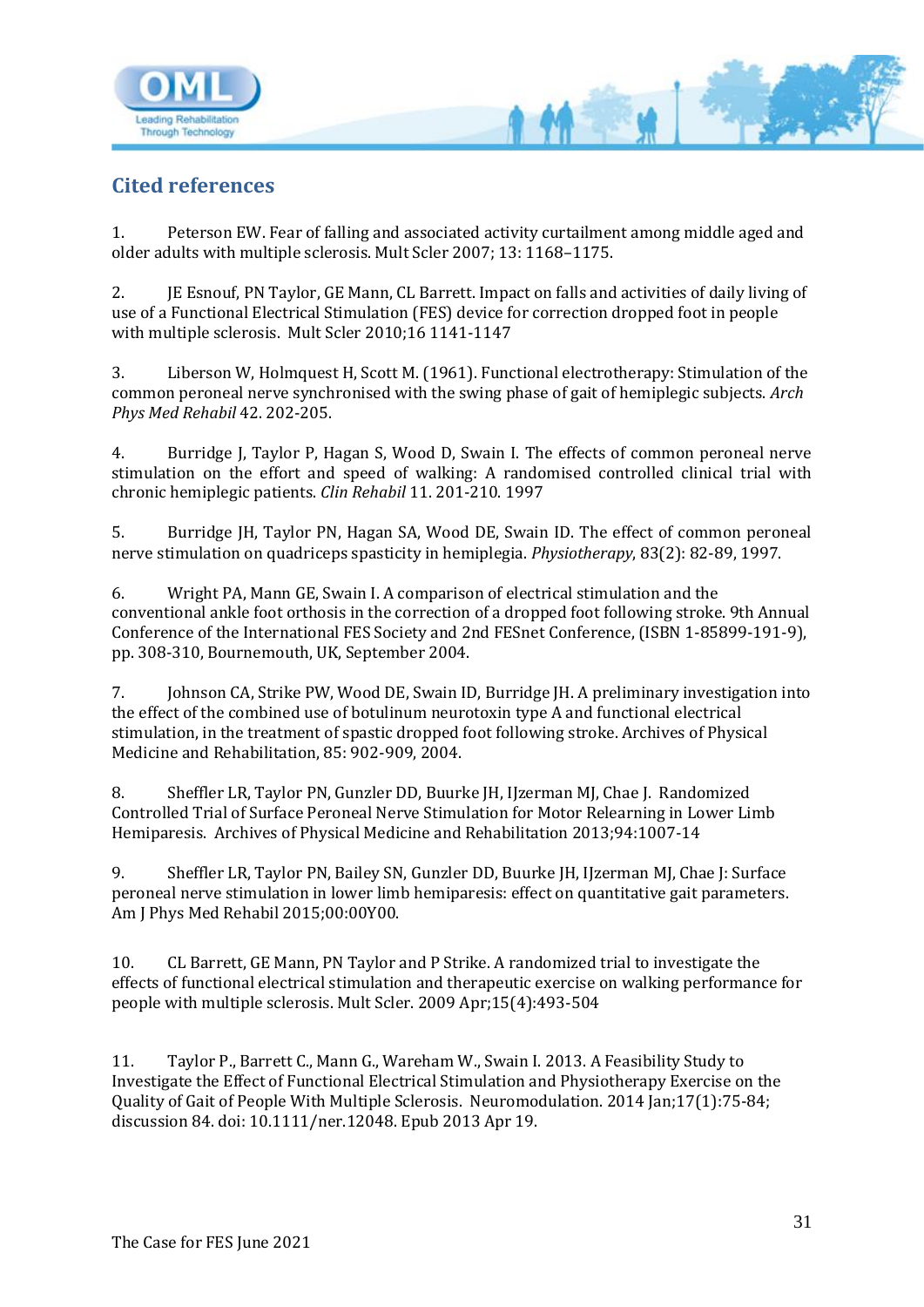

12. Taylor PN, Burridge JH, Wood DE, Norton J, Dunkerley A, Singleton C, Swain ID. Clinical use of the Odstock Drop Foot Stimulator - its effect on the speed and effort of walking. *Archives of Physical Medicine and Rehabilitation,* 80: 1577-1583, 1999.

13. Taylor PN. The use of electrical stimulation for correction of dropped foot in subjects with upper motor neuron lesions. *Advances in Clinical Neuroscience and Rehabilitation,* 2(1): 16- 18, 2002.

14. Swain ID, Taylor PN. The clinical use of functional electrical stimulation in neurological rehabilitation. *In:* Horizons in Medicine 16 – Updates on major clinical advances. Ed. Franklyn J. Pub. Royal College of Physicians, ISBN 1-86016-233-9, London, pp. 315-322, 2004.

15. Taylor P, Humphreys L, and Swain I, The long-term cost-effectiveness of the use of functional Electrical stimulation for the correction of dropped foot Due to upper motor neuron lesion. J Rehabil Med 2013; 45: 154–160

16. Street TD, Taylor PN, Swain ID. The Effectiveness of Functional Electrical Stimulation on Walking Speed, Functional Walking Category and Clinically Meaningful Changes for People with Multiple Sclerosis. Archives of Physical Medicine. Volume 96, Issue 4, April 2015, Pages 667– 672

17. Barrett CL, Taylor PN. The effects of the Odstock Drop Foot Stimulator on Perceived Quality of Life for People with Stroke and Multiple Sclerosis. Neuromodulation 2010 13, 1, pp: 58-64

18. Burridge JH, Elessi K, Pickering RM, Taylor PN. Walking on an uneven surface: the effect of common peroneal nerve stimulation on gait parameters and relationship between perceived and measured benefits in a sample of participants with a drop foot. N*euromodulation,* 10(1): 59- 67, 2007

19. L Paul, D Rafferty, S Young, L Miller, P Mattison and A McFadyen. The effect of functional electrical stimulation on the physiological cost of gait in people with multiple sclerosis *Mult Scler* 2008; 14; 954 originally published online Jun 23, 2008; <http://msj.sagepub.com/cgi/content/abstract/14/7/95>

20. Scott SM, van der Linden ML, Hooper JE, Cowan P, Mercer TH. Quantification of gait kinematics and walking ability of people with multiple sclerosis who are new users of functional electrical stimulation. J Rehabil Med. 2013 Apr;45(4):364-9. doi: 10.2340/16501977-1109

21. van der Linden ML, Scott SM, Hooper JE, Cowan P, Mercer TH. Gait kinematics of people with Multiple Sclerosis and the acute application of Functional Electrical Stimulation. Gait Posture. 2014 Apr;39(4):1092-6. doi: 10.1016/j.gaitpost.2014.01.016. Epub 2014 Feb 6.

22. Geraldine E. Mann, Stacey M. Finn, Paul N. Taylor A Pilot Study to investigate the Feasibility of Electrical Stimulation to Assist Gait in Parkinson's Disease. Neuromodulation Volume 11 Number 2, 143-149, 2008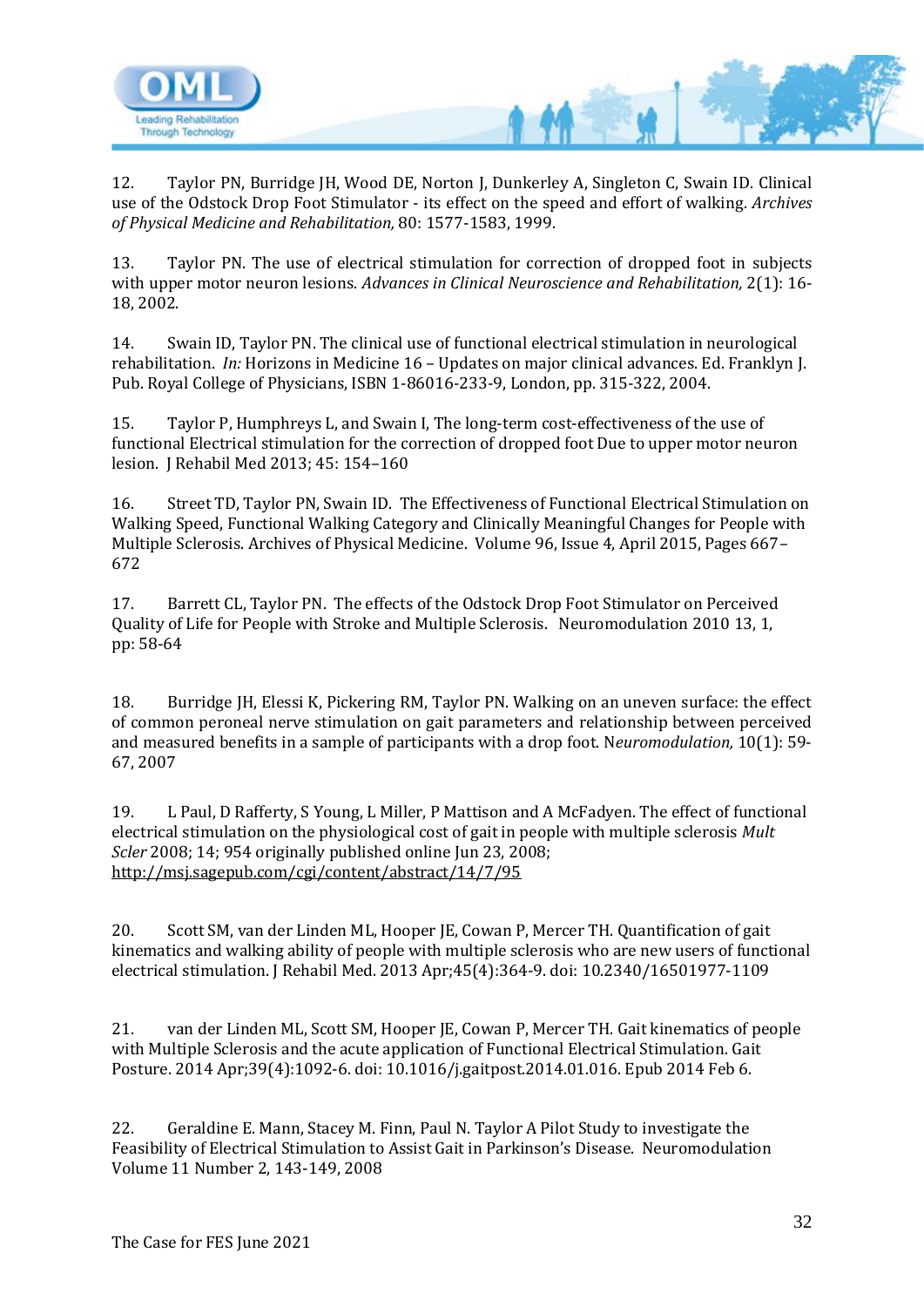

23. Popa L and Taylor P. An investigation into the effect of FES on bradykinesia in Parkinson's Disease. 18th IFESS Annual Conference 2013 IFESS ISBN 5th – 8th June 2013 San Sabastian 978-86-7466-462-9

24. Taylor PN, Burridge JH, Wood DE, Norton J, Dunkerley A, Singleton, C, Swain ID. Patient perceptions of the Odstock Drop Foot Stimulator. *Clinical Rehabilitation,* 13: 333-340, 1999.

25. Taylor P, Johnson M, Mann G, Swain I. Patterns of use and users' perceptions of the Odstock Dropped Foot Stimulator following stroke and multiple sclerosis. 9th Annual Conference of the International FES Society and 2nd FESnet Conference, (ISBN 1-85899-191-9), pp. 296-298, Bournemouth, UK, September 2004.

26. Malone LJ, Ellis-Hill C, Taylor P, Swain I. Using the Odstock Dropped Foot Stimulator: Users and Partner's Perspectives. 7th Ann Conf of the International FES Society, pp. 24-25, Ljubljana, Slovenia, June 2002

27. Bulley C, Shiels J, Wilkie K, Salisbury L. User experiences, preferences and choices relating to functional electrical stimulation and ankle foot orthoses for foot-drop after stroke. Physiotherapy. 2011 Sep;97(3):226-33. doi: 10.1016/j.physio.2010.11.001. Epub 2011 Feb 2.

28. Wilkie KM, Shiels JE, Bulley C, and Salisbury LG "Functional electrical stimulation (FES) impacted on important aspects of my life"—A qualitative exploration of chronic stroke patients' and carers' perceptions of FES in the management of dropped foot. Physiotherapy Theory and Practice, 2011, Early Online, 1–9 ISSN: 0959-3985 print/1532-5040 online DOI: 10.3109/09593985.2011.563775

29. Street T, Taylor P, Swain I. Impact of Functional Electrical Stimulation on Fear of Falling and Participation for people with Multiple Sclerosis and Stroke. International FES Society UK and Ireland chapter scientific meeting, Sheffield, UK 8th-9th May 2015

30. Salisbury FES Newsletter Summer 2006, available at <http://www.salisburyfes.com/summer2006.htm#7>

31. Swain ID, Taylor PN, Burridge JH, Hagan SA, Wood DE. Report to the development evaluation committee Common peroneal stimulation for the correction of drop-foot (1996) <http://www.salisburyfes.com/dec.htm>

32. Taylor P, Mann G, Jolley C, Swain I. Economic Justification for the Odstock Dropped Foot Stimulator (ODFS®). ISPO meeting 3rd Nov 2007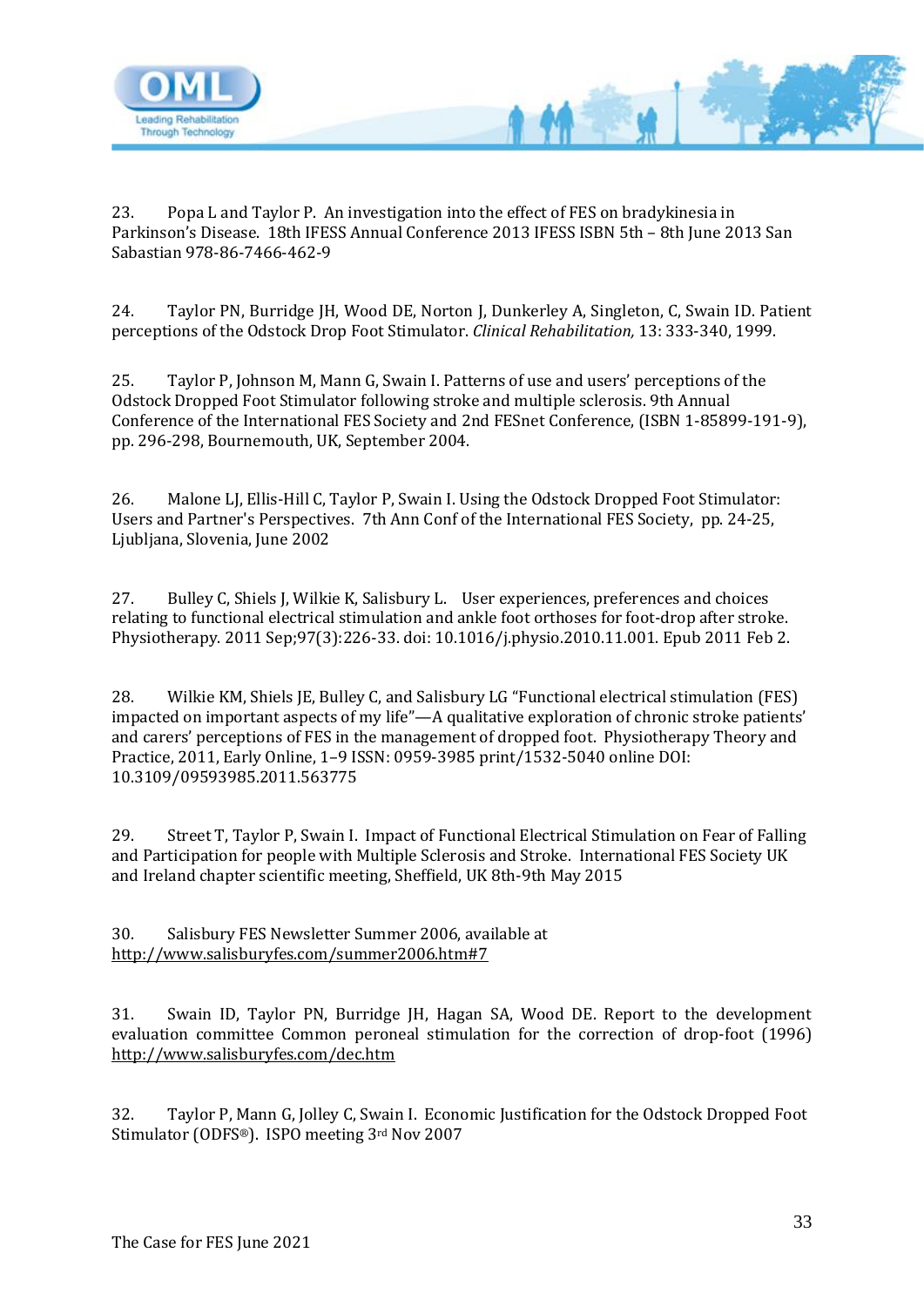

33. Street T, Taylor P, Swain I. Quality of Life following the use of Functional Electrical Stimulation for Multiple Sclerosis. International FES Society UK and Ireland chapter scientific meeting, Sheffield, UK 8th-9th May 2015

34. Economic Report. Functional Electrical Stimulation for dropped foot of central neurological origin. CEP10012. Published by the NHS Purchasing and Supply Agency Feb 2010 [http://www.cedar.wales.nhs.uk/sitesplus/documents/1091/CEP10012%20FES%20econ%20report.p](http://www.cedar.wales.nhs.uk/sitesplus/documents/1091/CEP10012%20FES%20econ%20report.pdf) [df](http://www.cedar.wales.nhs.uk/sitesplus/documents/1091/CEP10012%20FES%20econ%20report.pdf)

35. [Nurmi I,](http://www.ncbi.nlm.nih.gov/sites/entrez?Db=pubmed&Cmd=Search&Term=%22Nurmi%20I%22%5BAuthor%5D&itool=EntrezSystem2.PEntrez.Pubmed.Pubmed_ResultsPanel.Pubmed_RVAbstractPlus) [Lüthje P.](http://www.ncbi.nlm.nih.gov/sites/entrez?Db=pubmed&Cmd=Search&Term=%22L%C3%BCthje%20P%22%5BAuthor%5D&itool=EntrezSystem2.PEntrez.Pubmed.Pubmed_ResultsPanel.Pubmed_RVAbstractPlus) Incidence and costs of falls and fall injuries among elderly in institutional care. Scand J Prim Health Care. 2002 Jun;20(2):118-22.

36. <http://www.nice.org.uk/Guidance/IPG278>Functional electrical stimulation for drop foot of central neurological origin N1733 1P ISBN 84629-846-6 Jan 09

37. <http://www.nice.org.uk/Guidance/IPG278>Treating drop foot using electrical stimulation N1734 1P ISBN 1-84629-847-4 Jan 09

38. Evidence Note 25 - The use of functional electrical stimulation (FES) in adults with dropped foot. Quality Improvement Scotland, 2008 http://www.nhshealthquality.org/nhsqis/files/ClinicalGovernance\_TheUseOfFunctionalElectric alStimulation(FES)inAdultsWithDroppedFoot\_OCT08.pdf

39. Scottish Interventional Guidance Network (SIGN 118) The Scottish Interventional Guidance Network report (2010); Management of patients with stroke: Rehabilitation, prevention and management of complications, and discharge planning. A national clinical guideline. www.sign.ac.uk ISBN 978 1 905813 63 6

40. Intercollegiate working party for stroke, (2012) National clinical guidelines for stroke London, Royal College of Physicians 4th edition ISBN 978–1–86016–492–7 eISBN 978–1– 86016–493–4

41. Multiple sclerosis: Management of multiple sclerosis in primary and secondary care. CG186 (2014) ISBN: 978‑1‑4731‑0778‑6<http://www.nice.org.uk/guidance/cg186/>

42. Street, T, Taylor P, Swain I. A comparison between ankle assisted orthotics and Functional Electrical Stimulation: a feasibility study. Multiple Sclerosis Journal 2014;20:(7) 1001

43. Salisbury L, Shiels J, Todd I, Dennis M. A feasibility study to investigate the clinical application of functional electrical stimulation (FES), for dropped foot, during the sub-acute phase of stroke – A randomized controlled trial. Physiotherapy Theory and Practice. 2013;29(1):31-40.

44. Wilkinson IA, Burridge J, Strike P, Taylor P. A randomised controlled trial of integrated electrical stimulation and physiotherapy to improve mobility for people less than 6 months post stroke. Disabil Rehabil Assist Technol, Early Online: 1–7, 2014 Informa UK Ltd. DOI: 10.3109/17483107.2014.917125

45. van der Linden ML, Hooper JE, Cowan P, Weller BB, Mercer TH (2014) Habitual Functional Electrical Stimulation Therapy Improves Gait Kinematics and Walking Performance,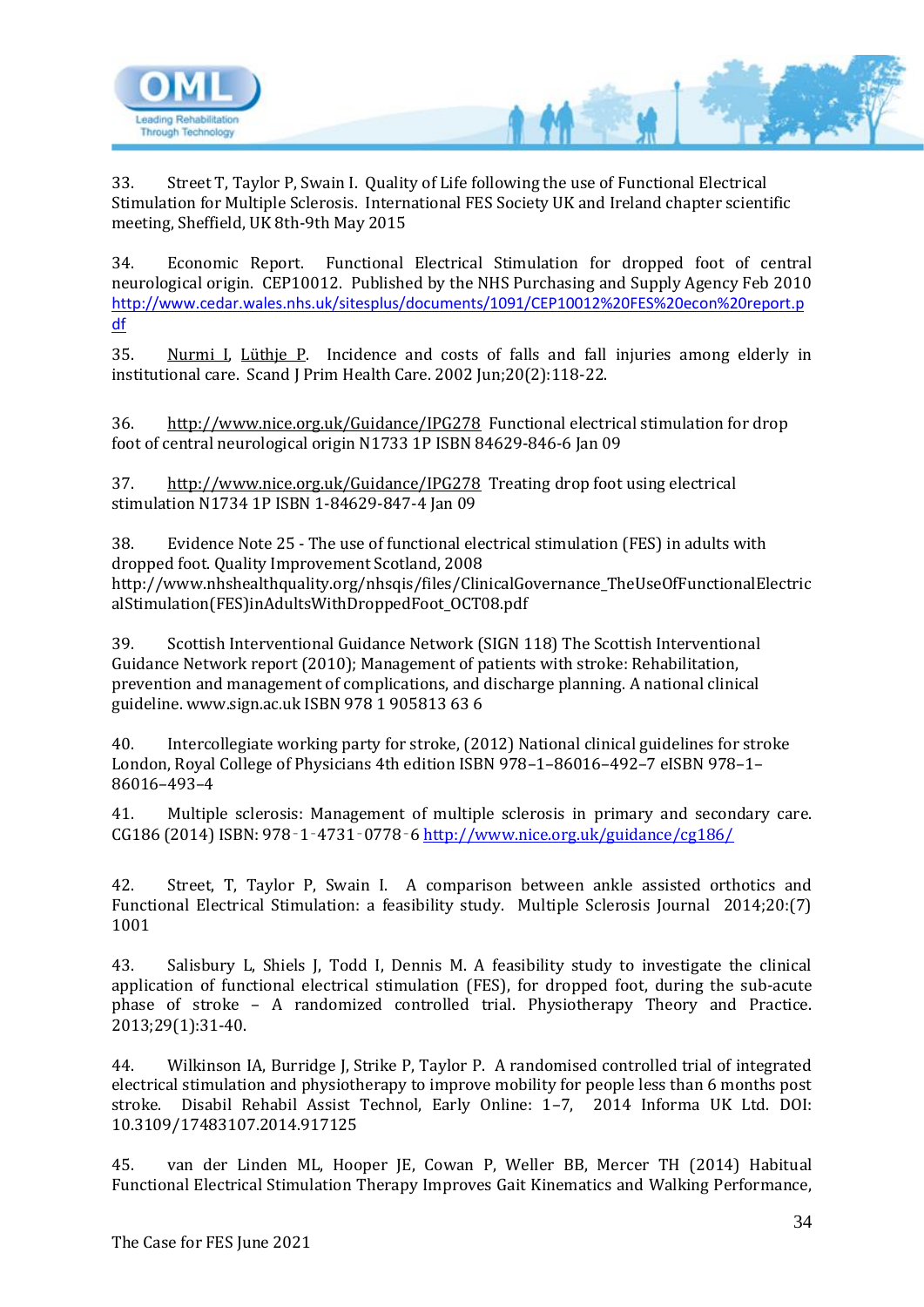

but Not Patient-Reported Functional Outcomes, of People with Multiple Sclerosis who Present with Foot-Drop. PLoS ONE 9(8): e103368. doi:10.1371/journal.pone.0103368

46. Evidence Note 46 - The use of functional electrical stimulation (FES) in adults with dropped foot. Quality Improvement Scotland, 2012 [http://www.healthcareimprovementscotland.org/our\\_work/medicines\\_and\\_technology/shtg\\_-](http://www.healthcareimprovementscotland.org/our_work/medicines_and_technology/shtg_-_evidence_notes/evidence_note_46.aspx) [\\_evidence\\_notes/evidence\\_note\\_46.aspx](http://www.healthcareimprovementscotland.org/our_work/medicines_and_technology/shtg_-_evidence_notes/evidence_note_46.aspx)

47. Taylor P, Humphreys L, Swain I. A 15 year cost-effectiveness study of the use of FES for the correction of dropped foot in Multiple sclerosis. Multiple Sclerosis Journal 2014;20:(7) 1001-2

48. Scherer MJ. Outcomes of assistive technology use on quality of life. Disabil Rehabil 1996;18:439–448.

49. Perry J, Garrett M, Gronley JK, Mulroy SJ. Classification of walking handicap in the stroke population. Stroke 1995;26:982-9.

50. Perera S, Mody SH, Woodman RC, Studenski SA. Meaningful change and responsiveness in common physical performance measures in older adults: meaningful change and performance. J Am Geriatr Soc 2006;54:743-9.

51. Singleton C and Street T. The effect of dropped foot stimulation on walking speed for People with Multiple Sclerosis – a longitudinal study. International FES Society UK and Ireland chapter scientific meeting, Sheffield, UK 8th-9th May 2015

52. S. Khurana, T. Ference, A. Beranger. Comparison of functional electric stimulation neuroprosthesis and ankle foot orthosis in persons with multiple sclerosis. 26th ECTRIMS congress &15th RIMS meeting 2013

53 Jones KH, Ford DV, Jones PA, et al. How People with Multiple Sclerosis Rate Their Quality of Life: An EQ-5D Survey via the UK MS Register. Reindl M, ed. PLoS ONE. 2013;8(6):e65640. doi:10.1371/journal.pone.0065640

54 Taylor P, Street T, Swain I. Quality Adjusted Life Years (QALY) Gain From The Use Of FES For The Correction Of Dropped Foot Due To Stroke And Multiple Sclerosis Derived Using The Eurool EQ-5L-5D. IFESS 2017

55 S Durham S, Eve L, Stevens C, Ewins D. Effect of Functional Electrical Stimulation on asymmetries in gait of children with hemiplegic cerebral palsy. June 2004Volume 90, Issue 2, Pages 82–90

56 Bailes AF, Caldwell C, Clay M, Tremper M, Dunning K, Long J. An exploratory study of gait and functional outcomes after neuroprosthesis use in children with hemiplegic cerebral palsy. Disabil Rehabil. 2017 Nov;39(22):2277-2285. doi: 10.1080/09638288.2016.1225827. Epub 2016 Sep 16. PMID: 27636551

57 Pool D, Valentine J, Bear N, Donnelly CJ, Elliott C, Stannage K. The orthotic and therapeutic effects following daily community applied functional electrical stimulation in children with unilateral spastic cerebral palsy: a randomised controlled trial. BMC Pediatr. 2015 Oct 12;15:154. doi: 10.1186/s12887-015-0472-y. PMID: 26459358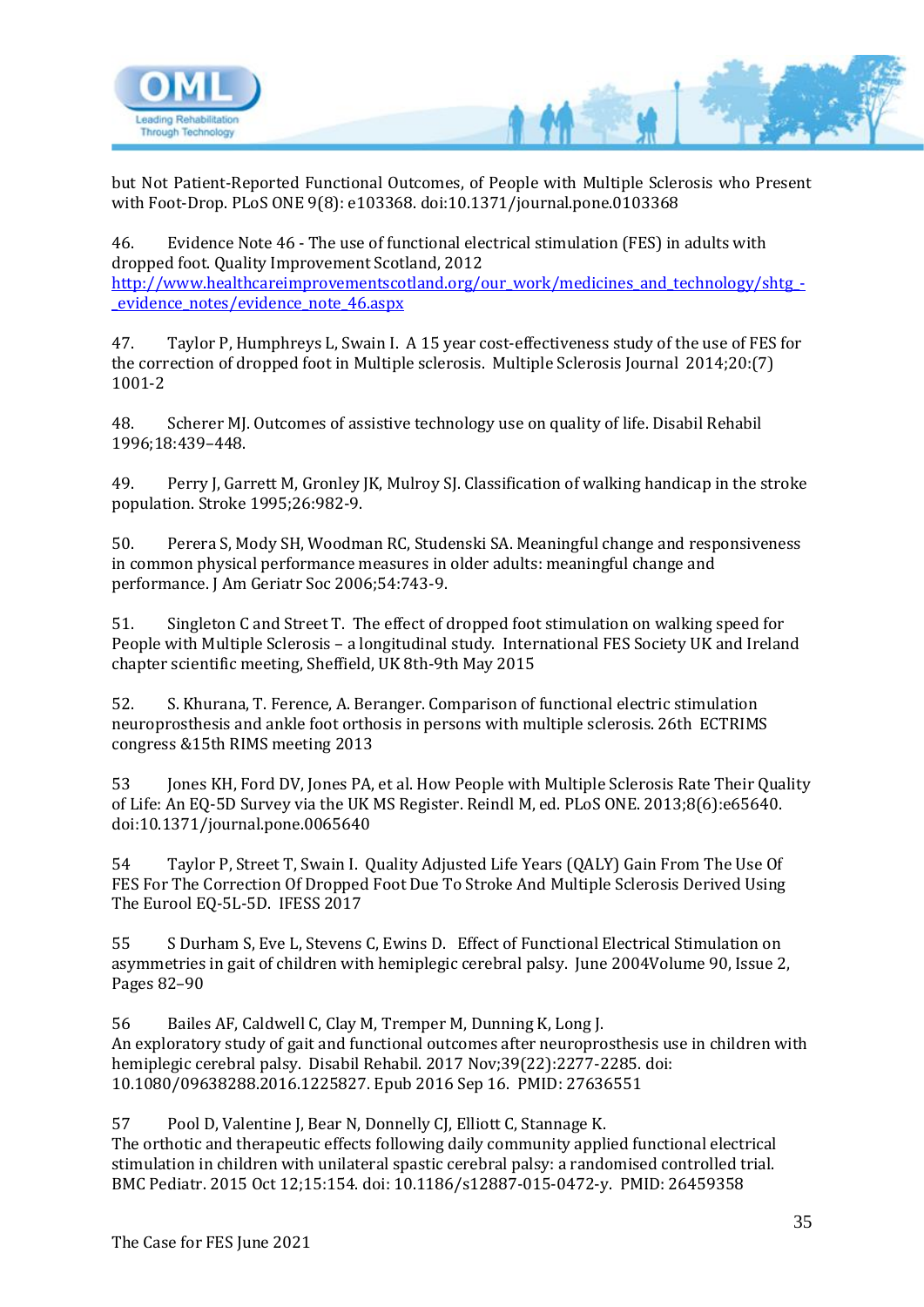

58 Pool D, Valentine J, Blackmore AM, Colegate J, Bear N, Stannage K, et al. Daily functional electrical stimulation during everyday walking activities improves performance and satisfaction in children with unilateral spastic cerebral palsy: a randomized controlled trial. Arch Physiother [Internet]. 2015 Dec [cited 2015 Sep 11];5(1). Available from: <http://www.archivesphysiotherapy.com/content/5/1/5>

 $M$ 

59 El-Shamy SM, Abdelaal AA WalkAide Efficacy on Gait and Energy Expenditure in Children with Hemiplegic Cerebral Palsy: A Randomized Controlled Trial. Am J Phys Med Rehabil. 2016 Sep;95(9):629-38. doi: 10.1097/PHM.0000000000000514. PMID: 27149586

60 Marsden J., Stevenson V., McFadden C., Swain I., Taylor P. 2012. The Effects of Functional Electrical Stimulation on Walking in Hereditary and Spontaneous Spastic Paraparesis. Neuromodulation 2012; E-pub ahead of print. DOI: 10.1111/j.1525- 1403.2012.00494.

61 Van Tulder MW, Koes BW, Bouter LM. Conservative treatment of acute and chronic nonspecific low back pain: a systematic review of randomized controlled trials of the most common interventions. Spine (Phila Pa 1976) 1997;22:2128-56.

62 Benson K and Hartz AJ, (2000) A comparison of observational studies and randomized controlled trials. N Engl J Med 342: 1878-86.

63 Choudhry NK Randomized, Controlled Trials in Health Insurance Systems. September 7, 2017 N Engl J Med 2017; 377:957-964 DOI: 10.1056/NEJMra1510058

64 Frieden TR. Evidence for Health Decision Making — Beyond Randomized, Controlled. August 3, 2017 N Engl J Med 2017; 377:465-475 DOI: 10.1056/NEJMra161439

65 Bothwell LE, Greene JA, Podolsky SA, Jones DS. Assessing the Gold Standard — Lessons from the History of RCTs. June 2, 2016 N Engl J Med 2016; 374:2175-2181 DOI: 10.1056/NEJMms1604593

66. Juckes FM, Marceniuk G, Seary C, Stevenson VL A cohort study of functional electrical stimulation in people with multiple sclerosis demonstrating improvements in quality of life and cost-effectiveness. Clin Rehabil. 2019 Apr 10:269215519837326.

67. Renfrew LM, Paul L, McFadyen A, Rafferty D, Moseley O, Lord AC, Bowers R, Mattison P. The clinical- and cost-effectiveness of functional electrical stimulation and ankle-foot orthoses for foot drop in Multiple Sclerosis: a multicentre randomized trial. Clin Rehabil. 2019 Apr 11:269215519842254. doi: 10.1177/0269215519842254.

68. Taylor PN, Sampson T, Beare B, Donavon-Hall M, Thomas P, Marques E, Strike P, Seary C, Stevenson VL, Padiachy D, Lee J, Nell S. The Effectiveness of Peroneal Nerve Functional Electrical Simulation for the Reduction of Bradykinesia in Parkinson's Disease: A Feasibility Study for a Randomised Control Trial. J. Clin. Rehab. 2020. <https://journals.sagepub.com/doi/full/10.1177/0269215520972519>

69. Johnston TE, Keller S, Denzer-Weiler C, and Brown L. A Clinical Practice Guideline for the Use of Ankle-Foot Orthoses and Functional Electrical Stimulation Post-Stroke Academy of Neurologic Physical Therapy, printed in Journal of Neurologic Physical Therapy: April 2021-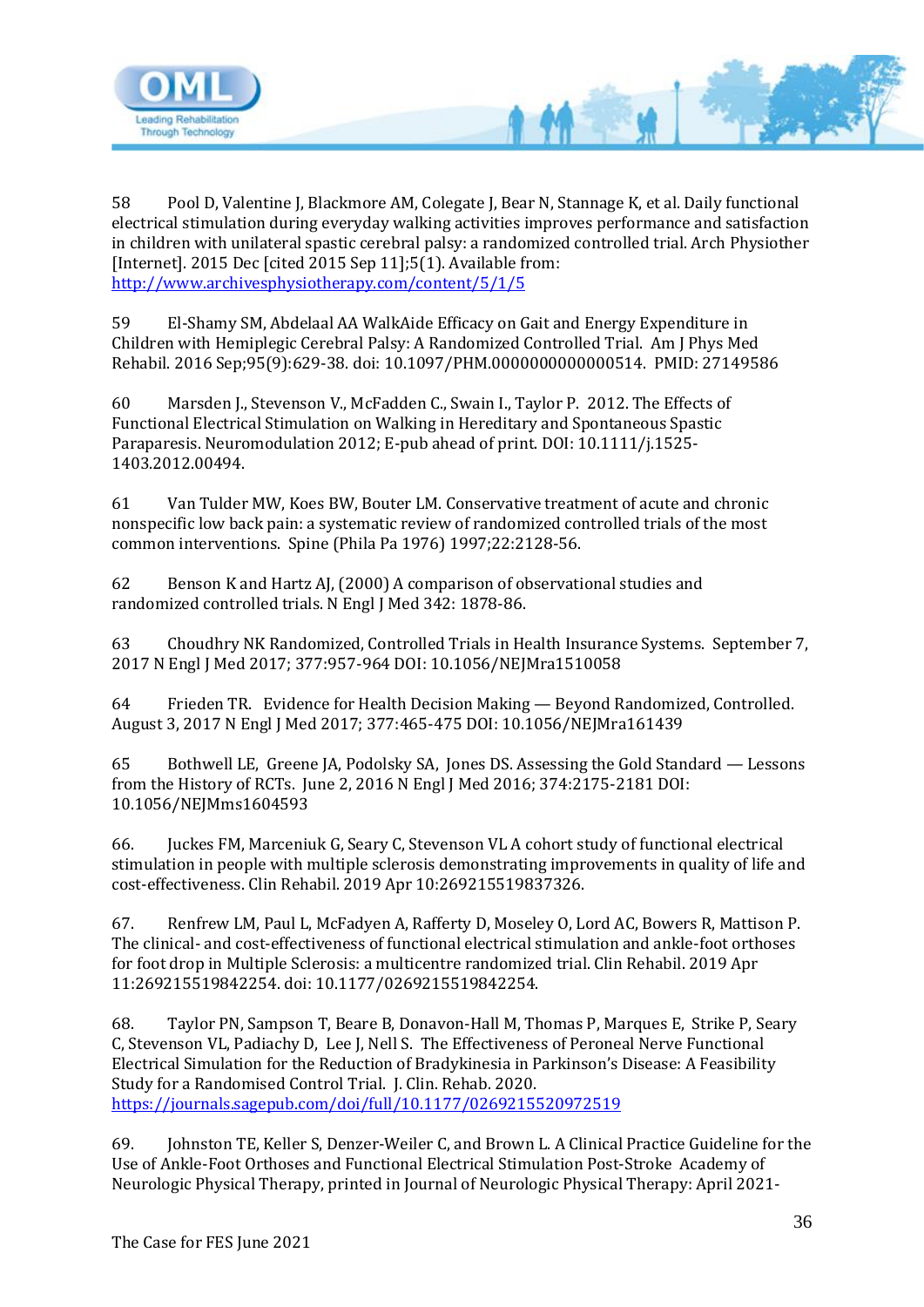

Volume 45 – Issue 2 – p112-196.

[file:///E:/back%20up%20Paul/Paul/ref%20papers/A\\_Clinical\\_Practice\\_Guideline\\_for\\_the\\_Use\\_](file:///E:/back%20up%20Paul/Paul/ref%20papers/A_Clinical_Practice_Guideline_for_the_Use_of.6.pdf) [of.6.pdf](file:///E:/back%20up%20Paul/Paul/ref%20papers/A_Clinical_Practice_Guideline_for_the_Use_of.6.pdf)

M

70. Cerebral palsy in adults NICE guideline [NG119] Published date: January 2019 <https://www.nice.org.uk/guidance/ng119/chapter/Recommendations>

71. Paediatric FES Guidance (Association of Chartered Paediatric Physiotherapists Chartered Society of Physiotherapy) [https://apcp.csp.org.uk/publications/guidance-paediatric-physiotherapists-working-surface](https://apcp.csp.org.uk/publications/guidance-paediatric-physiotherapists-working-surface-electrical-stimulation)[electrical-stimulation](https://apcp.csp.org.uk/publications/guidance-paediatric-physiotherapists-working-surface-electrical-stimulation)

72. Chuong Ho, Lorna Adcock. Foot drop stimulators for foot drop: A review of clinical-, cost-effectiveness and guidelines. Ottawa: CADTH; 2018 Jan. (CADTH rapid response report: summary with critical appraisal). ISSN: 1922-8147 (online) <https://www.ncbi.nlm.nih.gov/books/NBK537874/>

73. Teasell R, Foley N, Salter K, et al. Evidence-based review of stroke rehabilitation: executive summary. 2014;16:1-35. [http://www.ebrsr.com/sites/default/files/documents/executive-summary](http://www.ebrsr.com/sites/default/files/documents/executive-summary-srebr_final_16ed.pdf)srebr final 16ed.pdf

74. Canadian Partnership for Stroke Recovery Intervention. Stroke Engine. Updated July 16, 2012. Available at:

<http://strokengine.ca/intervention/index.php?page=topic&id=59>

75. Electrophysical agents – Contraindications and Precautions: An Evidence-Based Approach To Clinical Decision Making In Physical Therapy. Physiother Can. 2010 Fall; 62(5): 1– 80. Published online 2011 Jan 5.doi: 10.3138/ptc.62.5 <http://europepmc.org/article/PMC/3031347#full-text-links>

#### <span id="page-36-0"></span>**Other references relating to the ODFS®**

- 1. [Sheffler LR,](http://www.ncbi.nlm.nih.gov/pubmed?term=%22Sheffler%20LR%22%5BAuthor%5D) [Hennessey MT,](http://www.ncbi.nlm.nih.gov/pubmed?term=%22Hennessey%20MT%22%5BAuthor%5D) [Knutson JS,](http://www.ncbi.nlm.nih.gov/pubmed?term=%22Knutson%20JS%22%5BAuthor%5D) [Chae J.](http://www.ncbi.nlm.nih.gov/pubmed?term=%22Chae%20J%22%5BAuthor%5D) Neuroprosthetic effect of peroneal nerve stimulation in multiple sclerosis: a preliminary study. [Arch Phys Med Rehabil.](javascript:AL_get(this,%20) 2009 Feb;90(2):362-5.
- 2. [Sheffler LR,](http://www.ncbi.nlm.nih.gov/pubmed?term=%22Sheffler%20LR%22%5BAuthor%5D) [Hennessey MT,](http://www.ncbi.nlm.nih.gov/pubmed?term=%22Hennessey%20MT%22%5BAuthor%5D) [Naples GG,](http://www.ncbi.nlm.nih.gov/pubmed?term=%22Naples%20GG%22%5BAuthor%5D) [Chae J.](http://www.ncbi.nlm.nih.gov/pubmed?term=%22Chae%20J%22%5BAuthor%5D) Improvement in functional ambulation as a therapeutic effect of peroneal nerve stimulation in hemiplegia: two case reports. [Neurorehabil Neural Repair.](javascript:AL_get(this,%20) 2007 Jul-Aug;21(4):366-9. Epub 2007 Mar 16.
- 3. [Sheffler LR,](http://www.ncbi.nlm.nih.gov/sites/?Db=PubMed&Cmd=Search&Term=%22Sheffler%20LR%22%5BAuthor%5D&itool=EntrezSystem2.PEntrez.Pubmed.Pubmed_ResultsPanel.Pubmed_RVAbstractPlus) [Hennessey MT,](http://www.ncbi.nlm.nih.gov/sites/?Db=PubMed&Cmd=Search&Term=%22Hennessey%20MT%22%5BAuthor%5D&itool=EntrezSystem2.PEntrez.Pubmed.Pubmed_ResultsPanel.Pubmed_RVAbstractPlus) [Knutson JS,](http://www.ncbi.nlm.nih.gov/sites/?Db=PubMed&Cmd=Search&Term=%22Knutson%20JS%22%5BAuthor%5D&itool=EntrezSystem2.PEntrez.Pubmed.Pubmed_ResultsPanel.Pubmed_RVAbstractPlus) [Naples GG,](http://www.ncbi.nlm.nih.gov/sites/?Db=PubMed&Cmd=Search&Term=%22Naples%20GG%22%5BAuthor%5D&itool=EntrezSystem2.PEntrez.Pubmed.Pubmed_ResultsPanel.Pubmed_RVAbstractPlus) Chae I. Functional Effect of an Ankle Foot Orthosis on Gait in Multiple Sclerosis: A Pilot Study. 87(1):26-32, January 2008
- 4. Burridge JH, Taylor PN, Hagan SA, Swain ID. Experience of the clinical use of the Odstock Drop Foot Stimulator. *Artificial Organs* 21(3): 254-260, 1997.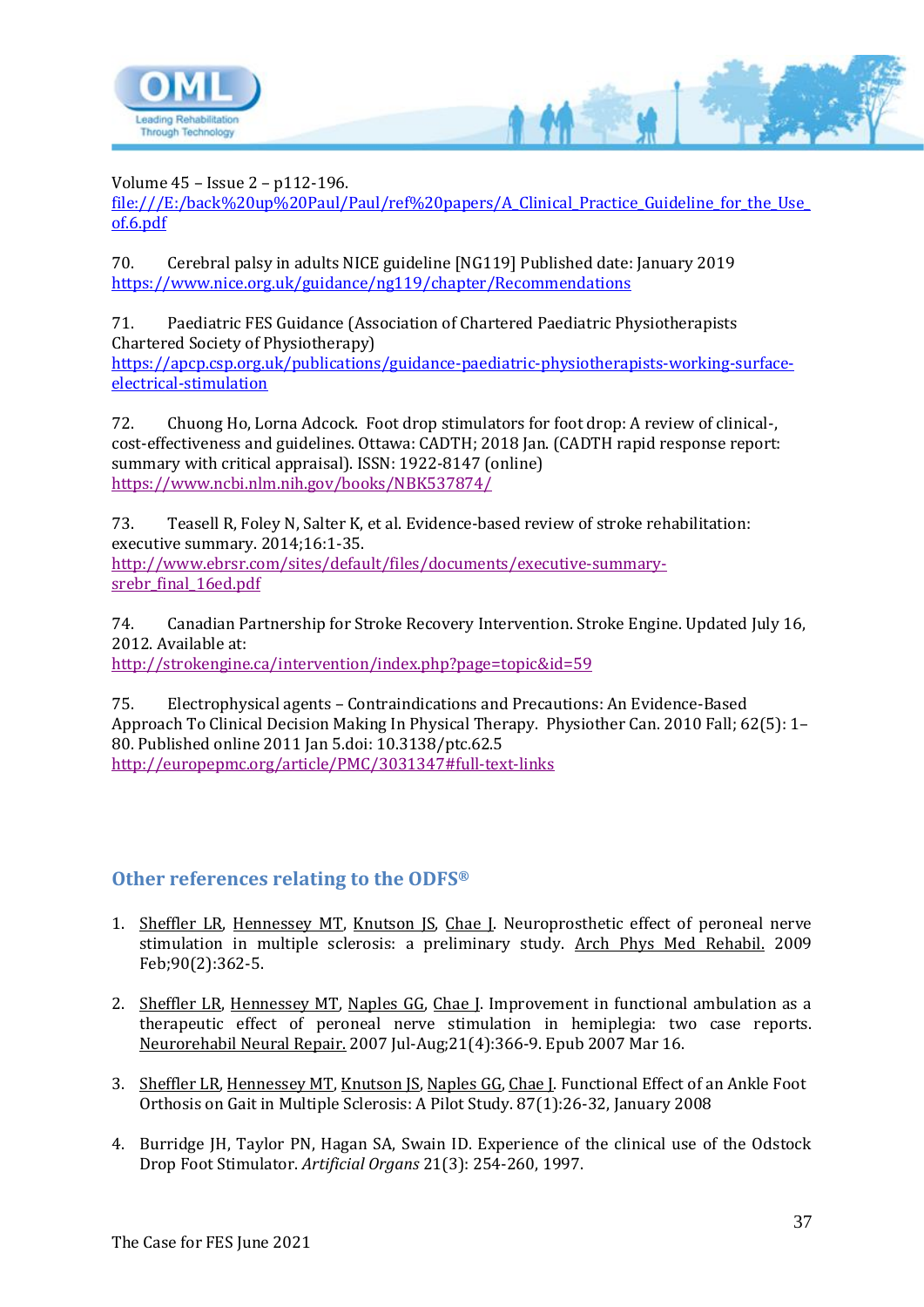

- 5. Taylor P, Johnson M, Mann G, Swain I. Patterns of use and users' perceptions of the Odstock Dropped Foot Stimulator following stroke and multiple sclerosis. *9th Annual Conference of the International FES Society and 2nd FESnet Conference*, (ISBN 1-85899-191-9), pp. 296-298, Bournemouth, UK, September 2004.
- 6. Johnson CA, Tromans AM, Wood DE, O'Keeffe D, Buhrs D, Swain ID, Burridge JH. A pilot study to investigate the combined effect of (Botulinum Neurotoxin Type A) BoNTA and functional electrical stimulation (FES), with physiotherapy, in the treatment of spastic dropped foot in subacute stroke. *Artificial Organs,* 26(3): 293-294, 2002.
- 7. Finn SM, Mann GE, Taylor PN. Using functional electrical stimulation in Parkinson's disease. *Artificial Organs,* 26(3): 290-291, 2002.
- 8. Burridge JH, McLellan DL. Relation between abnormal patterns of muscle activation and response to common peroneal nerve stimulation in paraplegia. *Journal of Neurology, Neurosurgery and Psychiatry,* 69: 353-361, 2000.
- 9. Burridge JH, Wood DE, Taylor PN, McLellan DL. The relationship between abnormal patterns of muscle activation and response to common peroneal nerve stimulation in hemiplegia. *4th Annual Conference of the International Electrical Stimulation Society*, (ISBN 4-9980783-0-5), pp. 189-192, Sendai, Japan, August 1999.
- 10. Kinsella SM, O'Keefe D, Wood DE, Lyons GM. A case study of the effects of functional electrical stimulation for drop foot in a subject with hemiplegia. *Physiotherapy Ireland*, 20(1): 9-13, 1999.
- 11. Taylor PN, Burridge JH, Wood DE, Norton J, Dunkerley A, Singleton, C, Swain ID. Clinical audit of five years provision of the Odstock Drop Foot Stimulator. *Artificial Organs,* 23(5): 440-442, 1999.
- 12. van der Linden ML,. Hazlewood E, , Hillman SJ and Robb JE*.* Functional Electrical Stimulation to the Dorsiflexors and Quadriceps in Children with Cerebral Palsy. Pediatr Phys Ther 2008;20:23–29)
- 13. Sheffler LR, Hennessey MT, Naples GG, Chae J. Peroneal nerve stimulation versus an ankle foot orthosis for correction of footdrop in stroke: impact on functional ambulation. Neurorehabil Neural Repair. 2006 Sep;20(3):355-60.
- 14. Falkonakis A. (2009) Use of functional electrical stimulation (FES) in the treatment of dropfoot in patients with upper motor neuron lesions. Themata Fysikotherapeias, 5 (7): 48-54.
- 15. [Sheffler LR,](http://www.ncbi.nlm.nih.gov/pubmed?term=%22Sheffler%20LR%22%5BAuthor%5D) [Bailey SN,](http://www.ncbi.nlm.nih.gov/pubmed?term=%22Bailey%20SN%22%5BAuthor%5D) Chae I. Spatiotemporal and kinematic effect of peroneal nerve stimulation versus an ankle-foot orthosis in patients with multiple sclerosis: a case series. [PM R.](javascript:AL_get(this,%20) 2009 Jul;1(7):604-11
- 16. Taylor P, Dropped Foot Stimulator: From the first idea to a patient satisfactory device. 15th International Functional Electrical Stimulation Society Conference. Vienna 2010.
- 17. Street, T, Taylor P, Swain I. The practical use of Functional Electrical stimulation in the treatment of people with multiple sclerosis. Multiple Sclerosis Journal 2014;20:(7) 1000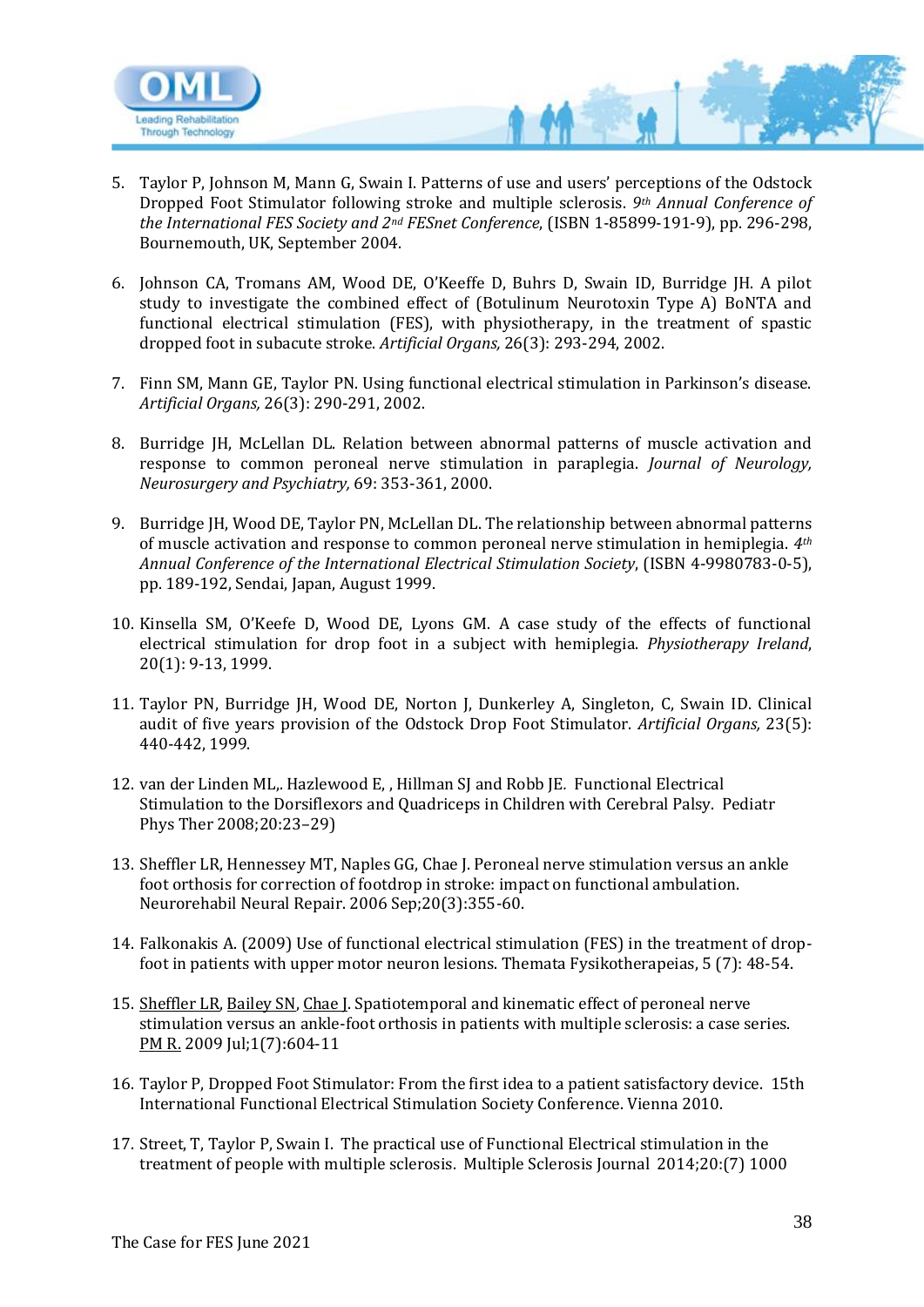

18. Linda Miller, Danny Rafferty, Lorna Paul, and Paul Mattison A comparison of the orthotic effect of the Odstock Dropped Foot Stimulator and the Walkaide functional electrical stimulation systems on energy cost and speed of walking in Multiple Sclerosis. 2015 Disabil Rehabil Assist Technol, Early Online. ISSN 1748-3107 print/ISSN 1748-3115 online, DOI: 10.3109/17483107.2014.898340

### <span id="page-38-0"></span>**Review articles featuring the ODFS®**

- 1. Burridge JH, Taylor PN, Swain ID. A review of the literature published for the correction of peroneal nerve stimulation for the correction of dropped foot. Reviews in Clinical Gerontology, 8: 155 161, 1998.
- 2. Lyons, GM; Sinkjaer, T; Burridge, JH; et al (2002) A review of portable FES-based neural orthoses for the correction of drop foot. IEEE Transactions on Neural Systems and Rehabilitation Engineering, 10(4): 260-279.
- 3. Kottink, AL.; Oostendorp, LJ.; Buurke, JH.; et al (2004) The orthotic effect of functional electrical stimulation on the improvement of walking in stroke patients with a dropped foot: a systematic review. Artificial Organs, 28(6):577-86.
- 4. Robbins SM, Houghton PE, Woodbury G, Brown JL, The Therapeutic Effect of Functional and Transcutaneous Electric Stimulation on Improving Gait Speed in Stroke Patients: A Meta-Analysis Arch Phys Med Rehabil Vol 87, June 2006
- 5. Roche A, O´ Laighin G and Coote S Surface-applied functional electrical stimulation for orthotic and therapeutic treatment of drop-foot after stroke – a systematic review Physical Therapy Reviews 2009 VOL 14 NO 2 63-80
- 6. Stevens P, Hunsaker RB. Recent Findings Regarding the Efficacy of functional electrical stimulation in patients with chronic hemiplegia and multiple sclerosis: a narrative literature review. J Prosthet Orthot. 2010;22:166-171
- 7. Buyers Guide. Functional Electrical Stimulation for dropped foot of central neurological origin. CEP10010. Published by the NHS Purchasing and Supply Agency Feb 2010 www.dh.gov.uk/cep
- 8. Market Review. Functional Electrical Stimulation for dropped foot of central neurological origin. CEP10011. Published by the NHS Purchasing and Supply Agency Feb 2010 www.dh.gov.uk/cep
- 9. Schuhfried O, Crevenna R, Fialka-Moser V, Paternostro-Sluga T.on-invasive neuromuscular electrical stimulation In patients with central nervous system lesions: An educational review. J Rehabil Med 2012; 44: 99–105
- 10. Pereira S, Mehta S, McIntyre A, Lobo L, Teasell RW. Functional electrical stimulation for improving gait in persons with chronic stroke. Top Stroke Rehabil. 2012 Nov-Dec;19(6):491-8. doi: 10.1310/tsr1906-491.
- 11. Graham J The management and treatment of foot drop in stroke. British Journal of Neuroscience Nursing March 2013 Vol 9 No 1
- 12. Wening J, Ford J, Jouett D. Orthotic and FES for maintenance of walking in patients with MS. Disease-a-Month 59 (2013) 284-2894
- 13. Prenton S, Hollands KL, Kenney LPJ, Onmanee P. Functional electrical stimulation and ankle foot orthoses provide equivalent therapeutic effects on foot drop: A meta-analysis providing direction for future research. J Rehabil Med. 2018 Feb 13;50(2):129-139. doi: 10.2340/16501977-2289. Review.
- 14. Andreopoulou G, Mercer TH, van der Linden ML. Walking measures to evaluate assistive technology for foot drop in multiple sclerosis: A systematic review of psychometric